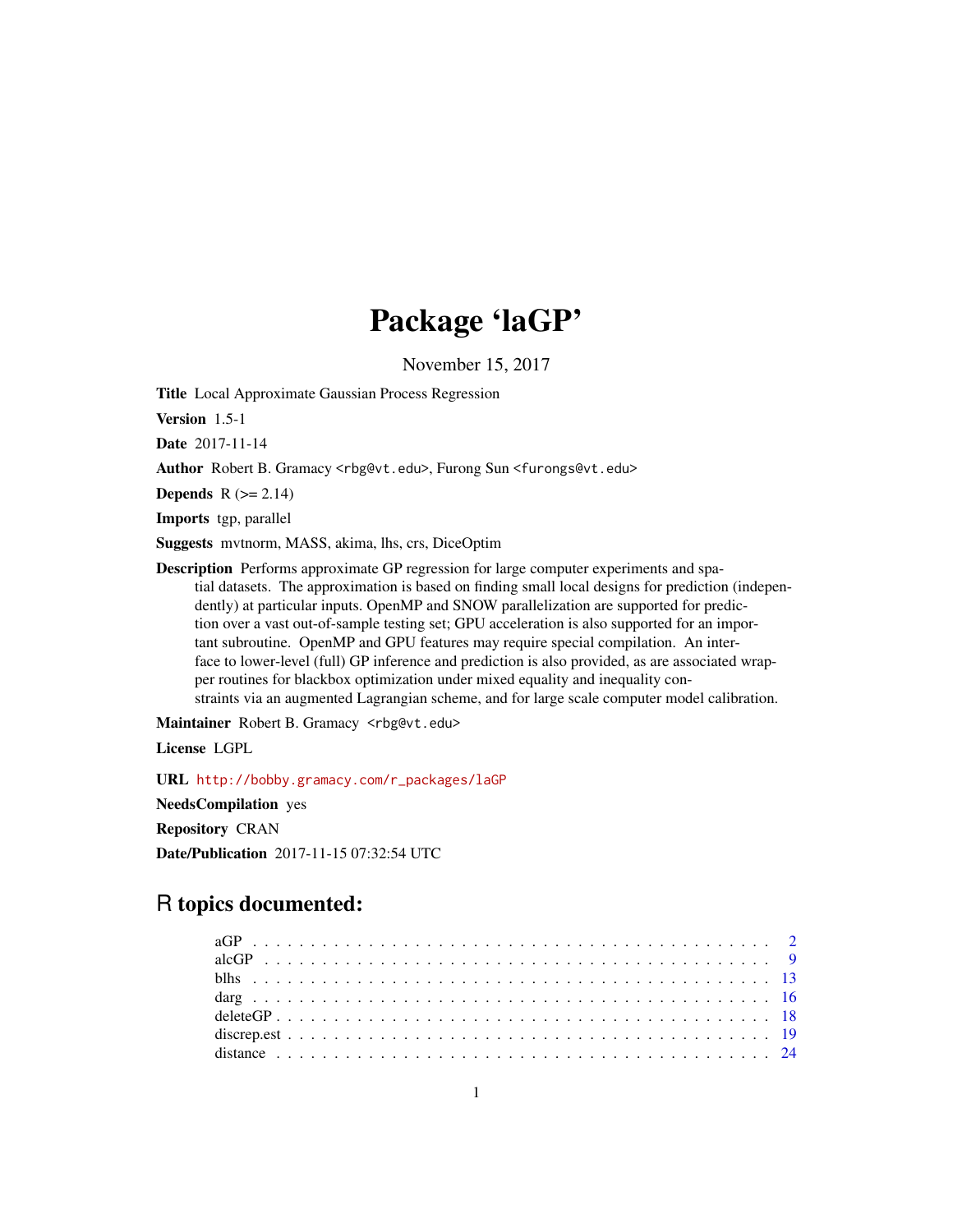<span id="page-1-0"></span>

| Index |  |
|-------|--|
|       |  |
|       |  |
|       |  |
|       |  |
|       |  |
|       |  |
|       |  |

<span id="page-1-1"></span>aGP *Localized Approximate GP Regression For Many Predictive Locations*

#### <span id="page-1-2"></span>**Description**

Provides localized Gaussian process inference and prediction at a large set of predictive locations, by (essentially) calling [laGP](#page-28-1) at each location, and returning the moments of the predictive equations, and indices into the design, thus obtained

#### Usage

```
aGP(X, Z, XX, start = 6, end = 50, d = NULL, g = 1/10000,method = c("alc", "alcray", "mspe", "nn", "fish"), Xi.ret = TRUE,
    close = min(1000*if(method == "alcray") 10 else 1, nrow(X)),numrays = ncol(X), num.gpus = 0, gpu.threads = num.gpus,
   omp. threads = if (num.gpus > 0) 0 else 1,
    nn.gpu = if (num.gpus > 0) nrow(XX) else 0, verb = 1)
aGP.parallel(cls, XX, chunks = length(cls), X, Z, start = 6, end = 50,
    d = NULL, g = 1/10000, method = c("alc", "alcray", "mspe", "nn", "fish"),
   Xi.ret = TRUE, close = min(1000*if(method == "alcray") 10 else 1, nrow(X)),numrays = ncol(X), num.gpus = \theta, gpu.threads = num.gpus,
   omp. threads = if (num.gpus > 0) 0 else 1,
    nn.gpu = if (num.gpus > 0) nrow(XX) else 0, verb = 1)
aGP.R(X, Z, XX, start = 6, end = 50, d = NULL, g = 1/10000,method = c("alc", "alcray", "mspe", "nn", "fish"), Xi.ret = TRUE,
     close = min(1000 \times if (method == "alcray") 10 else 1, nrow(X)),numrays = ncol(X), laGP=laGP.R, verb = 1)
aGPsep(X, Z, XX, start = 6, end = 50, d = NULL, g = 1/10000,method = c("alc", "alcray", "nn"), Xi.ret = TRUE,
     close = min(1000*if(method == "alcray") 10 else 1, nrow(X)),numrays = ncol(X), omp.threads = 1, verb = 1)
aGPsep.R(X, Z, XX, start = 6, end = 50, d = NULL, g = 1/10000,method = c("alc", "alcray", "nn"), Xi.ret = TRUE,close = min(1000\starif(method == "alcray") 10 else 1, nrow(X)),
     numrays = ncol(X), laGPsep=laGPsep.R, verb = 1)
aGP.seq(X, Z, XX, d, methods=rep("alc", 2), M=NULL, ncalib=0, ...)
```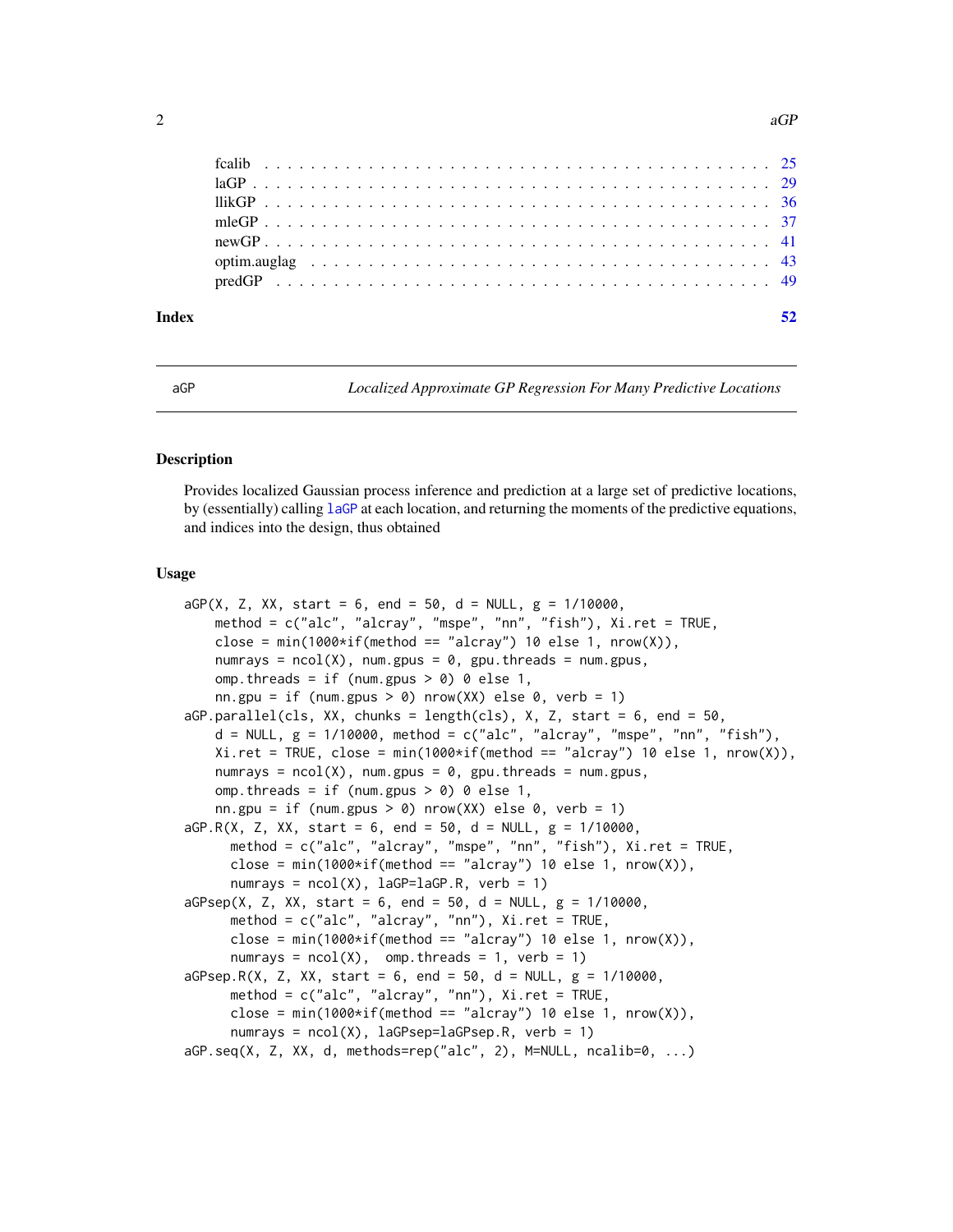# <span id="page-2-0"></span>Arguments

| Χ       | a matrix or data. frame containing the full (large) design matrix of input loca-<br>tions                                                                                                                                                                                                                                                                                                                                                                                                                                                                                                                                                                                                                                                                                                                                                                                                                                                                                                                                                |
|---------|------------------------------------------------------------------------------------------------------------------------------------------------------------------------------------------------------------------------------------------------------------------------------------------------------------------------------------------------------------------------------------------------------------------------------------------------------------------------------------------------------------------------------------------------------------------------------------------------------------------------------------------------------------------------------------------------------------------------------------------------------------------------------------------------------------------------------------------------------------------------------------------------------------------------------------------------------------------------------------------------------------------------------------------|
| Ζ       | a vector of responses/dependent values with $length(Z) = ncol(X)$                                                                                                                                                                                                                                                                                                                                                                                                                                                                                                                                                                                                                                                                                                                                                                                                                                                                                                                                                                        |
| XX      | a matrix of predictive locations with $ncol(XX)$ =<br>$ncol(X)$ ; aGP calls<br>laGP for each row of XX as a value of Xref, independently                                                                                                                                                                                                                                                                                                                                                                                                                                                                                                                                                                                                                                                                                                                                                                                                                                                                                                 |
| start   | the number of Nearest Neighbor (NN) locations to start each independent call to<br>laGP with; must have start $\ge$ = 6                                                                                                                                                                                                                                                                                                                                                                                                                                                                                                                                                                                                                                                                                                                                                                                                                                                                                                                  |
| end     | the total size of the local designs; start $\leq$ end                                                                                                                                                                                                                                                                                                                                                                                                                                                                                                                                                                                                                                                                                                                                                                                                                                                                                                                                                                                    |
| d       | a prior or initial setting for the lengthscale parameter in a Gaussian correlation<br>function; a (default) NULL value triggers a sensible regularization (prior) and<br>initial setting to be generated via darg; a scalar specifies an initial value, causing<br>darg to only generate the prior; otherwise, a list or partial list matching the<br>output of darg can be used to specify a custom prior. In the case of a partial<br>list, the only the missing entries will be generated. Note that a default/generated<br>list specifies MLE/MAP inference for this parameter. When specifying initial<br>values, a vector of length nrow(XX) can be provided, giving a different initial<br>value for each predictive location. With aGPsep, the starting values can be a<br>ncol(X)-by-nrow(XX) matrix or ncol(X) vector                                                                                                                                                                                                          |
| g       | a prior or initial setting for the nugget parameter; a NULL value causes a sensible<br>regularization (prior) and initial setting to be generated via garg; a scalar (de-<br>fault $g = 1/10000$ ) specifies an initial value, causing garg to only generate the<br>prior; otherwise, a list or partial list matching the output of garg can be used<br>to specify a custom prior. In the case of a partial list, only the missing entries<br>will be generated. Note that a default/generated list specifies no inference for<br>this parameter; i.e., it is fixed at its starting or default value, which may be ap-<br>propriate for emulating deterministic computer code output. In such situations<br>a value much smaller than the default may work even better (i.e., yield better<br>out-of-sample predictive performance). The default was chosen conservatively.<br>When specifying non-default initial values, a vector of length nrow(XX) can be<br>provided, giving a different initial value for each predictive location |
| method  | specifies the method by which end-start candidates from X are chosen in or-<br>der to predict at each row XX independently. In brief, ALC ("alc", default)<br>minimizes predictive variance; ALCRAY ("alcray") executes a thrifty search<br>focused on rays emanating from the reference location(s); MSPE ("mspe") aug-<br>ments ALC with extra derivative information to minimize mean-squared predic-<br>tion error (requires extra computation); NN ("nn") uses nearest neighbor; and<br>("fish") uses the expected Fisher information - essentially 1/G from Gramacy<br>& Apley (2015) - which is global heuristic, i.e., not localized to each row of XX                                                                                                                                                                                                                                                                                                                                                                           |
| methods | for aGP. seq this is a vectorized method argument, containing a list of valid<br>methods to perform in sequence. When methods = FALSE a call to M is invoked<br>instead; see below for more details                                                                                                                                                                                                                                                                                                                                                                                                                                                                                                                                                                                                                                                                                                                                                                                                                                      |
| Xi.ret  | a scalar logical indicating whether or not a matrix of indices into X, describ-<br>ing the chosen sub-design for each of the predictive locations in XX, should be<br>returned on output                                                                                                                                                                                                                                                                                                                                                                                                                                                                                                                                                                                                                                                                                                                                                                                                                                                 |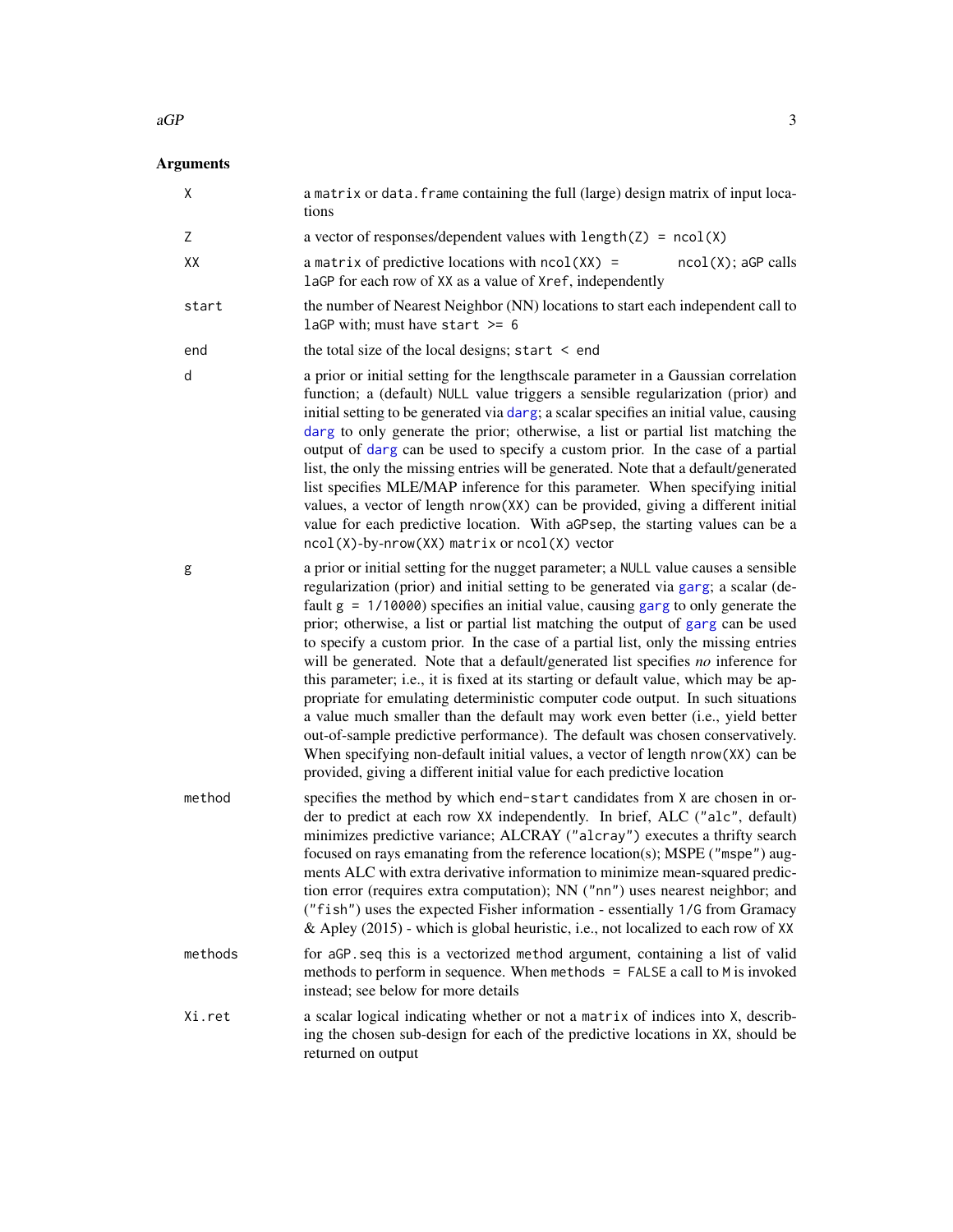<span id="page-3-0"></span>

| close       | a non-negative integer specifying the number of NNs (to each row XX) in X<br>to consider when searching for the sub-design; close = $\theta$ specifies all. For<br>method="alcray" this specifies the scope used to snap ray-based solutions back<br>to elements of X, otherwise there are no restrictions on that search                                                                                                                                                                                                                                                                                                                                                                           |
|-------------|-----------------------------------------------------------------------------------------------------------------------------------------------------------------------------------------------------------------------------------------------------------------------------------------------------------------------------------------------------------------------------------------------------------------------------------------------------------------------------------------------------------------------------------------------------------------------------------------------------------------------------------------------------------------------------------------------------|
| numrays     | a scalar integer indicating the number of rays for each greedy search; only rel-<br>evant when method="alcray". More rays leads to a more thorough, but more<br>computationally intensive search                                                                                                                                                                                                                                                                                                                                                                                                                                                                                                    |
| laGP        | applicable only to the R-version aGP.R, this is a function providing the local<br>design implementation to be used. Either laGP or laGP.R can be provided, or a<br>bespoke routine providing similar outputs                                                                                                                                                                                                                                                                                                                                                                                                                                                                                        |
| laGPsep     | applicable only to the R-version aGPsep.R, this is a function providing the lo-<br>cal design implementation to be used. Either laGPsep or laGPsep.R can be<br>provided, or a bespoke routine providing similar outputs                                                                                                                                                                                                                                                                                                                                                                                                                                                                             |
| num.gpus    | applicable only to the C-version aGP, this is a scalar positive integer indicating<br>the number of GPUs available for calculating ALC (see alcGP); the package<br>must be compiled for CUDA support; see README/INSTALL in the package<br>source for more details                                                                                                                                                                                                                                                                                                                                                                                                                                  |
| gpu.threads | applicable only to the C-version aGP; this is a scalar positive integer indicat-<br>ing the number of SMP (i.e., CPU) threads queueing ALC jobs on a GPU; the<br>package must be compiled for CUDA support. If $gpu$ threads $\ge$ 2 then the<br>package must also be compiled for OpenMP support; see README/INSTALL<br>in the package source for more details. We recommend setting gpu. threads to<br>up to two-times the sum of the number of GPU devices and CPU cores. Only<br>method = "alc" is supported when using CUDA. If the sum of omp. threads<br>and gpu. threads is bigger than the max allowed by your system, then that max<br>is used instead (giving gpu. threads preference)   |
| omp.threads | applicable only to the C-version aGP; this is a scalar positive integer indicating<br>the number of threads to use for SMP parallel processing; the package must<br>be compiled for OpenMP support; see README/INSTALL in the package<br>source for more details. For most Intel-based machines, we recommend set-<br>ting omp. threads to up to two-times the number of hyperthreaded cores. When<br>using GPUs (num.gpu > 0), a good default is omp. threads=0, otherwise load<br>balancing could be required; see nn. gpu below. If the sum of omp. threads and<br>gpu. threads is bigger than the max allowed by your system, then that max is<br>used instead (giving gpu. threads preference) |
| nn.gpu      | a scalar non-negative integer between $\theta$ and $nrow(XX)$ indicating the number of<br>predictive locations utilizing GPU ALC calculations. Note this argument is only<br>useful when both gpu. threads and omp. threads are non-zero, whereby it acts<br>as a load balancing mechanism                                                                                                                                                                                                                                                                                                                                                                                                          |
| verb        | a non-negative integer specifying the verbosity level; verb = $\theta$ is quiet, and<br>larger values cause more progress information to be printed to the screen. The<br>value min(0, verb-1) is provided to each laGP call                                                                                                                                                                                                                                                                                                                                                                                                                                                                        |
| cls         | a cluster object created by makeCluster from the <b>parallel</b> or snow packages                                                                                                                                                                                                                                                                                                                                                                                                                                                                                                                                                                                                                   |
| chunks      | a scalar integer indicating the number of chunks to break XX into for <b>parallel</b><br>evaluation on a cluster c1s. Usually chunks = length(c1) is appropriate.                                                                                                                                                                                                                                                                                                                                                                                                                                                                                                                                   |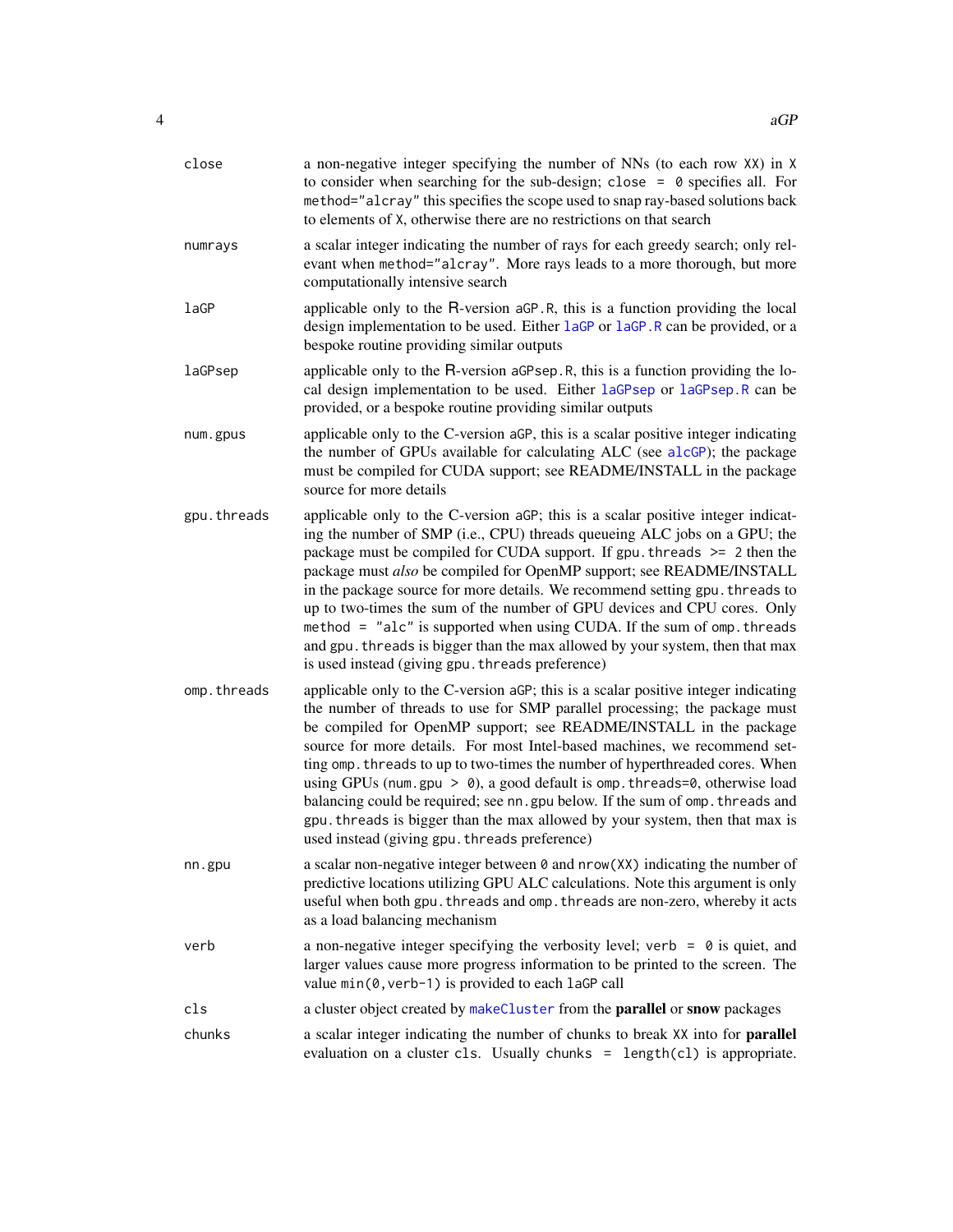<span id="page-4-0"></span>

|        | However slech ving more chunks can be useful when the houes of the cluster are<br>not homogeneous                                                                                                                                                                                   |
|--------|-------------------------------------------------------------------------------------------------------------------------------------------------------------------------------------------------------------------------------------------------------------------------------------|
| м      | an optional function taking two matrix inputs, of $ncol(X)$ -ncalib and $ncalib$<br>columns respectively, which is applied in lieu of aGP. This can be useful for<br>calibration where the computer model is cheap, <i>i.e.</i> , does not require emulation;<br>more details below |
| ncalib | an integer between 1 and $ncol(X)$ indicating how to partition X and XX inputs<br>into the two matrices required for M                                                                                                                                                              |
|        | other arguments passed from aGP, sep to aGP                                                                                                                                                                                                                                         |
|        |                                                                                                                                                                                                                                                                                     |

However slecifying more chunks can be useful when the nodes of the cluster are

#### Details

This function invokes [laGP](#page-28-1) with  $Xref = XX[i, ]$  for each i=1:nrow(XX), building up local designs, inferring local correlation parameters, and obtaining predictive locations independently for each location. For more details see [laGP](#page-28-1).

The function aGP.R is a prototype R-only version for debugging and transparency purposes. It is slower than aGP, which is primarily in C. However it may be useful for developing new programs that involve similar subroutines. Note that aGP.R may provide different output than aGP due to differing library subroutines deployed in R and C.

The function aGP.parallel allows aGP to be called on segments of the XX matrix distributed to a cluster created by **parallel**. It breaks XX into chunks which are sent to aGP workers pointed to by the entries of cls. The aGP.parallel function collects the outputs from each chunk before returning an object almost identical to what would have been returned from a single aGP call. On a single (SMP) node, this represents is a poor-man's version of the OpenMP version described below. On multiple nodes both can be used.

If compiled with OpenMP flags, the independent calls to [laGP](#page-28-1) will be farmed out to threads allowing them to proceed in parallel - obtaining nearly linear speed-ups. At this time aGP.R does not facilitate parallel computation, although a future version may exploit the parallel functionality for clustered parallel execution.

If num.gpus > 0 then the the ALC part of the independent calculations performed by each thread will be offloaded to a GPU. If both gpu. threads  $\ge$  1 and omp. threads  $\ge$  1, some of the ALC calculations will be done on the GPUs, and some on the CPUs. In our own experimentation we have not found this to lead to large speedups relative to omp. threads  $= 0$  when using GPUs. For more details, see Gramacy, Niemi, \& Weiss (2014).

The aGP.sep function is provided primarly for use in calibration exercices, see Gramacy, et al. (2015). It automates a sequence of aGP calls, each with a potentially different method, successively feeding the previous estimate of local lengthscale (d) as in initial set of values for the next call. It also allows the use of aGP to be bypassed, feeding the inputs into a user-supplied M function instead. This feature is enabled when methods = FALSE. The M function takes two matrices (same number of rows) as inputs, where the first  $ncol(X)$  - ncalib columns represent "field data" inputs shared by the physical and computer model (in the calibration context), and the remaining ncalib are the extra tuning or calibration parameters required to evalue the computer model. For examples illustrating aGP. seq please see the documentation file for discrep. est and demo("calib")

#### Value

The output is a list with the following components.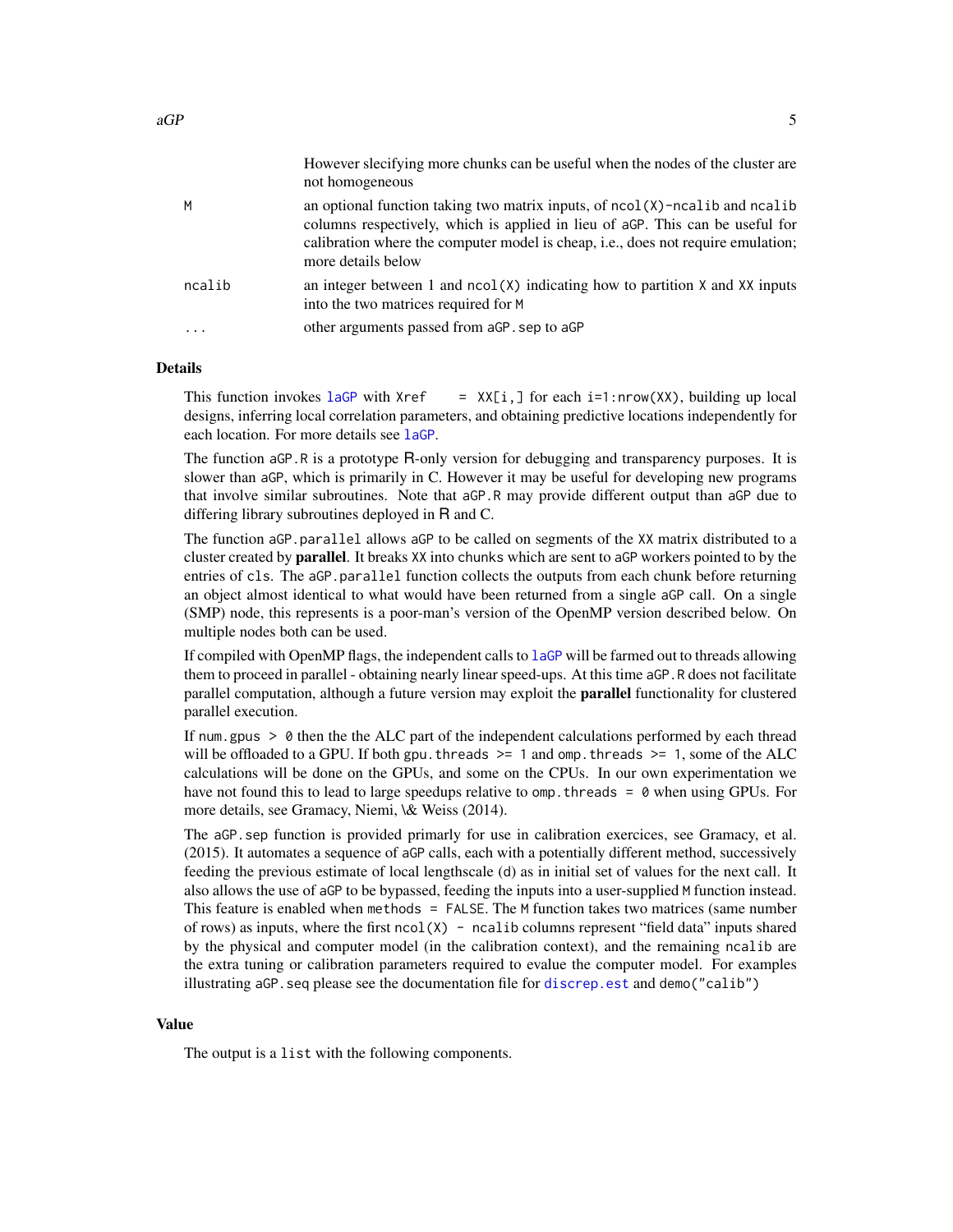| mean   | a vector of predictive means of length nrow(XX)                                                                                                                                                 |
|--------|-------------------------------------------------------------------------------------------------------------------------------------------------------------------------------------------------|
| var    | a vector of predictive variances of length nrow(Xref)                                                                                                                                           |
| llik   | a vector indicating the log likelihood/posterior probability of the data/parameter(s)<br>under the chosen sub-design for each predictive location in XX; provided up to<br>an additive constant |
| time   | a scalar giving the passage of wall-clock time elapsed for (substantive parts of)<br>the calculation                                                                                            |
| method | a copy of the method argument                                                                                                                                                                   |
| d      | a full-list version of the d argument, possibly completed by darg                                                                                                                               |
| g      | a full-list version of the g argument, possibly completed by garg                                                                                                                               |
| mle    | if d\$mle and/or g\$mle are TRUE, then mle is a data. frame containing the val-<br>ues found for these parameters, and the number of required iterations, for each<br>predictive location in XX |
| Xi     | when $Xi$ ret = TRUE, this field contains a matrix of indices of length end into<br>X indicating the sub-design chosen for each predictive location in XX                                       |
| close  | a copy of the input argument                                                                                                                                                                    |

The aGP.seq function only returns the output from the final aGP call. When methods = FALSE and M is supplied, the returned object is a data frame with a mean column indicating the output of the computer model run, and a var column, which at this time is zero

# Note

aGPsep provides the same functionality as aGP but deploys a separable covariance function. However criteria (methods) EFI and MSPE are not supported. This is considered "beta" functionality at this time.

Note that using method="NN" gives the same result as specifying start=end, however at some extra computational expense.

At this time, this function provides no facility to find local designs for the subset of predictive locations XX jointly, i.e., providing a matrix Xref to [laGP](#page-28-1).

The use of OpenMP threads with aGPsep is not as efficient as with aGP when calculating MLEs with respect to the lengthscale (i.e., d=list(mle=TRUE, ...)). The reason is that the lbfgsb C entry point uses static variables, and is therefore not thread safe. To circumvent this problem, an OpenMP critical pragma is used, which can create a bottle neck

#### Author(s)

Robert B. Gramacy <rbg@vt.edu>

#### References

R.B. Gramacy (2016). laGP*: Large-Scale Spatial Modeling via Local Approximate Gaussian Processes in* R*.*, Journal of Statistical Software, 72(1), 1-46; or see vignette("laGP")

R.B. Gramacy and D.W. Apley (2015). *Local Gaussian process approximation for large computer experiments.* Journal of Computational and Graphical Statistics, 24(2), pp. 561-678; preprint on arXiv:1303.0383; <http://arxiv.org/abs/1303.0383>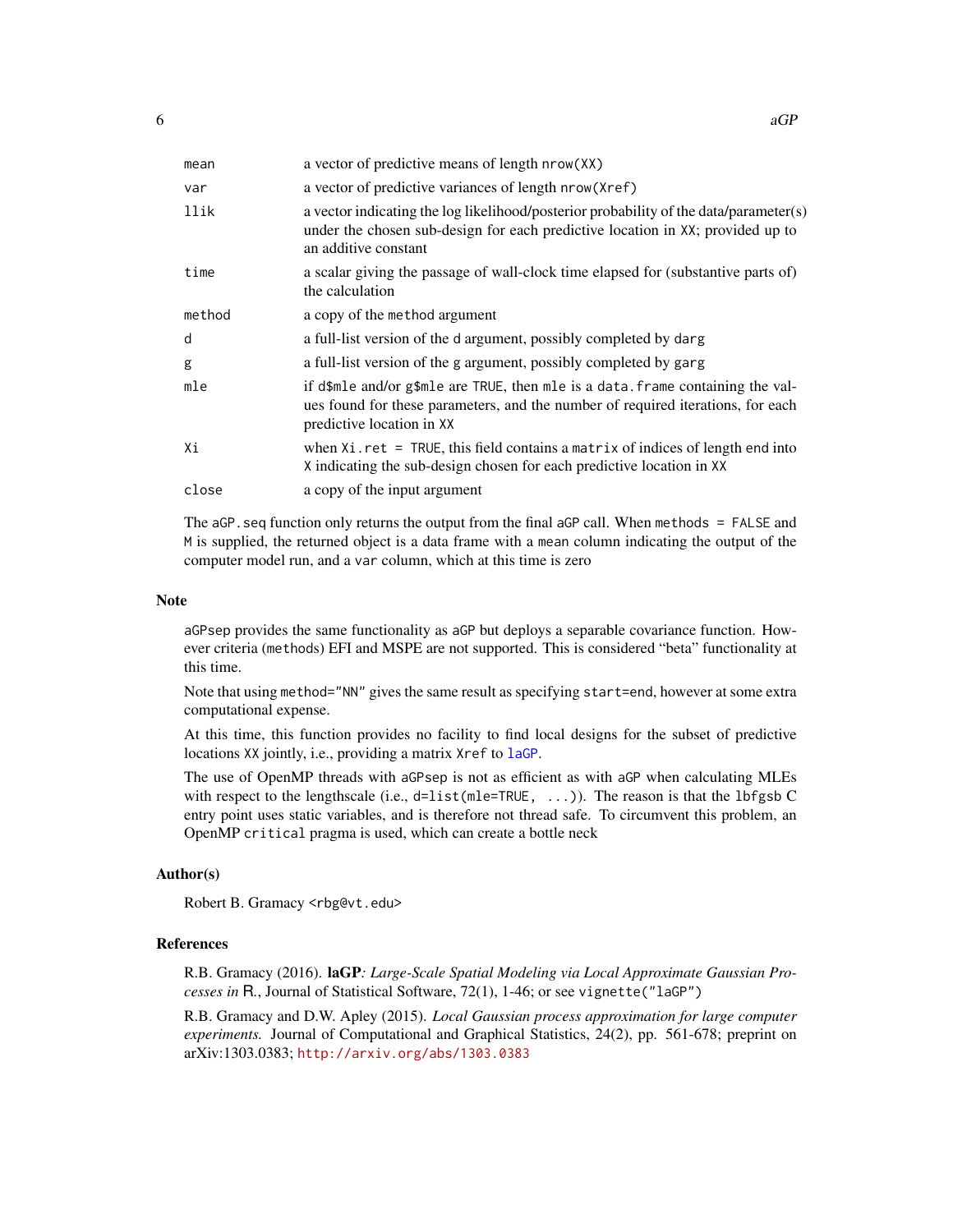<span id="page-6-0"></span> $aGP$  7

R.B. Gramacy, J. Niemi, R.M. Weiss (2014). *Massively parallel approximate Gaussian process regression.* SIAM/ASA Journal on Uncertainty Quantification, 2(1), pp. 568-584; preprint on arXiv:1310.5182; <http://arxiv.org/abs/1310.5182>

R.B. Gramacy and B. Haaland (2016). *Speeding up neighborhood search in local Gaussian process prediction.* Technometrics, 58(3), pp. 294-303; preprint on arXiv:1409.0074 [http://arxiv.org/](http://arxiv.org/abs/1409.0074) [abs/1409.0074](http://arxiv.org/abs/1409.0074)

# See Also

vignette("laGP"), [laGP](#page-28-1), [alcGP](#page-8-1), [mspeGP](#page-8-2), [alcrayGP](#page-8-2), [makeCluster](#page-0-0), [clusterApply](#page-0-0)

## Simple 2-d test function used in Gramacy & Apley (2014);

# Examples

```
## first, a "computer experiment"
```

```
## thanks to Lee, Gramacy, Taddy, and others who have used it before
f2d <- function(x, y=NULL)
  {
    if(is.null(y)) {
      if(!is.mathrix(x)) x <- matrix(x, ncol=2)
      y \le x[, 2]; x \le x[, 1]}
    g \leftarrow function(z)
      return(exp(-(z-1)^2) + exp(-0.8*(z+1)^2) - 0.05*sin(8*(z+0.1)))z \leftarrow -g(x)*g(y)}
## build up a design with N=~40K locations
x \le - seq(-2, 2, by=0.02)
X \leftarrow \text{as_matrix}(\text{expand.grid}(x, x))Z \leftarrow f2d(X)## predictive grid with NN=400 locations,
## change NN to 10K (length=100) to mimic setup in Gramacy & Apley (2014)
## the low NN set here is for fast CRAN checks
xx <- seq(-1.975, 1.975, length=10)
XX <- as.matrix(expand.grid(xx, xx))
ZZ < - f2d(XX)## get the predictive equations, first based on Nearest Neighbor
out <- aGP(X, Z, XX, method="nn", verb=0)
## RMSE
sqrt(mean((out$mean - ZZ)^2))
## Not run:
## refine with ALC
out2 <- aGP(X, Z, XX, method="alc", d=out$mle$d)
## RMSE
sqrt(mean((out2$mean - ZZ)^2))
## visualize the results
```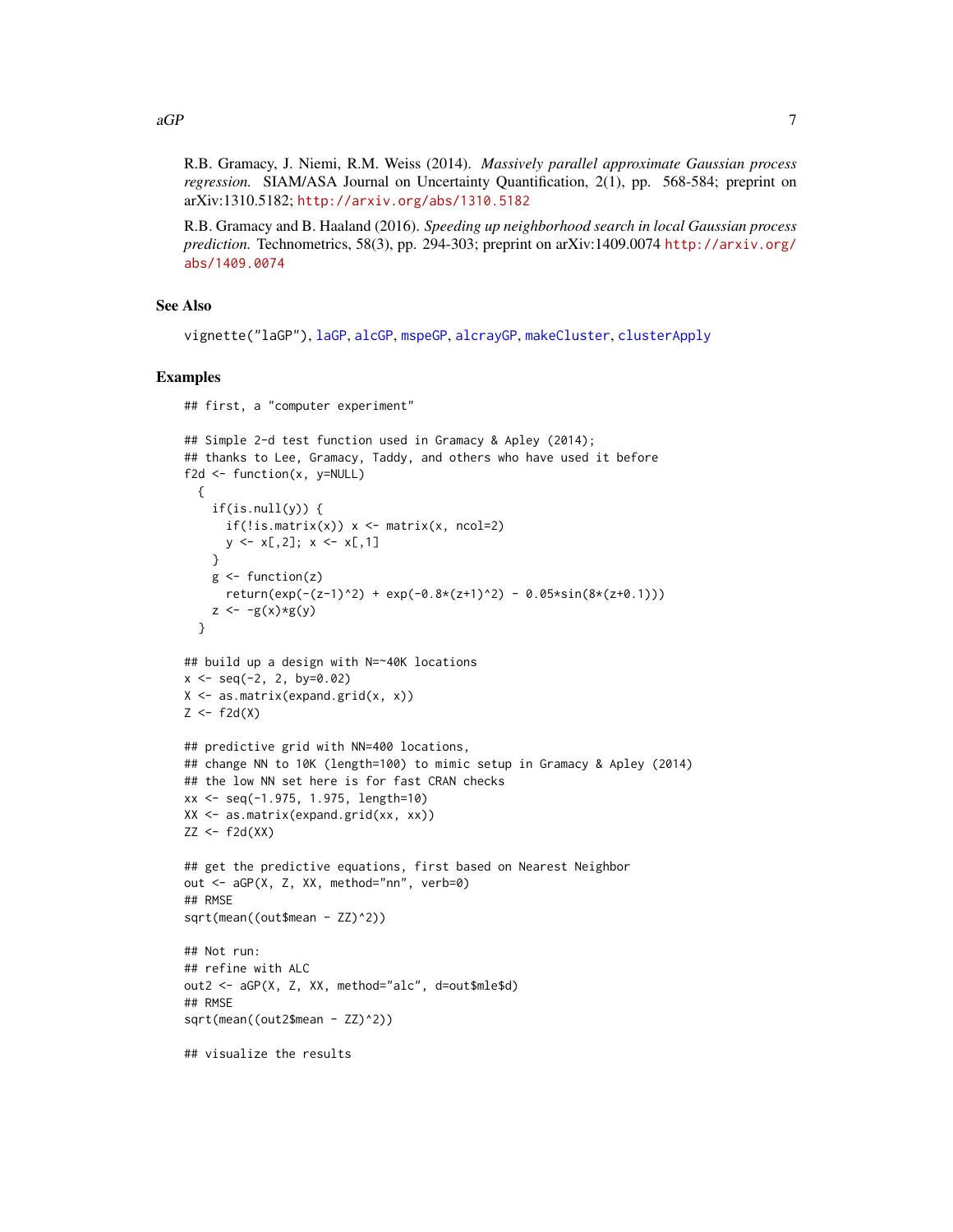```
par(mfrow=c(1,3))
image(xx, xx, matrix(out2$mean, nrow=length(xx)), col=heat.colors(128),
      xlab="x1", ylab="x2", main="predictive mean")
image(xx, xx, matrix(out2$mean-ZZ, nrow=length(xx)), col=heat.colors(128),
      xlab="x1", ylab="x2", main="bias")
image(xx, xx, matrix(sqrt(out2$var), nrow=length(xx)), col=heat.colors(128),
      xlab="x1", ylab="x2", main="sd")
## refine with MSPE
out3 <- aGP(X, Z, XX, method="mspe", d=out2$mle$d)
## RMSE
sqrt(mean((out3$mean - ZZ)^2))
## End(Not run)
## version with ALC-ray which is much faster than the ones not
## run above
out2r <- aGP(X, Z, XX, method="alcray", d=out$mle$d, verb=0)
sqrt(mean((out2r$mean - ZZ)^2))
## a simple example with estimated nugget
library(MASS)
## motorcycle data and predictive locations
X <- matrix(mcycle[,1], ncol=1)
Z \leftarrow \text{mcycle}[, 2]XX \le matrix(seq(min(X), max(X), length=100), ncol=1)
## first stage
out <- aGP(X=X, Z=Z, XX=XX, end=30, g=list(mle=TRUE), verb=0)
## plot smoothed versions of the estimated parameters
par(mfrow=c(2,1))
df <- data.frame(y=log(out$mle$d), XX)
\log 2 - \log 2(y^2), data=df, span=0.25)
plot(XX, log(out$mle$d), type="l")
lines(XX, lo$fitted, col=2)
dfnug <- data.frame(y=log(out$mle$g), XX)
lonug <- loess(y~., data=dfnug, span=0.25)
plot(XX, log(out$mle$g), type="l")
lines(XX, lonug$fitted, col=2)
## second stage design
out2 <- aGP(X=X, Z=Z, XX=XX, end=30, verb=0,
d=list(start=exp(lo$fitted), mle=FALSE),
g=list(start=exp(lonug$fitted)))
## plot the estimated surface
par(mfrow=c(1,1))
plot(X,Z)
df <- 20
s2 <- out2$var*(df-2)/df
q1 \leq -qt(0.05, df) * sqrt(s2) + out2$mean
```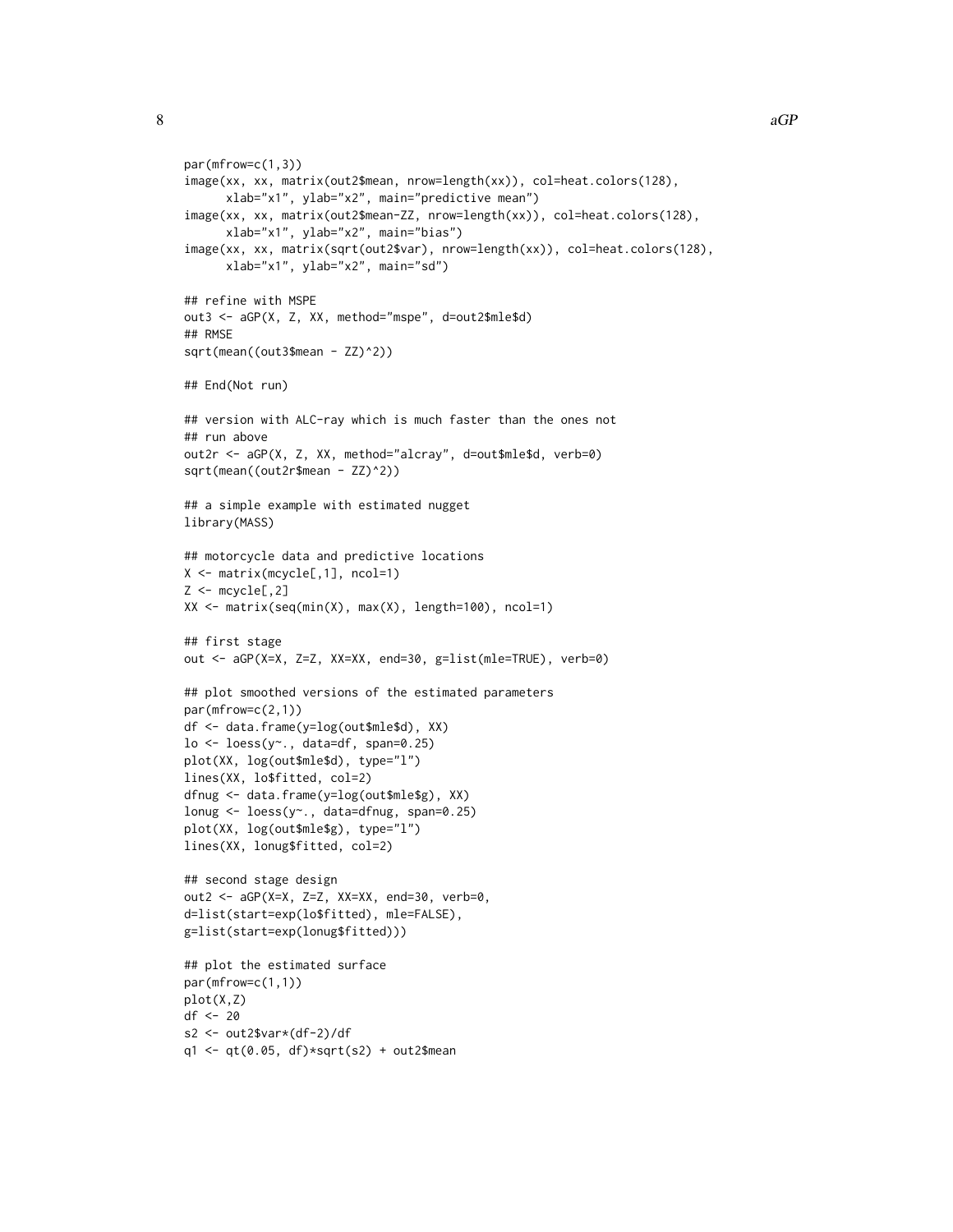#### <span id="page-8-0"></span> $alcGP$  9

```
q2 < -qt(0.95, df)*sqrt(s2) + out2$mean
lines(XX, out2$mean)
lines(XX, q1, col=1, lty=2)
lines(XX, q2, col=1, lty=2)
```
## compare to the single-GP result provided in the mleGP documentation

<span id="page-8-1"></span>alcGP *Improvement statistics for sequential or local design*

# <span id="page-8-2"></span>**Description**

Calculate the active learning Cohn (ALC) statistic, mean-squared predictive error (MSPE) or expected Fisher information (fish) for a Gaussian process (GP) predictor relative to a set of reference locations, towards sequential design or local search for Gaussian process regression

#### Usage

```
alcGP(gpi, Xcand, Xref = Xcand, parallel = c("none", "omp", "gpu"),verb = <math>\emptyset</math>)alcGPsep(gpsepi, Xcand, Xref = Xcand, parallel = c("none", "omp", "gpu"),verb = <math>\emptyset</math>)alcrayGP(gpi, Xref, Xstart, Xend, verb = 0)alcrayGPsep(gpsepi, Xref, Xstart, Xend, verb = 0)
ieciGP(gpi, Xcand, fmin, Xref = Xcand, w = NULL, verb = 0)
ieciGPsep(gpsepi, Xcand, fmin, Xref = Xcand, w = NULL, verb = 0)
mspeGP(gpi, Xcand, Xref = Xcand, fi = TRUE, verb = 0)
fishGP(gpi, Xcand)
alcoptGP(gpi, Xref, start, lower, upper, maxit = 100, verb = 0)alcoptGPsep(gpsepi, Xref, start, lower, upper, maxit = 100, verb = 0)
dalcGP(gpi, Xcand, Xref = Xcand, verb = 0)dalcGPsep(gpsepi, Xcand, Xref = Xcand, verb = 0)
```
#### Arguments

| gpi    | a C-side GP object identifier (positive integer); e.g., as returned by newGP                                                                                                                                                                                                                           |
|--------|--------------------------------------------------------------------------------------------------------------------------------------------------------------------------------------------------------------------------------------------------------------------------------------------------------|
| gpsepi | a C-side separable GP object identifier (positive integer); e.g., as returned by<br>newGPsep                                                                                                                                                                                                           |
| Xcand  | a matrix or data. Frame containing a design of candidate predictive locations<br>at which the ALC (or other) criteria is (are) evaluated. In the context of laGP,<br>these are the possible locations for adding into the current local design                                                         |
| fmin   | for $\text{ici} \star$ only: a scalar value indicating the value of the best minimum found<br>so far. This is usually set to the minimum of the Z-values stored in the gpi<br>or gpsepi reference (for deterministic/low nugget settings), or otherwise the<br>predicted mean value at the X locations |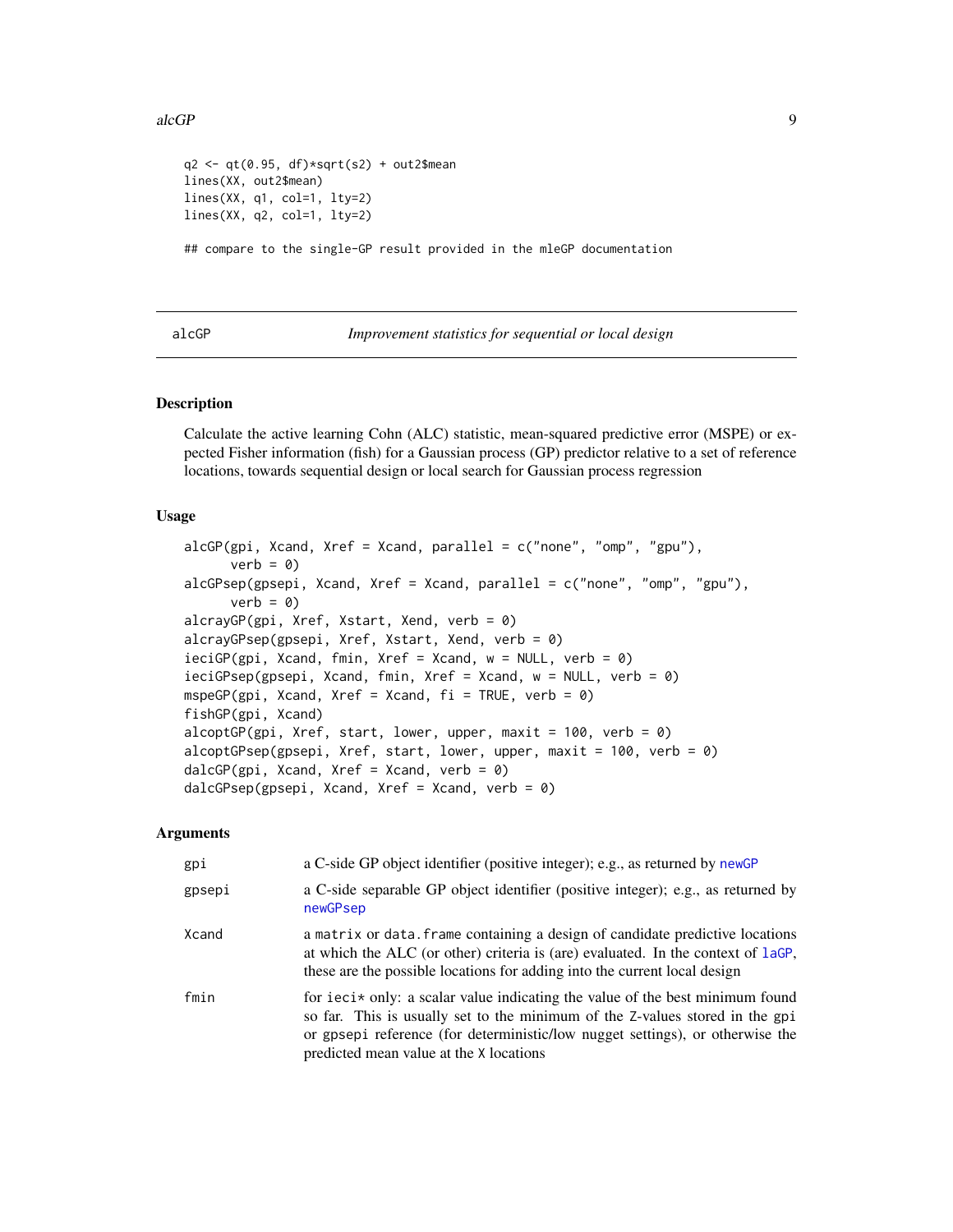<span id="page-9-0"></span>

| Xref         | a matrix or data. frame containing a design of reference locations for ALC or<br>MSPE. I.e., these are the locations at which the reduction in variance, or mean<br>squared predictive error, are calculated. In the context of laGP, this is the single<br>location $Xref = x$ around which a local design is sought. For alcrayGP and<br>alcrayGPsep the matrix may only have one row, i.e., one reference location |
|--------------|-----------------------------------------------------------------------------------------------------------------------------------------------------------------------------------------------------------------------------------------------------------------------------------------------------------------------------------------------------------------------------------------------------------------------|
| parallel     | a switch indicating if any parallel calculation of the criteria (method) is desired.<br>For parallel $=$ "omp", the package be compiled with OpenMP flags; for<br>$parallel = "gpu",$ the package must be compiled with CUDA flags (only the<br>ALC criteria is supported on the GPU); see README/INSTALL in the package<br>source for more details                                                                   |
| Xstart       | a 1-by-ncol(Xref) starting location for a search along a ray between Xstart<br>and Xend                                                                                                                                                                                                                                                                                                                               |
| Xend         | a 1-by-ncol(Xref) ending location for a search along a ray between Xstart<br>and Xend                                                                                                                                                                                                                                                                                                                                 |
| fi           | a scalar logical indicating if the expected Fisher information portion of the ex-<br>pression (MSPE is essentially ALC + $c(x)$ *EFI) should be calculated (TRUE)<br>or set to zero (FALSE). This flag is mostly for error checking against the other<br>functions, alcGP and fishGP, since the constituent parts are separately available<br>via those functions                                                     |
| W            | weights on the reference locations Xref for IECI calculations; IECI is not fully<br>documented at this time                                                                                                                                                                                                                                                                                                           |
| verb         | a non-negative integer specifying the verbosity level; verb = $\theta$ is quiet, and<br>larger values cause more progress information to be printed to the screen                                                                                                                                                                                                                                                     |
| start        | initial values to the derivative-based search via "L-BFGS-B" within alcoptGP<br>and alcoptGPsep; a nearest neighbor often represents a sensible initialization                                                                                                                                                                                                                                                        |
| lower, upper | bounds on the derivative-based search via "L-BFGS-B" within alcoptGP and<br>alcoptGPsep                                                                                                                                                                                                                                                                                                                               |
| maxit        | the maximum number of iterations (default maxit=100) in "L-BFGS-B" search<br>within alcoptGP and alcoptGPsep                                                                                                                                                                                                                                                                                                          |

# Details

The best way to see how these functions are used in the context of local approximation is to inspect the code in the [laGP.R](#page-28-2) function.

Otherwise they are pretty self-explanatory. They evaluate the ALC, MSPE, and EFI quantities outlined in Gramacy & Apley (2015). The ALC is originally due to Seo, et al. (2000). The raybased search is described by Gramacy & Haaland (2015).

MSPE and EFI calculations are not supported for separable GP models, i.e., there are no mspeGPsep or fishGPsep functions.

alcrayGP and alcrayGPsep allows only one reference location (nrow(Xref) = 1). alcoptGP and alcoptGPsep allows multiple reference locations. It optimizes a continuous ALC analog in its natural logarithm form via log(derivatives), using the starting locations, bounding boxes and (stored) gp provided, and finally snaps the solution back to the candidate grid. The derivative-based search is described by Sun, et al. (2017).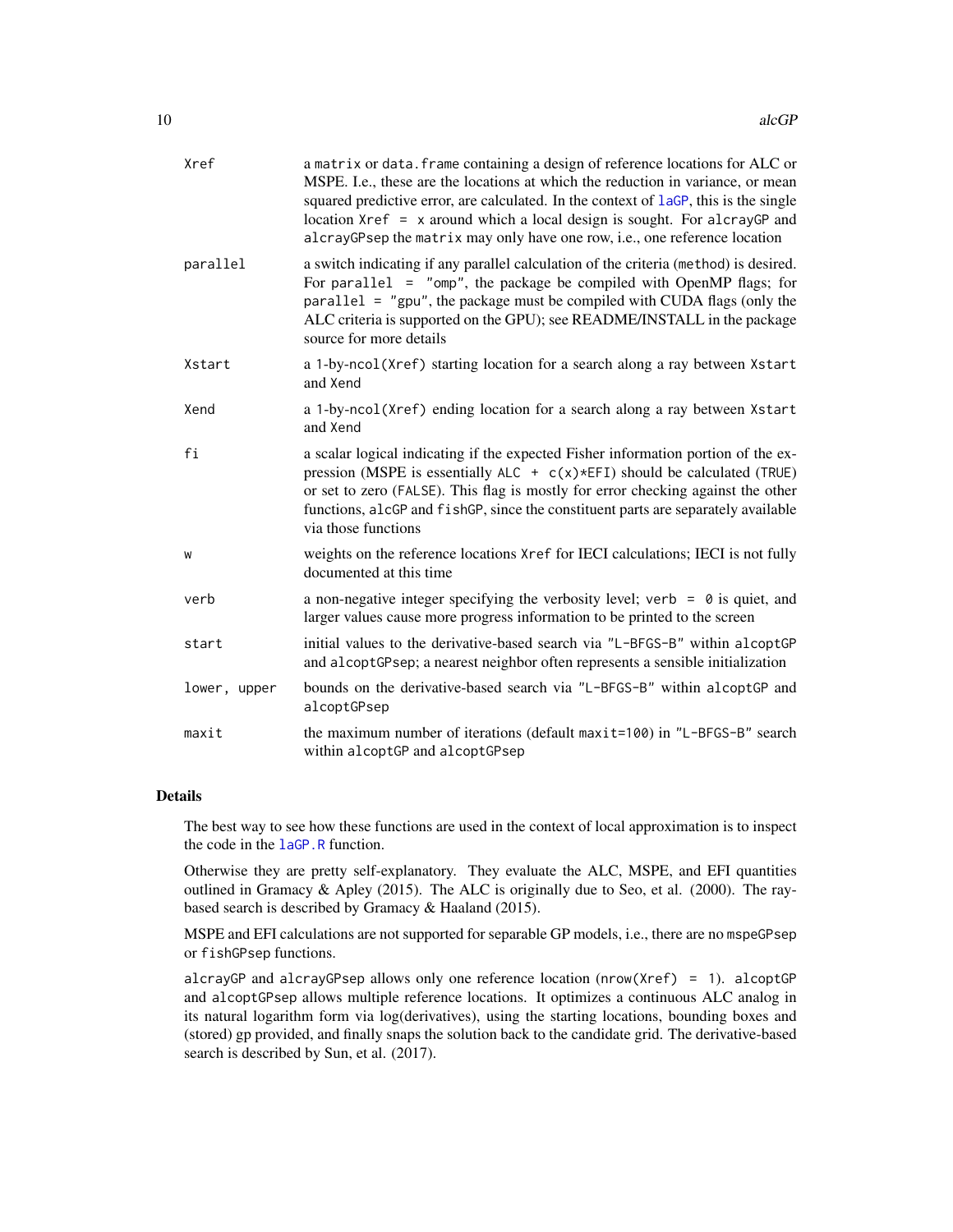#### <span id="page-10-0"></span> $alcGP$  11

Note that ieciGP and ieciGPsep, which are for optimization via integrated expected conditional improvement (Gramacy  $&$  Lee, 2011) are alpha functionality and are not fully documented at this time.

dalcGP and dalcGPsep calculate the derivative, with respect to Xcand, of the  $s2'$  component of the ALC calculation of the expected reduction in variance calculation at locations Xcand averaging over reference locations Xref:  $ds2 = s2 - s2'$ , where the s2 are at Xref and the s2' incorporates Xcand, and everything is averaged over Xref.

#### Value

Except for alcoptGP, alcoptGPsep, dalcGP, and dalcGPsep, a vector of length nrow(Xcand) is returned filled with values corresponding to the desired statistic

| par         | the best set of parameters found                                                                                         |
|-------------|--------------------------------------------------------------------------------------------------------------------------|
| its         | a two-element integer vector giving the number of calls to the object function<br>and the gradient respectively.         |
| msg         | a character string giving any additional information returned by the optimizer,<br>or NULL                               |
| convergence | An integer code. $\theta$ indicates successful completion. For the other error codes,<br>see the documentation for optim |
| alcs        | the predictive variance with the augmented local design by the new location<br>averaging over the reference locations    |
| dalcs       | the derivative of alcs with respect to the new location                                                                  |

#### Author(s)

Robert B. Gramacy <rbg@vt.edu> and Furong Sun <furongs@vt.edu>

#### References

F. Sun, R.B. Gramacy, B. Haaland, E. Lawrence, and A. Walker (2017) *Emulating satellite drag from large simulation experiments.*; preprint on arXiv coming soon.

R.B. Gramacy (2016). laGP*: Large-Scale Spatial Modeling via Local Approximate Gaussian Processes in* R*.*, Journal of Statistical Software, 72(1), 1-46; or see vignette("laGP")

R.B. Gramacy and B. Haaland (2016). *Speeding up neighborhood search in local Gaussian process prediction.* Technometrics, 58(3), pp. 294-303; preprint on arXiv:1409.0074 [http://arxiv.org/](http://arxiv.org/abs/1409.0074) [abs/1409.0074](http://arxiv.org/abs/1409.0074)

R.B. Gramacy and D.W. Apley (2015). *Local Gaussian process approximation for large computer experiments.* Journal of Computational and Graphical Statistics, 24(2), pp. 561-678; preprint on arXiv:1303.0383; <http://arxiv.org/abs/1303.0383>

R.B. Gramacy, J. Niemi, R.M. Weiss (2014). *Massively parallel approximate Gaussian process regression.* SIAM/ASA Journal on Uncertainty Quantification, 2(1), pp. 568-584; preprint on arXiv:1310.5182; <http://arxiv.org/abs/1310.5182>

R.B. Gramacy, H.K.H. Lee (2011). *Optimization under unknown constraints.*, Valencia discussion paper, in Bayesian Statistics 9. Oxford University Press; preprint on arXiv:1004.4027; [http://](http://arxiv.org/abs/1004.4027) [arxiv.org/abs/1004.4027](http://arxiv.org/abs/1004.4027)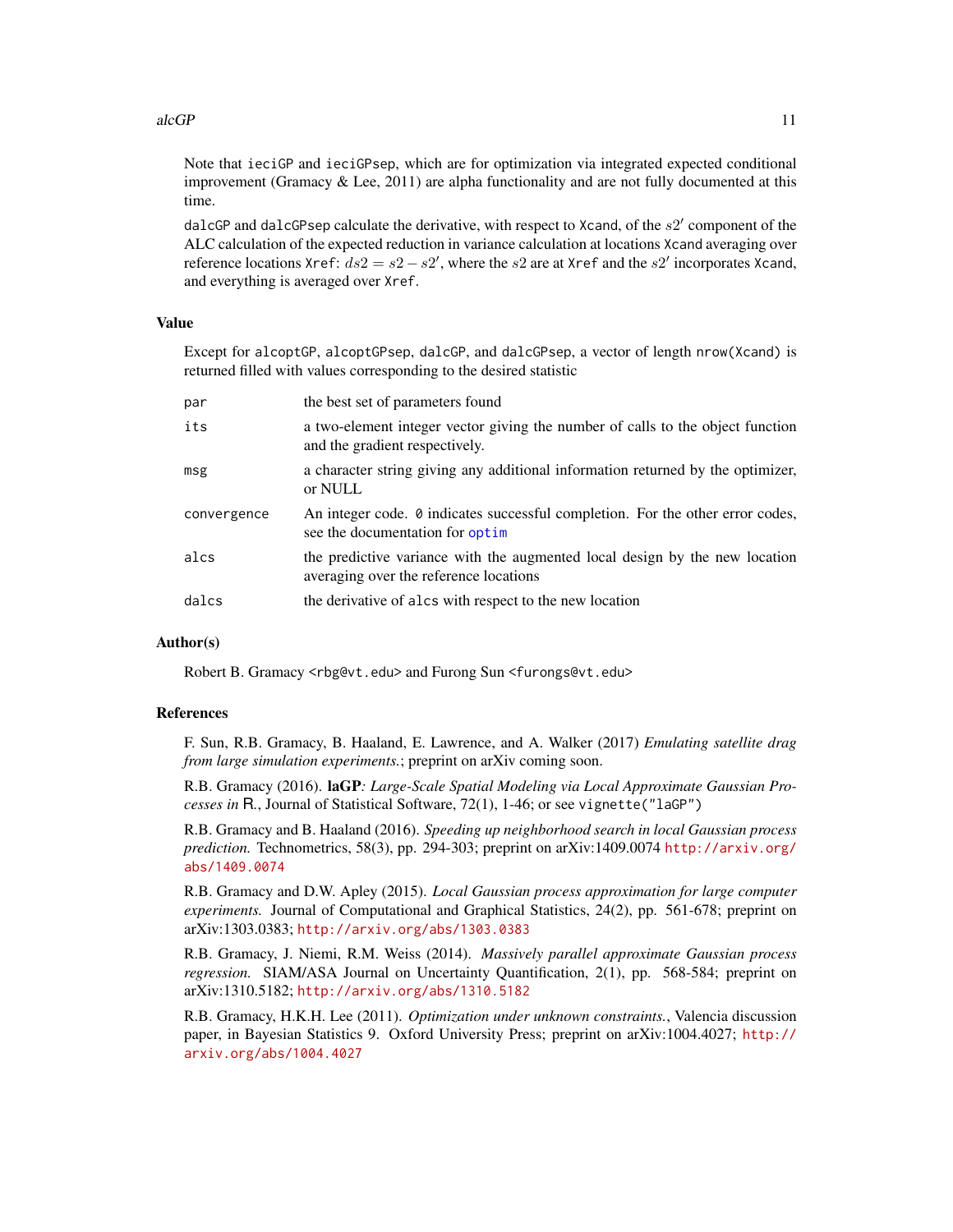<span id="page-11-0"></span>Seo, S., Wallat, M., Graepel, T., Obermayer, K. (2000). *Gaussian Process Regression: Active Data Selection and Test Point Rejection.* In Proceedings of the International Joint Conference on Neural Networks, vol. III, 241-246. IEEE.

# See Also

[laGP](#page-28-1), [aGP](#page-1-1), [predGP](#page-48-1)

#### Examples

```
## this follows the example in predGP, but only evaluates
## information statistics documented here
## Simple 2-d test function used in Gramacy & Apley (2015);
## thanks to Lee, Gramacy, Taddy, and others who have used it before
f2d \leftarrow function(x, y=NULL){
    if(is.null(y)) {
      if(!is.mathrix(x)) \times \leftarrow matrix(x, noch=2)y \leq x[, 2]; x \leq x[, 1]}
    g \leftarrow function(z)return(exp(-(z-1)^2) + exp(-0.8*(z+1)^2) - 0.05*sin(8*(z+0.1)))z \leftarrow -g(x)*g(y)}
## design with N=441
x \le - seq(-2, 2, length=11)
X \leftarrow \text{as_matrix}(\text{expand.grid}(x, x))Z \leftarrow f2d(X)## fit a GP
gpi <- newGP(X, Z, d=0.35, g=1/1000, dK=TRUE)
## predictive grid with NN=400
xx <- seq(-1.9, 1.9, length=20)
XX <- as.matrix(expand.grid(xx, xx))
## predict
alc <- alcGP(gpi, XX)
mspe <- mspeGP(gpi, XX)
fish <- fishGP(gpi, XX)
## visualize the result
par(mfrow=c(1,3))
image(xx, xx, matrix(sqrt(alc), nrow=length(xx)), col=heat.colors(128),
      xlab="x1", ylab="x2", main="sqrt ALC")
image(xx, xx, matrix(sqrt(mspe), nrow=length(xx)), col=heat.colors(128),
      xlab="x1", ylab="x2", main="sqrt MSPE")
image(xx, xx, matrix(log(fish), nrow=length(xx)), col=heat.colors(128),
      xlab="x1", ylab="x2", main="log fish")
```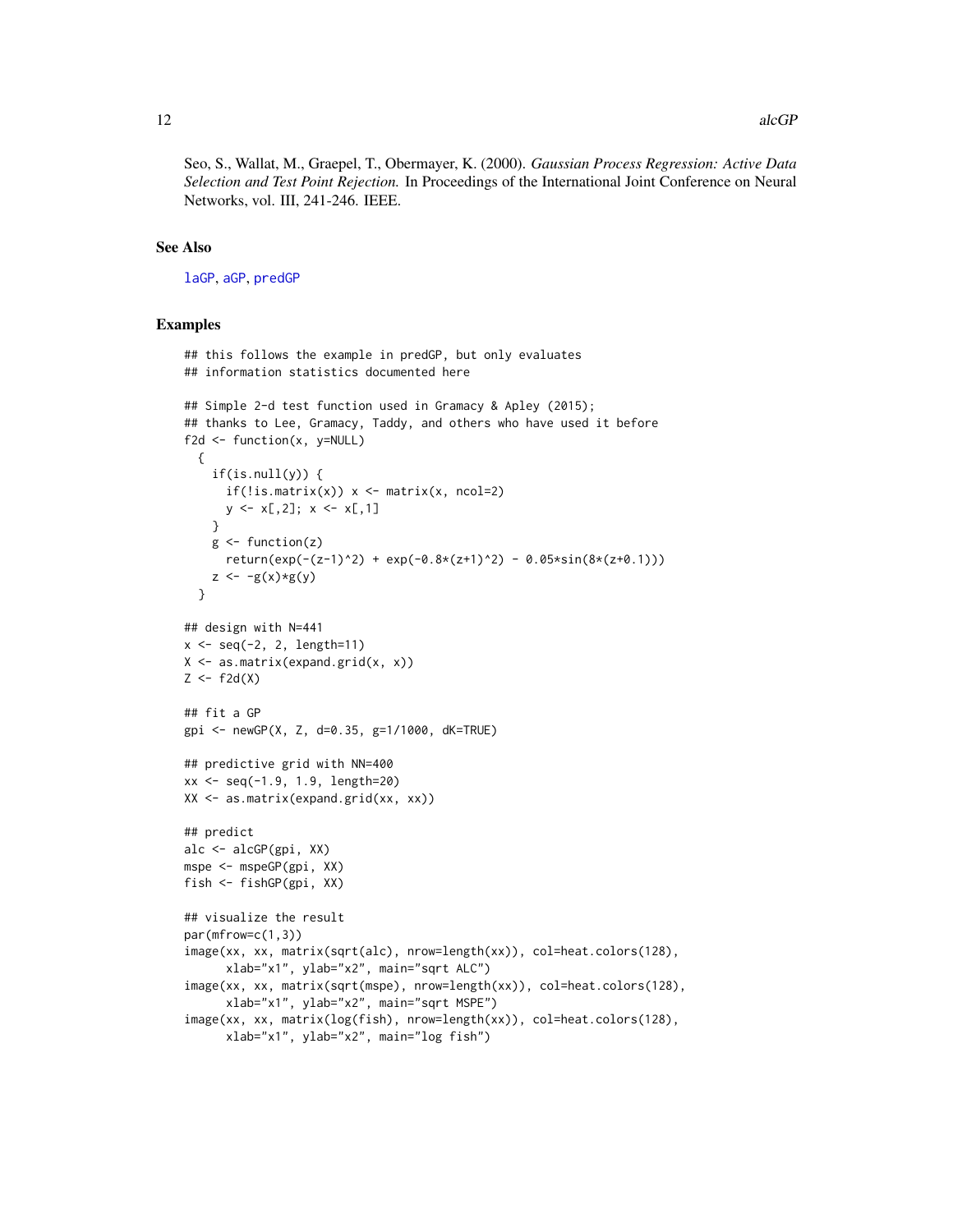#### <span id="page-12-0"></span>blhs and the state of the state of the state of the state of the state of the state of the state of the state of the state of the state of the state of the state of the state of the state of the state of the state of the s

```
## clean up
deleteGP(gpi)
## search the new location to augment the current local design
xx <- seq(-1.9, 1.9, length=10)
XX <- as.matrix(expand.grid(xx, xx))
e.alc <- laGP.R(XX, start=6, end=100, X, Z, method="alc", close=10000, parallel="omp")
XC <- X[e.alc$Xi[1:6],] # the initial local design containing 6 NNs
ZC <- Z[e.alc$Xi[1:6]] # the corresponding responses
Xcan <- data.frame(X[-e.alc$Xi[1:6],]) # the candidate input space
gpi <- newGP(XC, ZC, d=e.alc$mle$d, g=e.alc$g$start)
out1 <- alcoptGP(gpi=gpi, Xref=XX, start=c(0,0), lower=range(x)[1], upper=range(x)[2])
## out1$par is the "new" location
D <- t(distance(matrix(out1$par, ncol=ncol(XC)), as.matrix(Xcan)))
D.frame <- data.frame(cbind(Xcan, D, as.numeric(row.names(Xcan))))
names(D.frame) <- c(paste("x", 1:ncol(XC), sep=""), "distance", "lab")
D.label <- which.min(D.frame$distance) # snap the "new" location back to the global input space
lab <- as.numeric(D.frame[D.label, (ncol(XC)+2)])
xnew <- data.frame(X)[lab,] # the new location to augment the current local design
out2 <- dalcGP(gpi=gpi, Xcand=as.matrix(xnew), Xref=XX)
## Below is the predictive variance with the local design augmented
## by the new location averaging over the reference locations
ALC <- out2$alcs
## clean up
deleteGP(gpi)
```
#### blhs *Bootstrapped block Latin hypercube subsampling*

#### Description

Provides bootstrapped block Latin hypercube subsampling under a given data set to aid in consistent estimation of a global lengthscale parameter

#### Usage

```
blhs(y, X, m)
blhs.loop(y, X, m, K, da, g = 1e-3, maxit = 100, verb = 0, plot.it = FALSE)
```
#### Arguments

| y | a vector of responses/dependent values with $length(y) = nrow(X)$                                                          |
|---|----------------------------------------------------------------------------------------------------------------------------|
| X | a matrix or data, frame containing the full (large) design matrix of input loca-<br>tions                                  |
| m | a positive scalar integer giving the number of divisions on each coordinate of<br>input space defining the block structure |
| К | a positive scalar integer specifying the number of Bootstrap replicates desired                                            |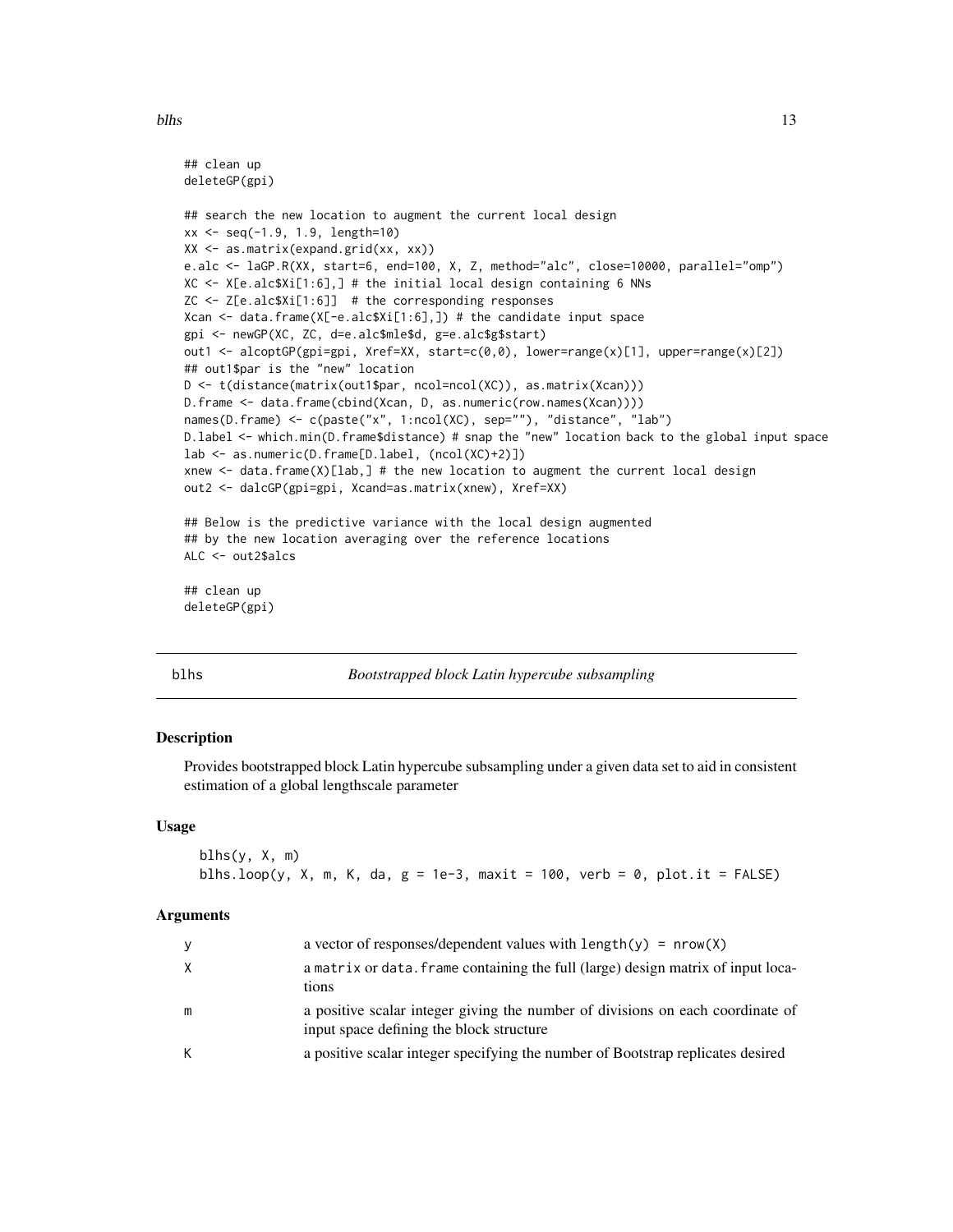<span id="page-13-0"></span>

| da      | a lengthscale prior, say as generated by darg                                                                                                                                            |
|---------|------------------------------------------------------------------------------------------------------------------------------------------------------------------------------------------|
| g       | a positive scalar giving the fixed nugget value of the nugget parameter; by de-<br>fault $g = 1e-3$ . Alternatively, it could be a tiny value like $g = \sqrt{3}$ . Machine\$double.eps) |
| maxit   | a positive scalar integer giving the maximum number of iterations for MLE cal-<br>culations via "L-BFGS-B"; See mleGPsep for more details                                                |
| verb    | a non-negative integer specifying the verbosity level; verb = $\theta$ (by default) is<br>quiet, and larger values cause more progress information to be printed to the<br>screen        |
| plot.it | $plot.it$ = FALSE by default; if $plot.it$ = TRUE, then each of the K lengthscale<br>estimates from bootstrap iterations will be shown via boxplot at the end                            |

#### Details

Bootstrapped block Latin hypercube subsampling (BLHS) yields a global lengthscale estimator which is asymptotically consistent with the MLE calculated on the full data set. However, since it works on data subsets, it comes at a much reduced computational cost. Intuitively, the BLHS guarantees a good mix of short and long pairwise distances. A single bootstrap LH subsample may be obtained by dividing each dimension of the input space equally into m intervals, yielding  $m<sup>d</sup>$ mutually exclusive hypercubes. It is easy to show that the average number of observations in each hypercube is  $N * m^{-d}$  if there are N samples in the original design. From each of these hypercubes, m blocks are randomly selected following the LH paradigm, i.e., so that only one interval is chosen from each of the m segments. The average number of observations in the subsample, combining the m randomly selected blocks, is  $N * m^{-d+1}$ .

Ensuring subsample size of at least one requires having  $m \leq N^{\frac{1}{d-1}}$ , thereby linking the parameter m to computational effort. Smaller m is preferred so long as GP inference on data of that size remains tractable. Since the blocks follow a LH structure, the resulting sub-design inherits the usual LHS properties, e.g., retaining marginal properties like univariate stratification modulo features present in the original, large N, design.

For more details, see Liu (2014), Zhao, et al. (2017) and Sun, et al. (2017).

blhs returns the subsampled input space and the corresponding responses.

blhs.loop returns the median of the K lengthscale maximum likelihood estimates, the subsampled data size to which that corresponds, and the subsampled data, including the input space and the responses, from the bootstrap iterations

#### Value

| blhs           |                                                                            |
|----------------|----------------------------------------------------------------------------|
| XS             | the subsampled input space                                                 |
| ys             | the subsampled responses, $length(ys) = new(xs)$                           |
| blhs.loop      |                                                                            |
| that           | the lengthscale estimate (median), length $(\text{that}) = \text{ncol}(X)$ |
| ly             | the subsampled data size (median)                                          |
| x <sub>m</sub> | the subsampled input space (median)                                        |
| уm             | the subsampled responses (median)                                          |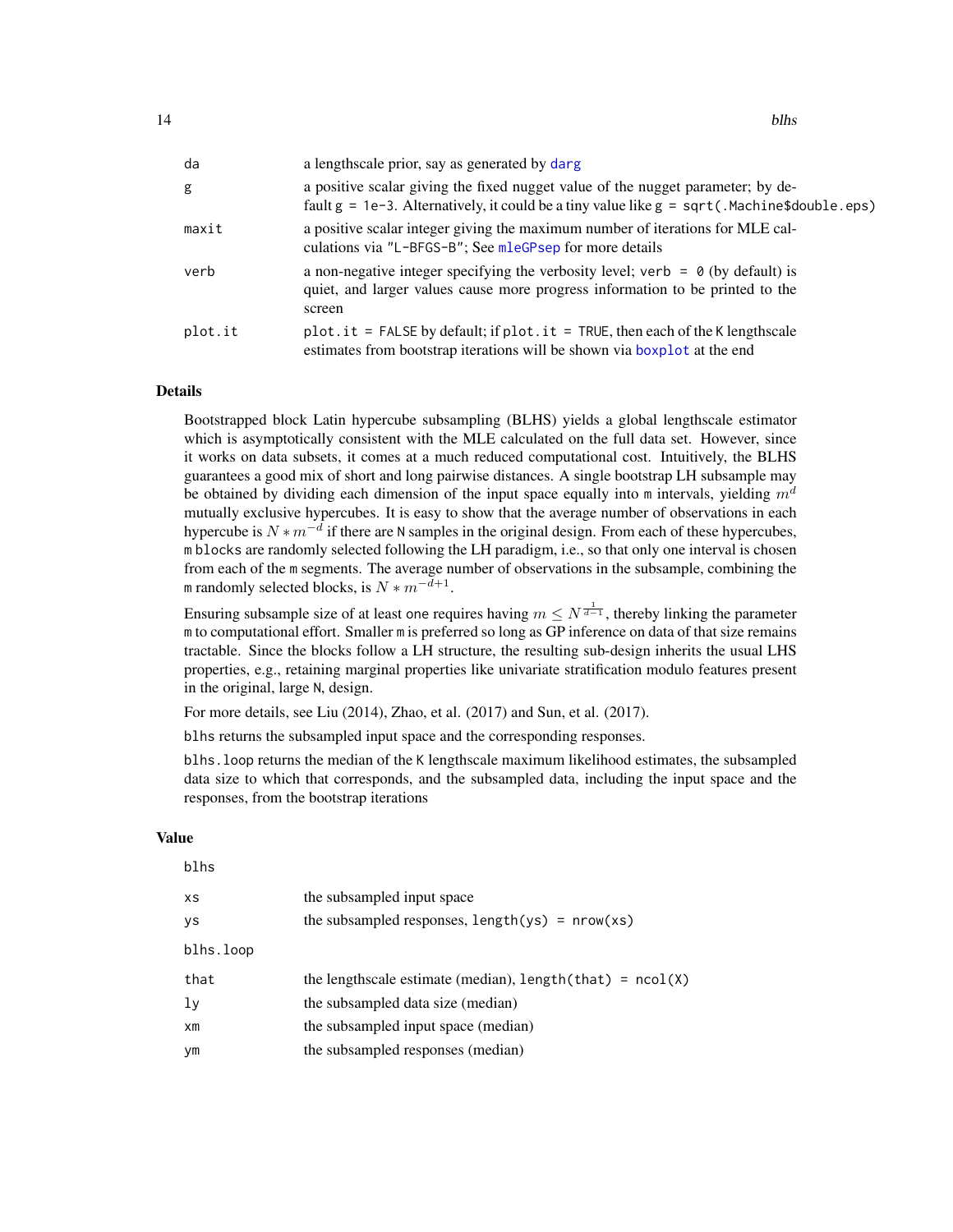# **Note**

The global input space should be relatively homogeneous. A space-filling design (input) X is ideal, but not required.

# Author(s)

Robert B. Gramacy <rbg@vt.edu> and Furong Sun <furongs@vt.edu>

### References

F. Sun, R.B. Gramacy, B. Haaland, E. Lawrence, and A. Walker (2017) *Emulating satellite drag from large simulation experiments*; preprint on arXiv coming soon.

Y. Zhao, Y. Hung, and Y. Amemiya (2017). *Efficient Gaussian Process Modeling using Experimental Design-Based Subagging.* To appear in Statistica Sinica;

Yufan Liu (2014) *Recent Advances in Computer Experiment Modeling*. Ph.D. Thesis at Rutgers, The State University of New Jersey. <http://dx.doi.org/doi:10.7282/T38G8J1H>

# Examples

```
# input space based on latin-hypercube sampling (not required)
library(lhs)
## two dimensional example with N=216 sized sample
X \leq randomLHS(216, 2)
# pseudo responses, not important for visualizing design
Y \le- runif(216)
## BLHS sample with m=6 divisions in each coordinate
sub < - blhs(y=Y, X=X, m=6)
Xsub <- sub$xs # the bootstrapped subsample
# visualization
plot(X, xaxt="n", yaxt="n", xlim=c(0,1), ylim=c(0,1), xlab="factor 1",
 ylab="factor 2", col="cyan", main="BLHS")
b \leq -\text{seq}(0, 1, \text{ by} = 1/6)abline(h=b, v=b, col="black", lty=2)
axis(1, at=seq (0, 1, by=1/6), cex.axis=0.8,
  labels=expression(0, 1/6, 2/6, 3/6, 4/6, 5/6, 1))
axis(2, at=seq (0, 1, by=1/6), cex.axis=0.8,
  labels=expression(0, 1/6, 2/6, 3/6, 4/6, 5/6, 1), las=1)
points(Xsub, col="red", pch=19, cex=1.25)
## Comparing global lengthscale MLE based on BLHS and random subsampling
## Not run:
  # famous borehole function
 borehole \leq function(x){
    rw \leftarrow x[1] * (0.15 - 0.05) + 0.05r \leftarrow x[2] * (50000 - 100) + 100Tu <- x[3] * (115600 - 63070) + 63070
    Tl <- x[5] * (116 - 63.1) + 63.1
    Hu <- x[4] * (1110 - 990) + 990
    Hl <- x[6] * (820 - 700) + 700
```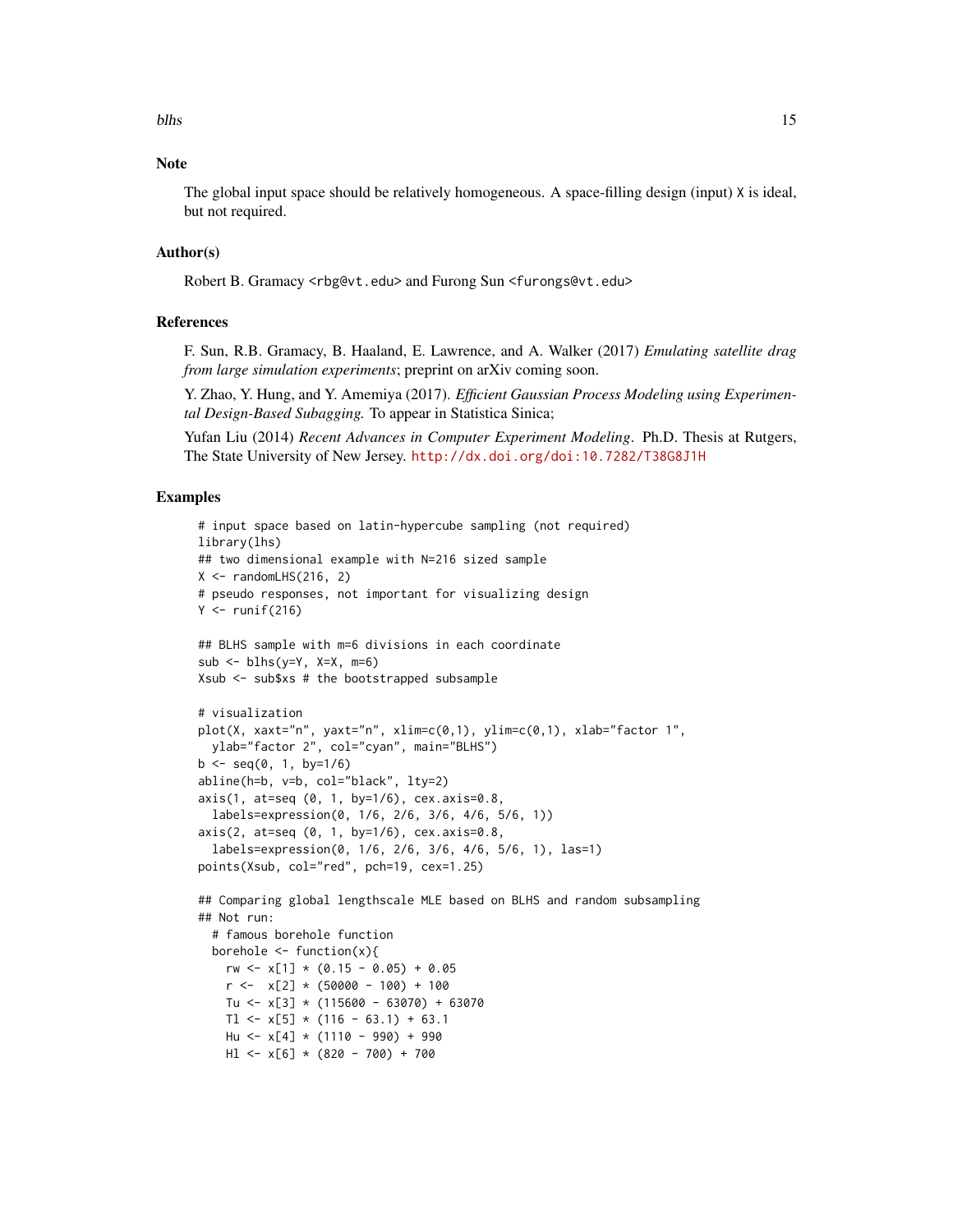```
L \leftarrow x[7] * (1680 - 1120) + 1120Kw <- x[8] * (12045 - 9855) + 9855
     m1 < -2 * pi * Tu * (Hu - HI)m2 \leftarrow \log(r / rw)m3 <- 1 + 2*L*Tu/(m2*rw^2*Kw) + Tu/Tl
     return(m1/m2/m3)
   }
   N <- 100000 # number of observations
   xt <- randomLHS(N, 8) # input space
   yt <- apply(xt, 1, borehole) # response
   \text{colnames}(\text{xt}) \leq c("rw", "r", "Tu", "TI", "Hu", "Hl", "L", "Kw")## prior on the GP lengthscale parameter
   da <- darg(list(mle=TRUE, max=100), xt)
   ## make space for two sets of boxplots
   par(mfrow=c(1,2))
   # BLHS calculating with visualization of the K MLE lengthscale estimates
   K <- 10 # number of Bootstrap samples; Sun, et al (2017) uses K <- 31
   sub_blhs <- blhs.loop(y=yt, X=xt, K=K, m=2, da=da, maxit=200, plot.it=TRUE)
   # a random subsampling analog for comparison
   sn <- sub_blhs$ly # extract a size that is consistent with the BLHS
   that.rand <- matrix(NA, ncol=8, nrow=K)
   for(i in 1:K){
     sub < - sample(1: nrow(xt), sn)gpsepi <- newGPsep(xt[sub,], yt[sub], d=da$start, g=1e-3, dK=TRUE)
     mle <- mleGPsep(gpsepi, tmin=da$min, tmax=10*da$max, ab=da$ab, maxit=200)
     deleteGPsep(gpsepi)
     that.rand[i,] <- mle$d
   }
   ## put random boxplots next to BLHS ones
   boxplot(that.rand, xlab="input", ylab="theta-hat", col=2,
     main="random subsampling")
## End(Not run)
```
<span id="page-15-1"></span>

darg *Generate Priors for GP correlation*

#### <span id="page-15-2"></span>Description

Generate empirical Bayes regularization (priors) and choose initial values and ranges for (isotropic) lengthscale and nugget parameters to a Gaussian correlation function for a GP regression model

<span id="page-15-0"></span>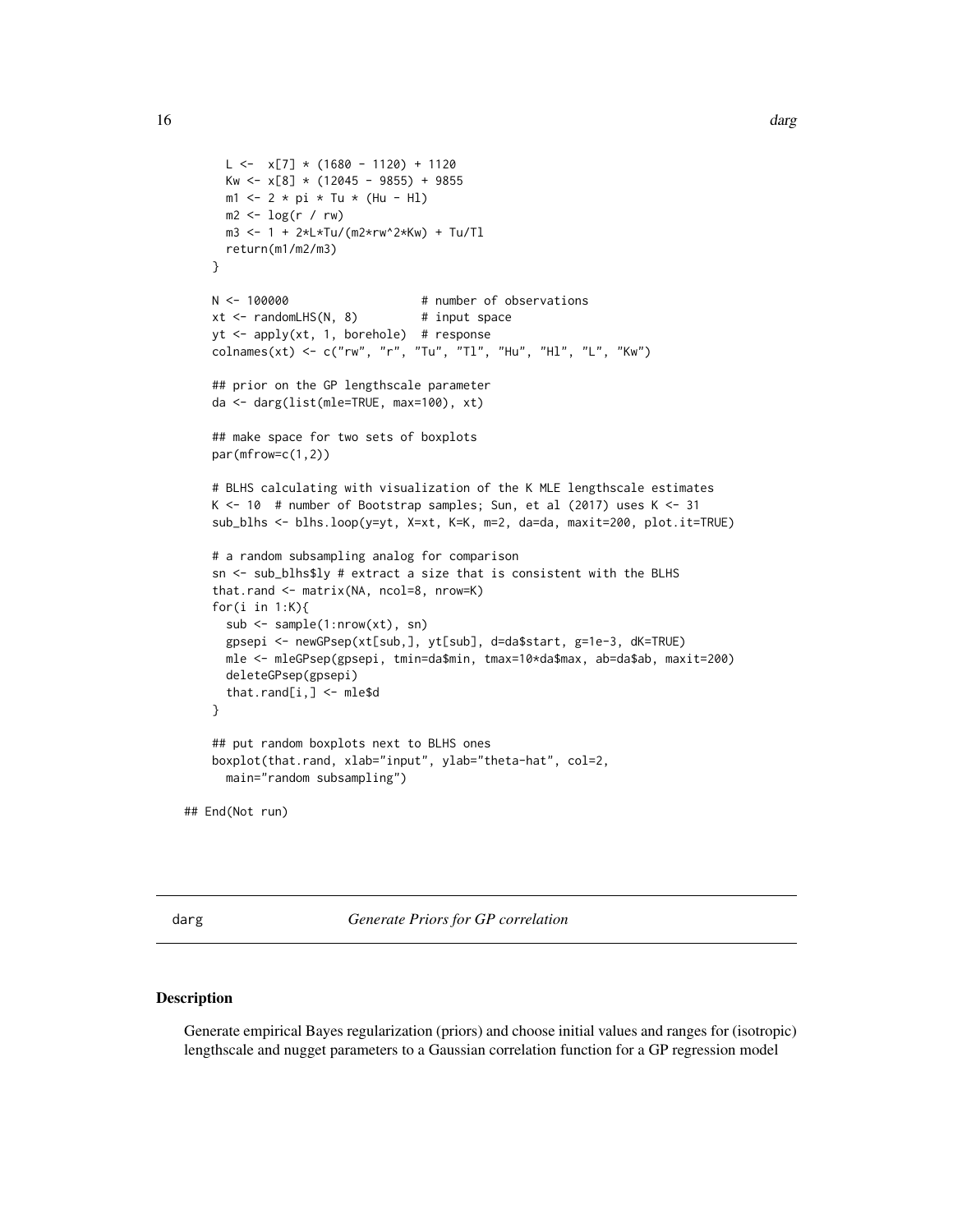darg the contract of the contract of the contract of the contract of the contract of the contract of the contract of the contract of the contract of the contract of the contract of the contract of the contract of the contr

# Usage

```
darg(d, X, samp.size = 1000)
garg(g, y)
```
# **Arguments**

| d            | can be NULL, or a scalar indicating an initial value or a partial list whose format<br>matches the one described in the Value section below                                  |
|--------------|------------------------------------------------------------------------------------------------------------------------------------------------------------------------------|
| g            | can be NULL, or a scalar indicating an initial value or a partial list whose format<br>matches the one described in the Value section below                                  |
| $\mathsf{X}$ | a matrix or data. Frame containing the full (large) design matrix of input loca-<br>tions                                                                                    |
| y            | a vector of responses/dependent values                                                                                                                                       |
| samp.size    | a scalar integer indicating a subset size of X to use for calculations; this is im-<br>portant for very large $X$ matrices since the calculations are quadratic in $nrow(X)$ |

# Details

These functions use aspects of the data, either X or y, to form weakly informative default priors, and choose initial values, for a lengthscale and nugget parameter. This is useful since the likelihood can sometimes be very flat, and even with proper priors inference can be sensitive to the specification of those priors and any initial search values. The focus here is on avoiding pathologies while otherwise remaining true to the spirit of MLE calculation.

darg output specifies MLE inference (out\$mle = TRUE) by default, whereas garg instead fixes the nugget at the starting value, which may be sensible for emulating deterministic computer simulation data; when out $\text{mle}$  = FALSE the calculated range outputs c(out $\text{min}$ , out $\text{max}$ ) are set to dummy values that are ignored in other parts of the **laGP** package.

darg calculates a Gaussian distance matrix between all pairs of X rows, or a subsample of rows of size samp.size. From those distances it chooses the range and start values from the range of (non-zero) distances and the 0.1 quantile, respectively. The Gamma prior values have a shape of out \$a =  $3/2$  and a rate out \$b chosen by the incomplete Gamma inverse function to put 0.95 probability below out\$max.

garg is similar except that it works with  $(y - \text{mean}(y))^2$  instead of the pairwise distances of darg. The only difference is that the starting value is chosen as the 2.5% quantile.

# Value

Both functions return a list containing the following entries. If the input object (d or g) specifies one of the values then that value is copied to the same list entry on output. See the Details section for how these values are calculated

| mle   | by default. TRUE for darg and FALSE for garg                                           |
|-------|----------------------------------------------------------------------------------------|
| start | starting value chosen from the quantiles of distance $(X)$ or $(y - \text{mean}(y))^2$ |
| min   | minimum value in allowable range for the parameter - for future inference pur-         |
|       | poses                                                                                  |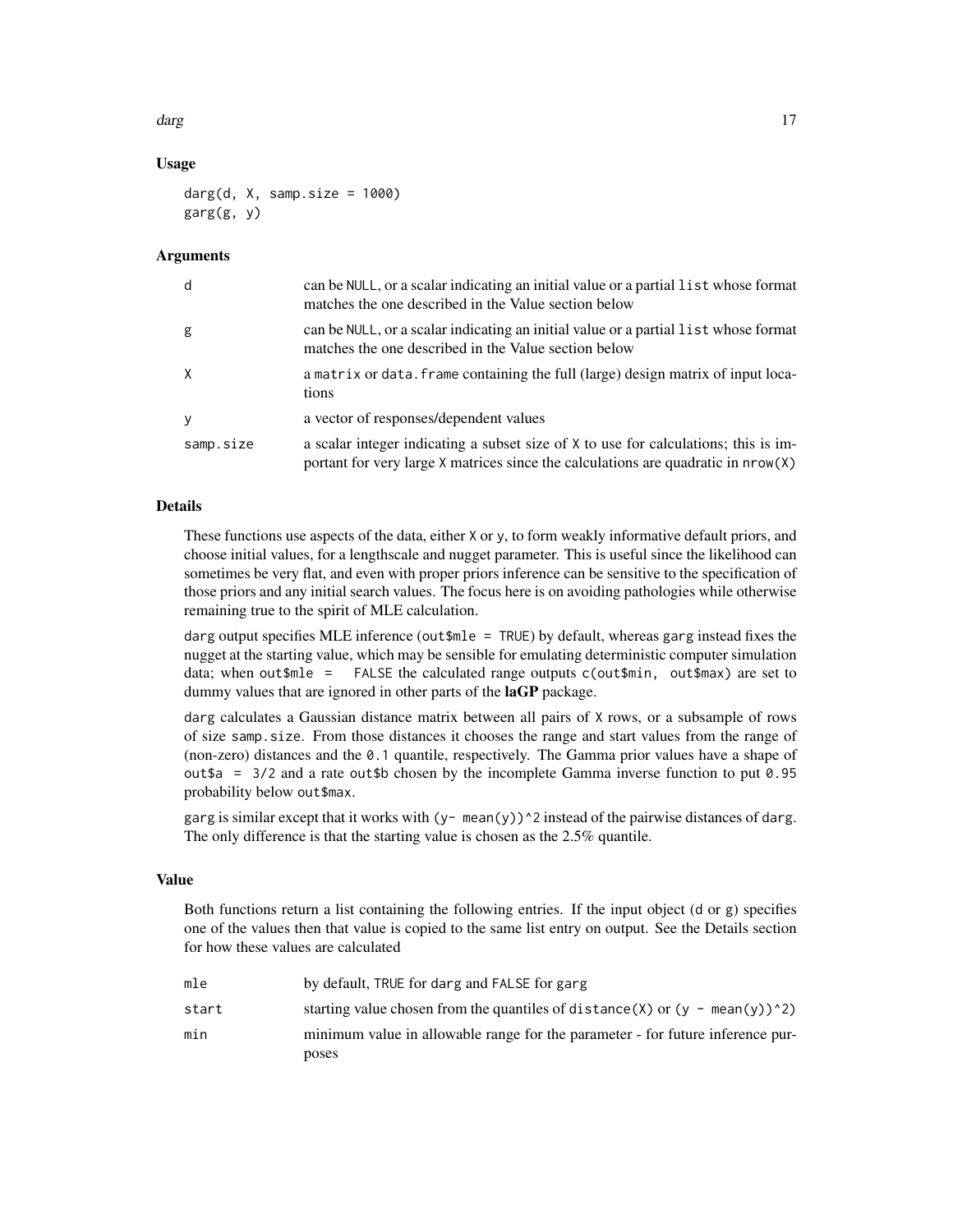<span id="page-17-0"></span>18 deleteGP

| max | maximum value in allowable range for the parameter - for future inference pur- |
|-----|--------------------------------------------------------------------------------|
|     | poses                                                                          |
| ab  | shape and rate parameters specifying a Gamma prior for the parameter           |

# Author(s)

Robert B. Gramacy <rbg@vt.edu>

# See Also

vignette("laGP"), [laGP](#page-28-1), [aGP](#page-1-1), [mleGP](#page-36-2), [distance](#page-23-1), [llikGP](#page-35-1)

# Examples

```
## motorcycle data
library(MASS)
X <- matrix(mcycle[,1], ncol=1)
Z \leftarrow mcycle[, 2]## get darg and garg
darg(NULL, X)
```
garg(list(mle=TRUE), Z)

<span id="page-17-1"></span>deleteGP *Delete C-side Gaussian Process Objects*

# <span id="page-17-2"></span>Description

Frees memory allocated by a particular C-side Gaussian process object, or all GP objects currently allocated

#### Usage

```
deleteGP(gpi)
deleteGPsep(gpsepi)
deleteGPs()
deleteGPseps()
```
# Arguments

| gpi    | a scalar positive integer specifying an allocated isotropic GP object |
|--------|-----------------------------------------------------------------------|
| gpsepi | similar to gpi but indicating a separable GP object                   |

# Details

Any function calling [newGP](#page-40-1) or [newGPsep](#page-40-2) will require destruction via these functions or there will be a memory leak.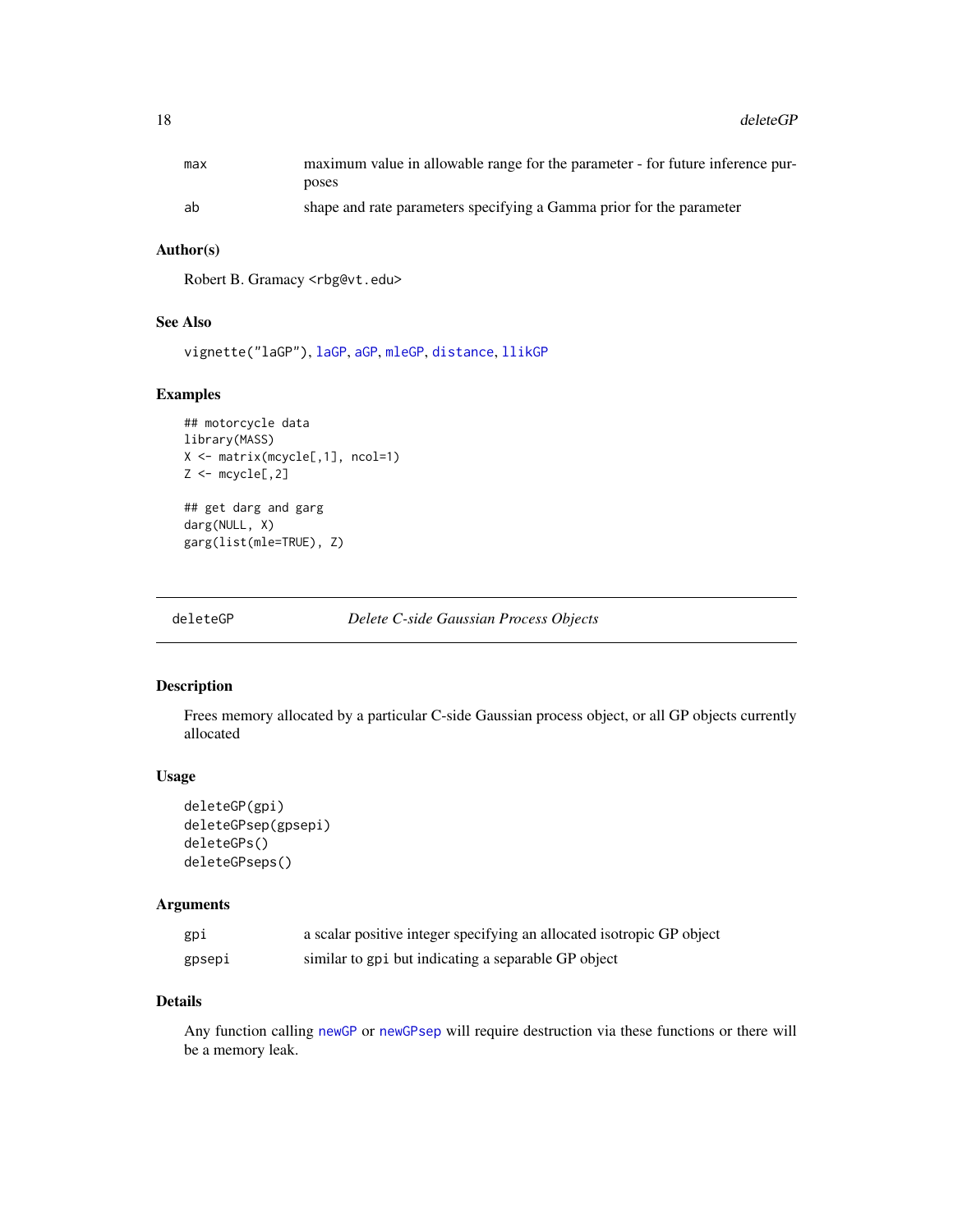# <span id="page-18-0"></span>discrep.est 19

# Value

Nothing is returned.

# Author(s)

Robert B. Gramacy <rbg@vt.edu>

# See Also

vignette("laGP"), [newGP](#page-40-1), [predGP](#page-48-1), [mleGP](#page-36-2)

# Examples

## see examples for newGP, predGP, or mleGP

<span id="page-18-1"></span>discrep.est *Estimate Discrepency in Calibration Model*

# Description

Estimates the Gaussian process discrepency/bias and/or noise term in a modularized calibration of a computer model (emulator) to field data, and returns the log likelihood or posterior probability

# Usage

discrep.est(X, Y, Yhat, d, g, bias = TRUE, clean = TRUE)

# Arguments

| X    | a matrix or data. frame containing a design matrix of input locations for field<br>data sites. Any columns of X without at least three unique input settings are<br>dropped in a pre-processing step                                                                                                                                                                                                                                                                                                                                                                                                                                                                                                                                                         |
|------|--------------------------------------------------------------------------------------------------------------------------------------------------------------------------------------------------------------------------------------------------------------------------------------------------------------------------------------------------------------------------------------------------------------------------------------------------------------------------------------------------------------------------------------------------------------------------------------------------------------------------------------------------------------------------------------------------------------------------------------------------------------|
| Y    | a vector of values with $length(Y) = ncol(X)$ containing the response from<br>field data observations at X. A Y-vector with length(Y) = $k*ncol(X)$ , for<br>positive integer k, can be supplied in which case the multiple code Y-values will<br>be treated as replicates at the X-values                                                                                                                                                                                                                                                                                                                                                                                                                                                                   |
| Yhat | a vector with length (Yhat) = length (Y) containing predictions at X from an<br>emulator of a computer simulation                                                                                                                                                                                                                                                                                                                                                                                                                                                                                                                                                                                                                                            |
| d    | a prior or initial setting for the (single/isotropic) lengthscale parameter in a<br>Gaussian correlation function; a (default) NULL value triggers a sensible regu-<br>larization (prior) and initial setting to be generated via darg; a scalar specifies<br>an initial value, causing darg to only generate the prior; otherwise, a list or par-<br>tial list matching the output of darg can be used to specify a custom prior. In<br>the case of a partial list, the only the missing entries will be generated. Note that<br>a default/generated list specifies MLE/MAP inference for this parameter. When<br>specifying initial values, a vector of length nrow(XX) can be provided, giving a<br>different initial value for each predictive location. |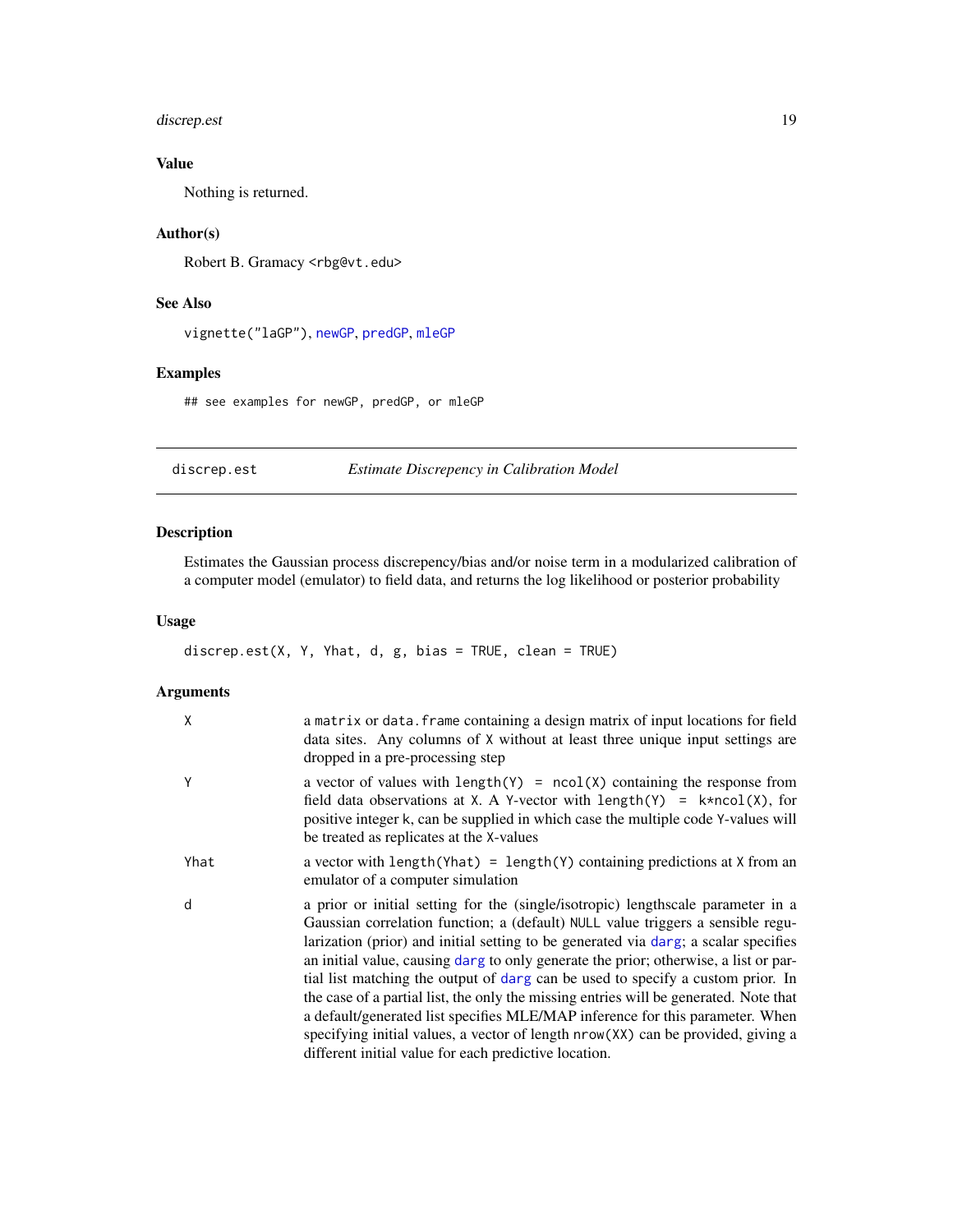<span id="page-19-0"></span>

| g     | a prior or initial setting for the nugget parameter; a NULL value causes a sensible<br>regularization (prior) and initial setting to be generated via garg; a scalar (de-<br>fault $g = 1/1000$ specifies an initial value, causing garg to only generate the<br>prior; otherwise, a list or partial list matching the output of garg can be used<br>to specify a custom prior. In the case of a partial list, only the missing entries<br>will be generated. Note that a default/generated list specifies no inference for<br>this parameter; i.e., it is fixed at its starting value, which may be appropriate for<br>emulating deterministic computer code output. When specifying initial values,<br>a vector of length nrow(XX) can be provided, giving a different initial value for |
|-------|--------------------------------------------------------------------------------------------------------------------------------------------------------------------------------------------------------------------------------------------------------------------------------------------------------------------------------------------------------------------------------------------------------------------------------------------------------------------------------------------------------------------------------------------------------------------------------------------------------------------------------------------------------------------------------------------------------------------------------------------------------------------------------------------|
|       | each predictive location                                                                                                                                                                                                                                                                                                                                                                                                                                                                                                                                                                                                                                                                                                                                                                   |
| bias  | a scalar logical indicating if a (isotropic) GP discrepency should be estimated<br>(TRUE) or a Gaussian noise term only (FALSE)                                                                                                                                                                                                                                                                                                                                                                                                                                                                                                                                                                                                                                                            |
| clean | a scalar logical indicating if the C-side GP object should be freed before return-<br>ing.                                                                                                                                                                                                                                                                                                                                                                                                                                                                                                                                                                                                                                                                                                 |

# Details

Estimates an isotropic Gaussian correlation Gaussian process (GP) discrepancy term for the difference between a computer model output (Yhat) and field data observations (Y) at locations X. The computer model predictions would typically come from a GP emulation from simulation data, possibly via [aGP](#page-1-1) if the computer experiment is large.

This function is used primarily as a subroutine by [fcalib](#page-24-1) which defines an objective function for optimization in order to solve the calibration problem via the method described by Gramacy, et al. (2015), designed for large computer experiments. However, once calibration is performed this function can be useful for making comparisons to other methods. Examples are provided in the [fcalib](#page-24-1) documentation.

When bias=FALSE no discrepency is estimated; only a zero-mean Gaussian error distribution is assumed

# Value

The output object is comprised of the output of jmleGP, applied to a GP object built with responses Y - Yhat. That object is augmented with a log likelihood, in \$ll, and with a GP index \$gpi when clean=FALSE. When bias = FALSE the output object retains the same form as above, except with dummy zero-values since calling jmleGP is not required

#### Note

Note that in principle a separable correlation function could be used (e.g, via newGPsep), however this is not implemented at this time

# Author(s)

Robert B. Gramacy <rbg@vt.edu>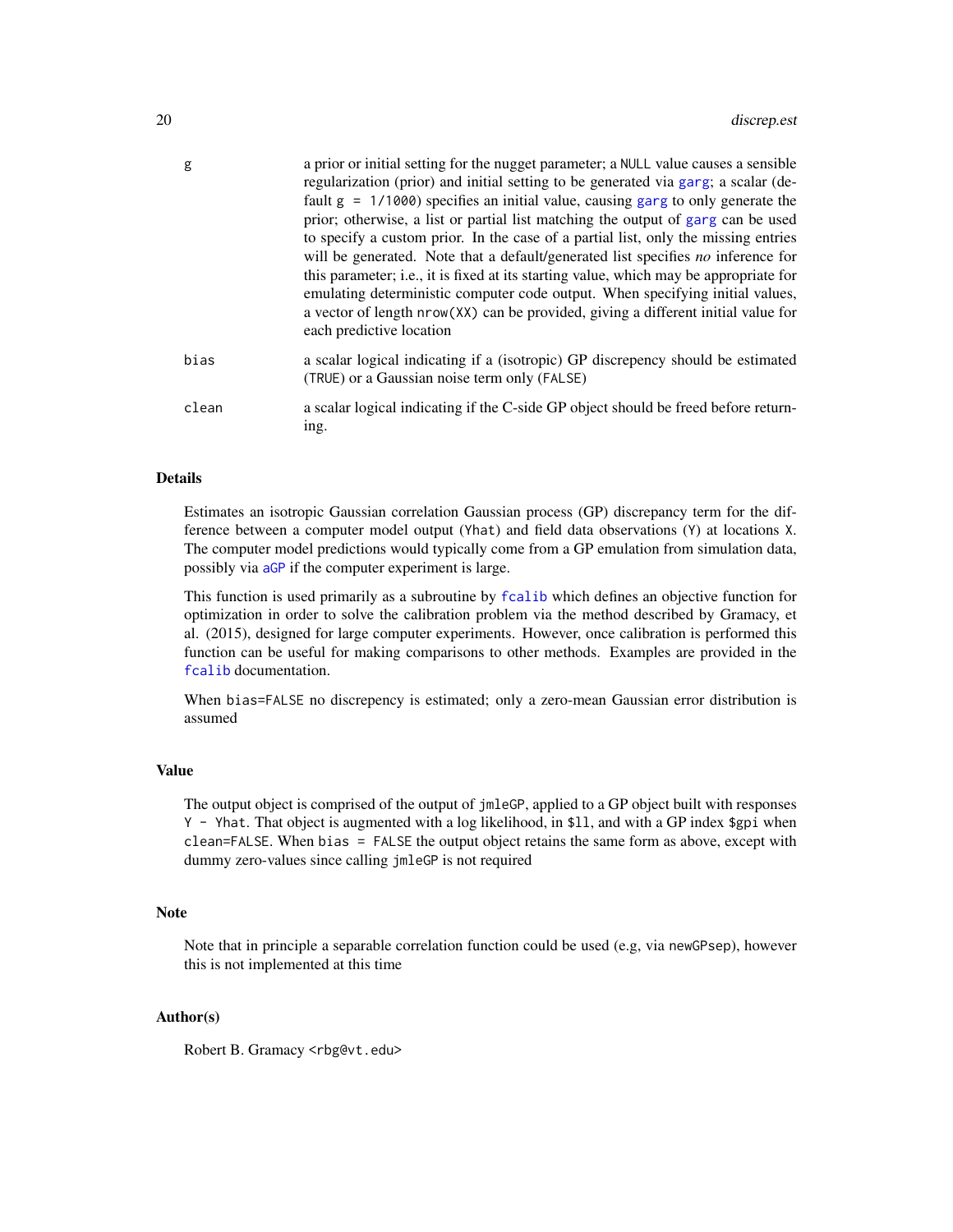#### <span id="page-20-0"></span>discrep.est 21

#### References

R.B. Gramacy (2016). laGP*: Large-Scale Spatial Modeling via Local Approximate Gaussian Processes in* R*.*, Journal of Statistical Software, 72(1), 1-46; or see vignette("laGP")

R.B. Gramacy, D. Bingham, JP. Holloway, M.J. Grosskopf, C.C. Kuranz, E. Rutter, M. Trantham, P.R. Drake (2015). *Calibrating a large computer experiment simulating radiative shock hydrodynamics.* Annals of Applied Statistics, 9(3) 1141-1168; preprint on arXiv:1410.3293 [http:](http://arxiv.org/abs/1410.3293) [//arxiv.org/abs/1410.3293](http://arxiv.org/abs/1410.3293)

F. Liu, M. Bayarri and J. Berger (2009). *Modularization in Bayesian analysis, with emphasis on analysis of computer models.* Bayesian Analysis, 4(1) 119-150.

# See Also

vignette("laGP"), [jmleGP](#page-36-1), [newGP](#page-40-1), [aGP.seq](#page-1-2), [fcalib](#page-24-1)

#### Examples

```
## the example here combines aGP.seq and discrep.est functions;
## it is comprised of snippets from demo("calib"), which contains
## code from the Calibration Section of vignette("laGP")
## Here we generate calibration data using a true calibration
## parameter, u, and then evaluatew log posterior probabities
## and out-of-sample RMSEs for that u value; the fcalib
## documentation repeats this with a single call to fcalib rather
## than first aGP.seq and then discrep.est
## begin data-generation code identical to aGP.seq, discrep.est, fcalib
## example sections and demo("calib")
## M: computer model test functon used in Goh et al, 2013 (Technometrics)
## an elaboration of one from Bastos and O'Hagan, 2009 (Technometrics)
M \leftarrow function(x, u){
   x \leftarrow as.matrix(x)u <- as.matrix(u)
   out <- (1-exp(-1/(2*x[,2])))
   out <- out * (1000*u[,1]*x[,1]^3+1900*x[,1]^2+2092*x[,1]+60)
   out <- out / (100*u[,2]*x[,1]^3+500*x[,1]^2+4*x[,1]+20)
    return(out)
  }
## bias: discrepancy function from Goh et al, 2013
bias <- function(x)
  {
    x<-as.matrix(x)
    out<- 2*(10*x[,1]^2+4*x[,2]^2) / (50*x[,1]*x[,2]+10)
    return(out)
  }
## beta.prior: marginal beta prior for u,
## defaults to a mode at 1/2 in hypercube
```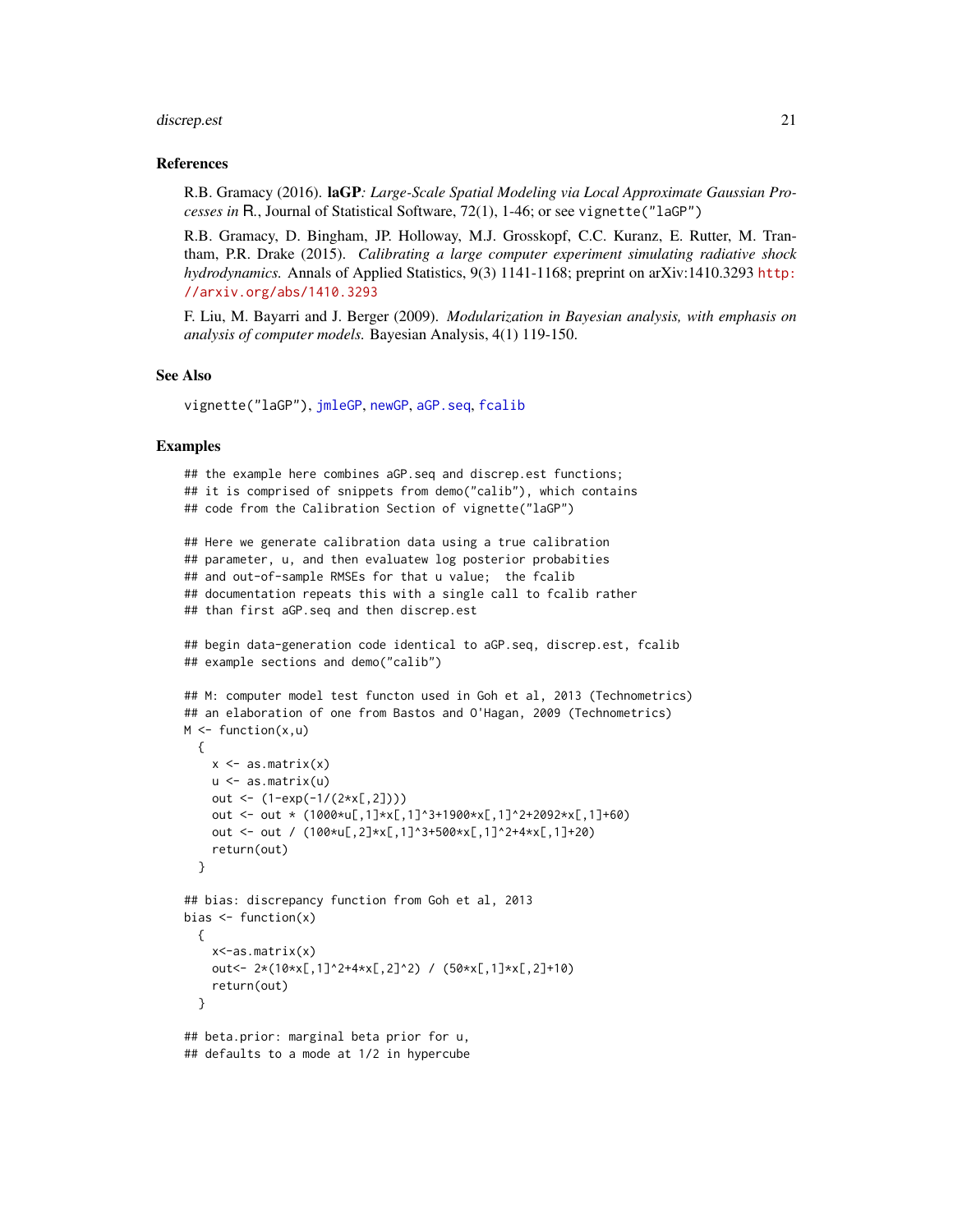```
beta.prior <- function(u, a=2, b=2, log=TRUE)
{
  if(length(a) == 1) a < - rep(a, length(u))else if(length(a) != length(u)) stop("length(a) must be 1 or length(u)")
  if(length(b) == 1) b \leftarrow rep(b, length(u))else if(length(b) != length(u)) stop("length(b) must be 1 or length(u)")
  if(log) return(sum(dbeta(u, a, b, log=TRUE)))
  else return(prod(dbeta(u, a, b, log=FALSE)))
}
## tgp for LHS sampling
library(tgp)
rect \leq matrix(rep(0:1, 4), ncol=2, byrow=2)
## training and testing inputs
ny <- 50; nny <- 1000
X \leftarrow lhs(ny, rect[1:2,]) ## computer model train
XX \leftarrow lhs(nny, rect[1:2,],) ## test
## true (but unknown) setting of the calibration parameter
## for the computer model
u \leftarrow c(0.2, 0.1)Zu <- M(X, matrix(u, nrow=1))
ZZu <- M(XX, matrix(u, nrow=1))
## field data response, biased and replicated
sd < -0.5## Y <- computer output + bias + noise
reps <- 2 ## example from paper uses reps <- 10
Y <- rep(Zu,reps) + rep(bias(X),reps) + rnorm(reps*length(Zu), sd=sd)
YYtrue <- ZZu + bias(XX)
## variations: remove the bias or change 2 to 1 to remove replicates
## computer model design
nz <- 10000
XT <- lhs(nz, rect)
nth <- 1 ## number of threads to use in emulation, demo uses 8
## augment with physical model design points
## with various u settings
XT2 <- matrix(NA, nrow=10*ny, ncol=4)
for(i in 1:10) {
  I \leftarrow ((i-1)*ny+1):(ny * i)XT2[I,1:2] < - X}
XT2[,3:4] < - lhs(10*ny, rect[3:4,])
XT <- rbind(XT, XT2)
## evaluate the computer model
Z <- M(XT[,1:2], XT[,3:4])
## flag indicating if estimating bias/discrepency or not
bias.est <- TRUE
```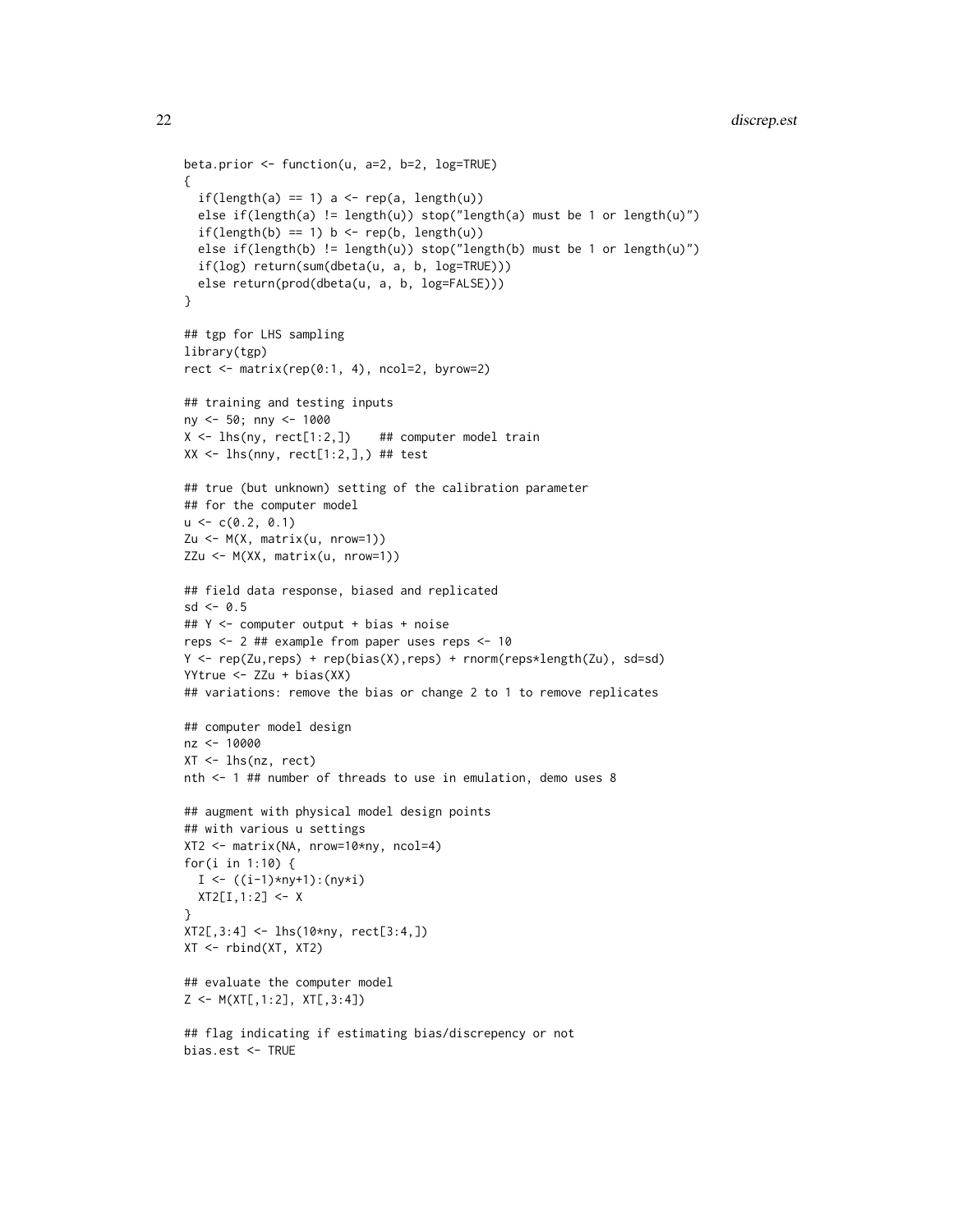#### discrep.est 23

```
## two passes of ALC with MLE calculations for aGP.seq
methods <- rep("alcray", 2) ## demo uses rep("alc", 2)
## set up priors
da <- d <- darg(NULL, XT)
g <- garg(list(mle=TRUE), Y)
## end identical data generation code
## now calculate log posterior and do out-of-sample RMSE calculation
## for true calibration parameter value (u). You could repeat
## this for an estimate value from demo("calib"), for example
## u.hat <- c(0.8236673, 0.1406989)
## first log posterior
## emulate at field-data locations Xu
Xu <- cbind(X, matrix(rep(u, ny), ncol=2, byrow=TRUE))
ehat.u <- aGP.seq(XT, Z, Xu, da, methods, ncalib=2, omp.threads=nth, verb=0)
## estimate discrepency from the residual
cmle.u <- discrep.est(X, Y, ehat.u$mean, d, g, bias.est, FALSE)
cmle.u$ll <- cmle.u$ll + beta.prior(u)
print(cmle.u$ll)
## compare to same caluclation with u.hat above
## now RMSE
## Not run:
## predictive design with true calibration parameter
XXu <- cbind(XX, matrix(rep(u, nny), ncol=2, byrow=TRUE))
## emulate at predictive design
ehat.oos.u <- aGP.seq(XT, Z, XXu, da, methods, ncalib=2,
  omp.threads=nth, verb=0)
## predict via discrepency
YYm.pred.u <- predGP(cmle.u$gp, XX)
## add in emulation
YY.pred.u <- YYm.pred.u$mean + ehat.oos.u$mean
## calculate RMSE
rmse.u <- sqrt(mean((YY.pred.u - YYtrue)^2))
print(rmse.u)
## compare to same caluclation with u.hat above
## clean up
deleteGP(cmle.u$gp)
## End(Not run)
```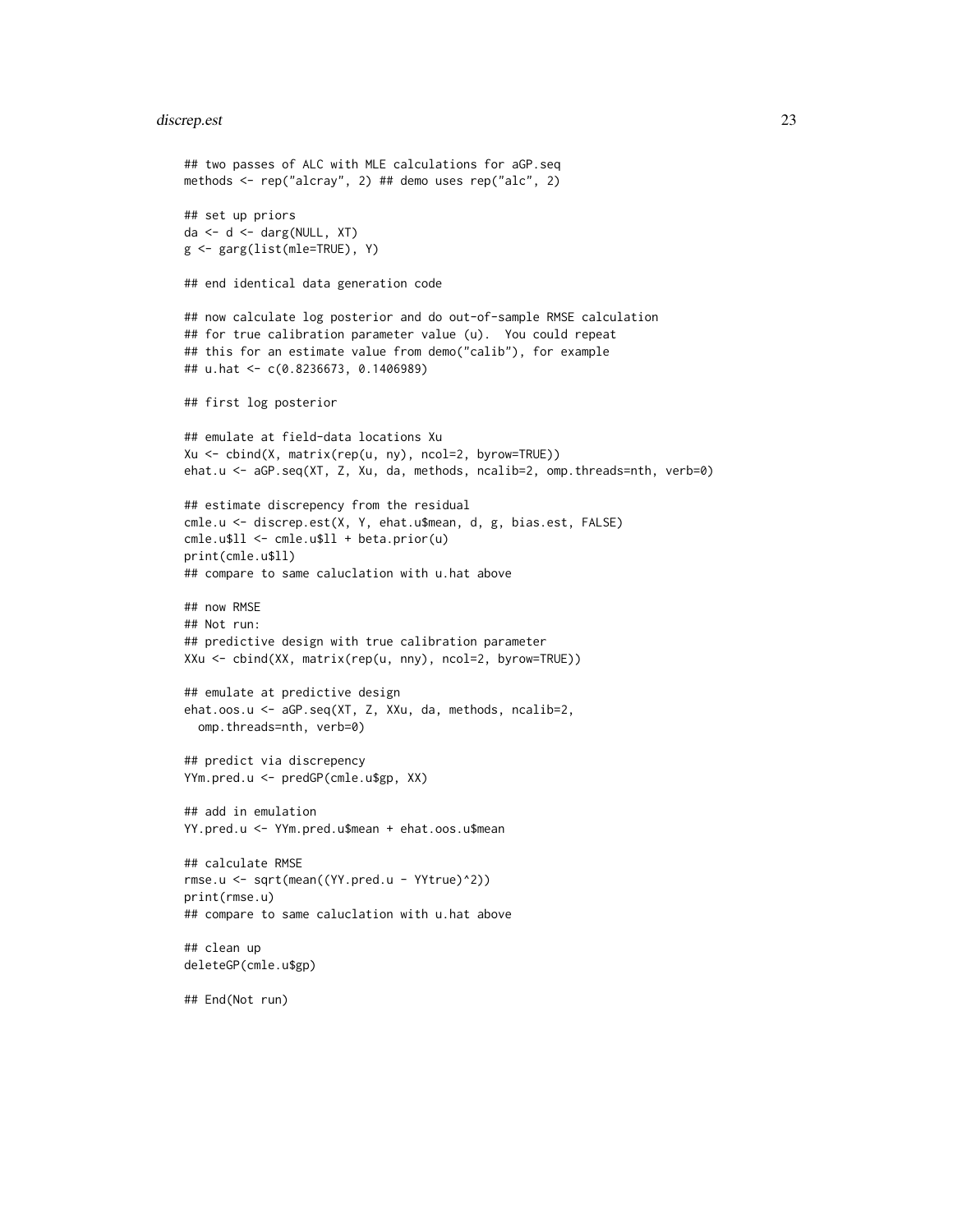<span id="page-23-1"></span><span id="page-23-0"></span>

#### Description

Calculate the Euclidean distance between pairs of points and return a distance matrix

# Usage

 $distance(X1, X2 = NULL)$ 

#### Arguments

| X1 | a matrix or data. frame containing real-valued numbers                      |
|----|-----------------------------------------------------------------------------|
| X2 | an optional matrix or data. frame containing real-valued numbers; must have |
|    | $ncol(X2) = ncol(X1)$                                                       |

# Details

If  $X2 = \text{NULL}$  distances between X1 and itself are calculated, resulting in an nrow(X1)-by-nrow(X1) distance matrix. Otherwise the result is nrow(X1)-by-nrow(X2) and contains distances between X1 and X2.

Calling distance(X) is the same as distance( $X, X$ )

# Value

The output is a matrix, whose dimensions are described in the Details section above

# Author(s)

Robert B. Gramacy <rbg@vt.edu>

## See Also

[darg](#page-15-1)

#### Examples

```
x \le - seq(-2, 2, length=11)
X \leftarrow \text{as_matrix}(\text{expand.grid}(x, x))## predictive grid with NN=400
xx <- seq(-1.9, 1.9, length=20)
XX <- as.matrix(expand.grid(xx, xx))
D \leftarrow distance(X)DD <- distance(X, XX)
```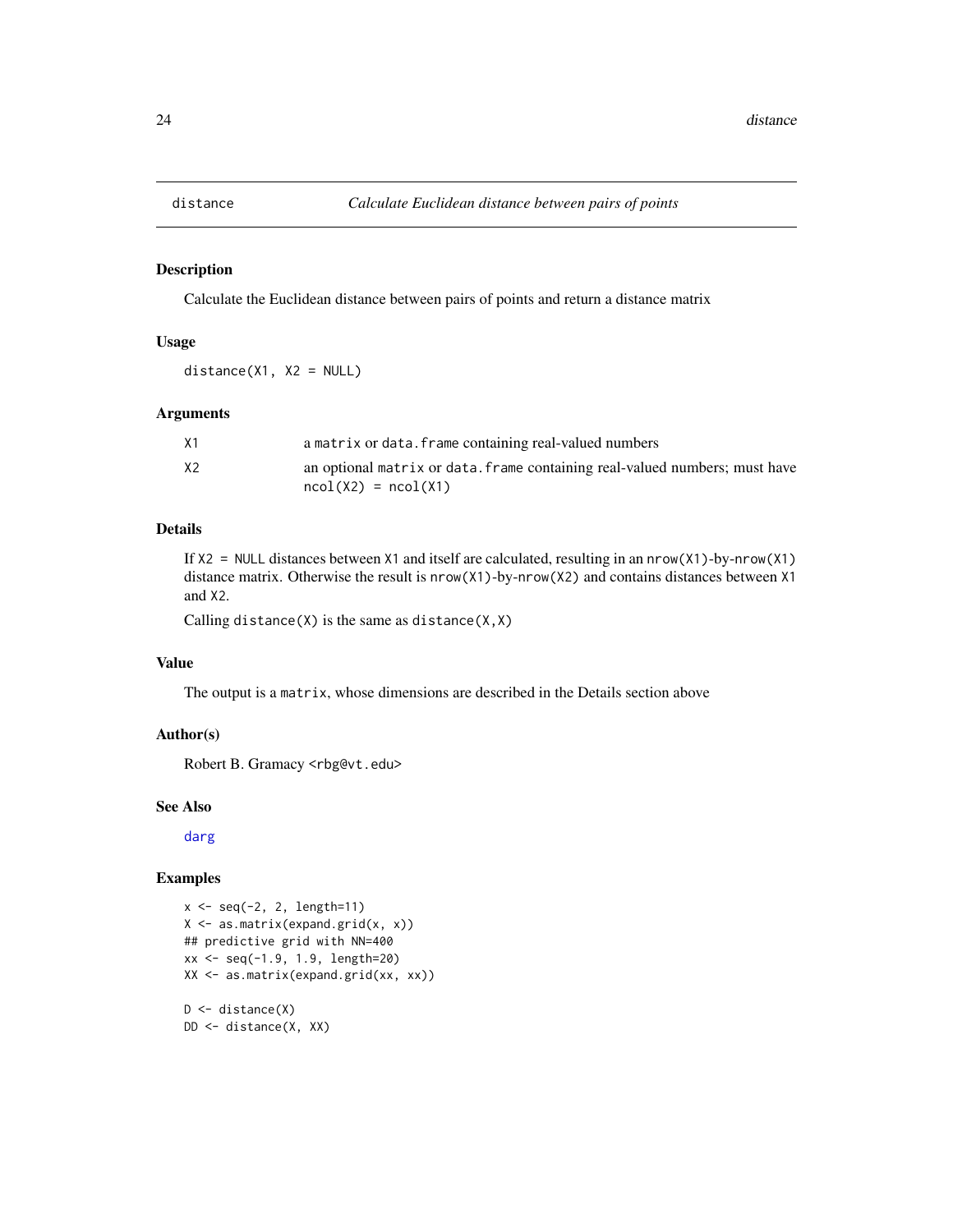<span id="page-24-1"></span><span id="page-24-0"></span>fcalib *Objective function for performing large scale computer model calibration via optimization*

# Description

Defines an objective function for performing blackbox optimization towards solving a modularized calibration of large computer model simulation to field data

### Usage

```
fcalib(u, XU, Z, X, Y, da, d, g, uprior = NULL,
  methods = rep("alc", 2), M = NULL, bias = TRUE,
 omp.threads = 1, save.global = FALSE, verb=1)
```
# Arguments

| u  | a vector of length $ncol(XU) - ncol(X)$ containing a setting of the calibration<br>parameter                                                                                                                                                                                                                                                                                                                                                                                                                                                                                                                                                                                                                                                                                         |
|----|--------------------------------------------------------------------------------------------------------------------------------------------------------------------------------------------------------------------------------------------------------------------------------------------------------------------------------------------------------------------------------------------------------------------------------------------------------------------------------------------------------------------------------------------------------------------------------------------------------------------------------------------------------------------------------------------------------------------------------------------------------------------------------------|
| XU | a matrix or data. frame containing the full (large) design matrix of input lo-<br>cations to a computer simulator whose final $ncol(XU)$ - $ncol(X)$ columns<br>contain settings of a calibration or tuning parameter like u                                                                                                                                                                                                                                                                                                                                                                                                                                                                                                                                                         |
| Ζ  | a vector of responses/dependent values with $length(Z) = ncol(XU)$ of com-<br>puter model outputs at XU                                                                                                                                                                                                                                                                                                                                                                                                                                                                                                                                                                                                                                                                              |
| χ  | a matrix or data. frame containing the full (large) design matrix of input loca-<br>tions                                                                                                                                                                                                                                                                                                                                                                                                                                                                                                                                                                                                                                                                                            |
| Y  | a vector of values with $length(Y) = ncol(X)$ containing the response from<br>field data observations at X. A Y-vector with length(Y) = $k*ncol(X)$ , for<br>positive integer k, can be supplied in which case the multiple Y-values will be<br>treated as replicates at the X-values                                                                                                                                                                                                                                                                                                                                                                                                                                                                                                |
| da | for emulating Z at XU: a prior or initial setting for the (single/isotropic) length-<br>scale parameter in a Gaussian correlation function; a (default) NULL value trig-<br>gers a sensible regularization (prior) and initial setting to be generated via darg;<br>a scalar specifies an initial value, causing darg to only generate the prior; oth-<br>erwise, a list or partial list matching the output of darg can be used to specify<br>a custom prior. In the case of a partial list, the only the missing entries will be<br>generated. Note that a default/generated list specifies MLE/MAP inference for<br>this parameter. When specifying initial values, a vector of length nrow(XX) can<br>be provided, giving a different initial value for each predictive location |
| d  | for the discrepancy between emulations Yhat at X, based on Z at XU, and the<br>oputs Y observed at X. Otherwise, same description as da above                                                                                                                                                                                                                                                                                                                                                                                                                                                                                                                                                                                                                                        |
| g  | for the nugget in the GP model for the discrepency between emulation Yhat at<br>X, based on Z at XU, and the outputs Y observed at X: a prior or initial setting for<br>the nugget parameter; a NULL value causes a sensible regularization (prior) and<br>initial setting to be generated via garg; a scalar (default $g = 1/1000$ ) specifies                                                                                                                                                                                                                                                                                                                                                                                                                                      |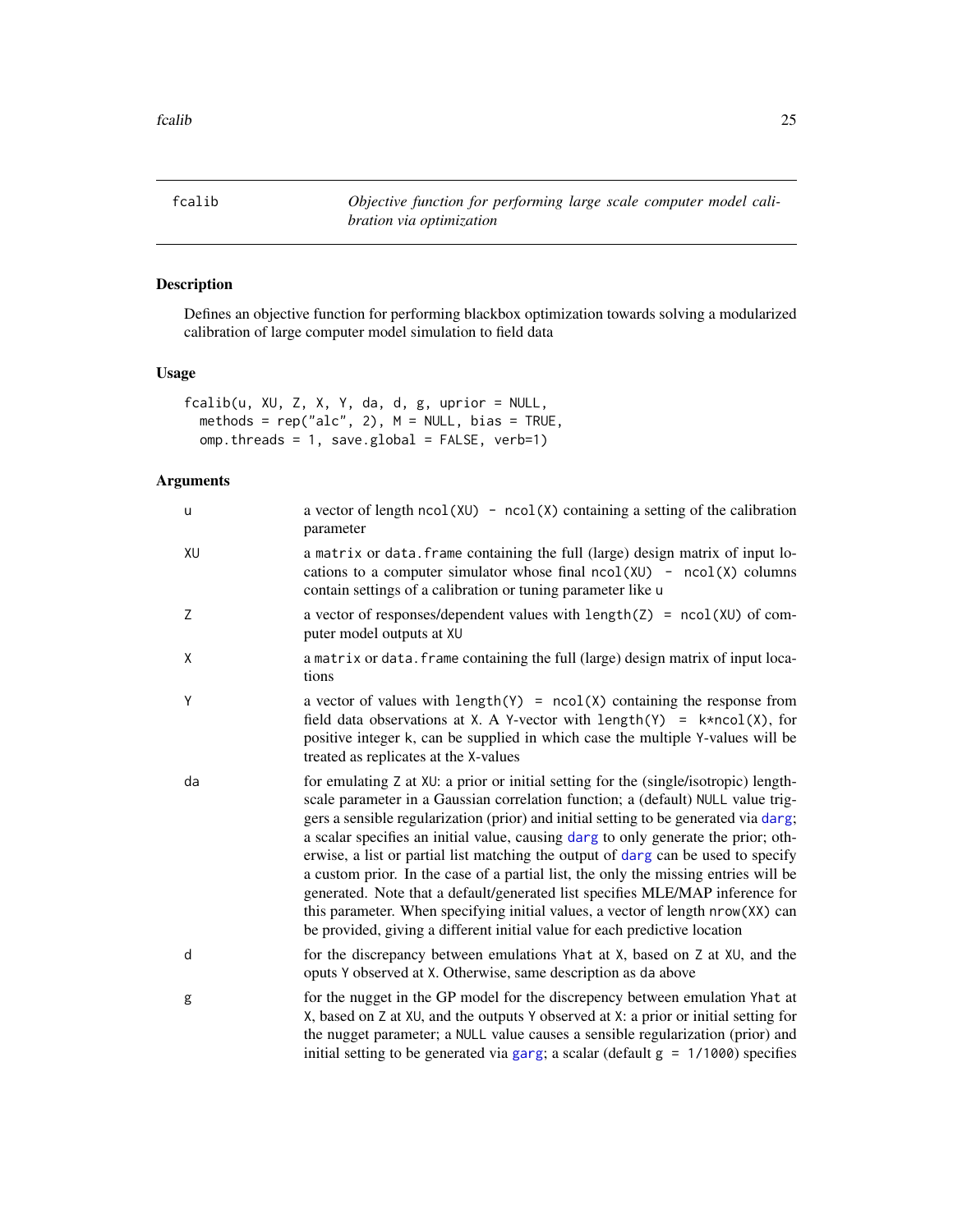<span id="page-25-0"></span>

|             | an initial value, causing garg to only generate the prior; otherwise, a list or par-<br>tial list matching the output of garg can be used to specify a custom prior. In<br>the case of a partial list, only the missing entries will be generated. Note that<br>a default/generated list specifies no inference for this parameter; i.e., it is fixed<br>at its starting value, which may be appropriate for emulating deterministic com-<br>puter code output. When specifying initial values, a vector of length nrow(XX)<br>can be provided, giving a different initial value for each predictive location. At<br>this time, estimating a nugget for the computer model emulator is not supported<br>by fcalib |
|-------------|-------------------------------------------------------------------------------------------------------------------------------------------------------------------------------------------------------------------------------------------------------------------------------------------------------------------------------------------------------------------------------------------------------------------------------------------------------------------------------------------------------------------------------------------------------------------------------------------------------------------------------------------------------------------------------------------------------------------|
| uprior      | an optional function taking u arguments which returns a log prior density value<br>for the calibration parameter.                                                                                                                                                                                                                                                                                                                                                                                                                                                                                                                                                                                                 |
| methods     | a sequence of local search methods to be deployed when emulating Z at XU<br>via $aGP$ ; see $aGP$ . seq for more details; provide methods = FALSE to use the<br>computer model M directly                                                                                                                                                                                                                                                                                                                                                                                                                                                                                                                         |
| M           | a computer model "simulation" function taking two matrices as inputs, to be<br>used in lieu of emulation; see aGP. seq for mode details                                                                                                                                                                                                                                                                                                                                                                                                                                                                                                                                                                           |
| bias        | a scalar logical indicating whether a GP discrepancy or bias term should be es-<br>timated via discrep.est, as opposed to only a Gaussian (zero-mean) variance;<br>see discrep.est for more details                                                                                                                                                                                                                                                                                                                                                                                                                                                                                                               |
| omp.threads | a scalar positive integer indicating the number of threads to use for SMP parallel<br>processing; see aGP for more details                                                                                                                                                                                                                                                                                                                                                                                                                                                                                                                                                                                        |
| save.global | an environment, e.g., .GlobalEnv if each evaluation of fcalib, say as called<br>by a wrapper or optimization routine, should be saved. The variable used in that<br>environment will be fcalib. save. Otherwise save. global = FALSE will skip<br>saving the information                                                                                                                                                                                                                                                                                                                                                                                                                                          |
| verb        | a non-negative integer specifying the verbosity level; verb = $\theta$ is quiet, whereas<br>a larger value causes each evaluation to be printed to the screen                                                                                                                                                                                                                                                                                                                                                                                                                                                                                                                                                     |

# Details

Gramacy, et al. (2015) defined an objective function which, when optimized, returns a setting of calibration parameters under a setup akin to the modularized calibration method of Liu, et al., (2009). The fcalib function returns a log density (likelihood or posterior probability) value obtained by performing emulation at a set of inputs X augmented with a value of the calibration parameter, u. The emulator is trained on XU and Z, presumed to be very large relative to the size of the field data set X and Y, necesitating the use of approximate methods like [aGP](#page-1-1), via [aGP.seq](#page-1-2). The emulated values, call them Yhat are fed along with X and Y into the [discrep.est](#page-18-1) function, whose whose likelihood or posterior calculation serves as a measure of merit for the value u.

The fcalib function is deterministic but, as Gramacy, et al. (2015) described, can result is a rugged objective surface for optimizing, meaning that conventional methods, like those in [optim](#page-0-0) are unlikely to work well. They instead recommend using a blackbox derivative-free method, like NOMAD (Le Digabel, 2011). In our example below we use the implementation in the crs package, which provides an R wrapper around the underlying C library.

Note that while fcalib automates a call first to aGP. seq and then to [discrep.est](#page-18-1), it does not return enough information to complete, say, an out-of-sample prediction exercise like the one demonstrated in the [discrep.est](#page-18-1) documentation. Therefore, after [fcalib](#page-24-1) is used in an optimization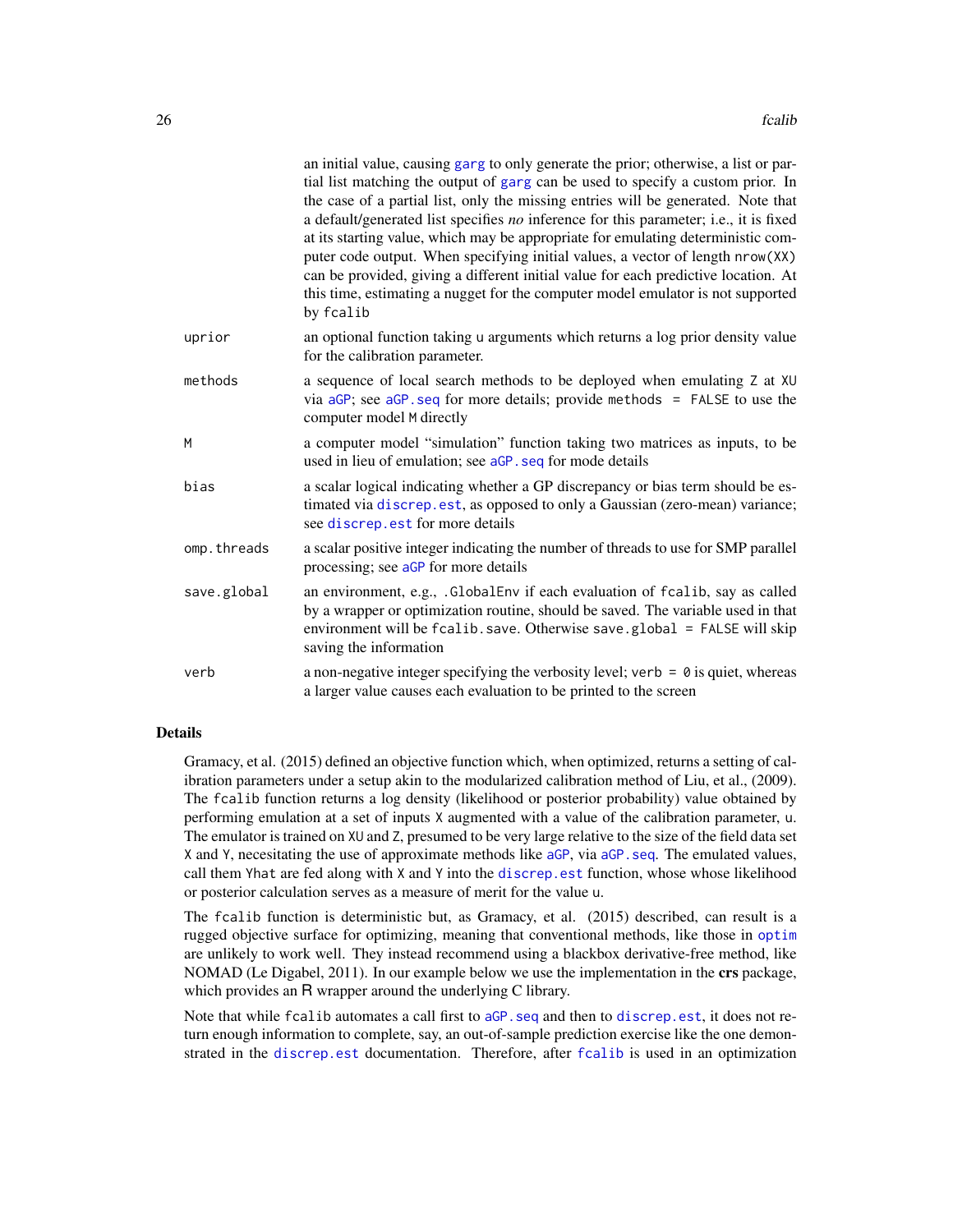#### <span id="page-26-0"></span>fcalib 27

to find the best setting of the calibration parameter, u, those functions must then be used in postprocessing to complete a prediction exercise. See demo("calib") or vignette("laGP") for more details

# Value

Returns a scalar measuring the negative log likelihood or posterior density of the calibration parameter u given the other inputs, for the purpose of optimization over u

#### **Note**

Note that in principle a separable correlation function could be used (e.g, via newGPsep), however this is not implemented at this time

#### Author(s)

Robert B. Gramacy <rbg@vt.edu>

## References

R.B. Gramacy (2016). laGP*: Large-Scale Spatial Modeling via Local Approximate Gaussian Processes in* R*.*, Journal of Statistical Software, 72(1), 1-46; or see vignette("laGP")

R.B. Gramacy, D. Bingham, JP. Holloway, M.J. Grosskopf, C.C. Kuranz, E. Rutter, M. Trantham, and P.R. Drake (2015). *Calibrating a large computer experiment simulating radiative shock hydrodynamics.* Annals of Applied Statistics, 9(3) 1141-1168; preprint on arXiv:1410.3293 [http:](http://arxiv.org/abs/1410.3293) [//arxiv.org/abs/1410.3293](http://arxiv.org/abs/1410.3293)

F. Liu, M. Bayarri, and J. Berger (2009). *Modularization in Bayesian analysis, with emphasis on analysis of computer models.* Bayesian Analysis, 4(1) 119-150.

S. Le Digabel (2011). *Algorithm 909: NOMAD: Nonlinear Optimization with the MADS algorithm*. ACM Transactions on Mathematical Software, 37, 4, 44:1-44:15.

J.S. Racine, Z. and Nie (2012). crs: *Categorical regression splines*. R package version 0.15-18.

#### See Also

vignette("laGP"), [jmleGP](#page-36-1), [newGP](#page-40-1), [aGP.seq](#page-1-2), [discrep.est](#page-18-1), [snomadr](#page-0-0)

#### Examples

- ## the example here illustrates how fcalib combines aGP.seq and
- ## discrep.est functions, duplicating the example in the discrep.est
- ## documentation file. it is comprised of snippets from demo("calib"),
- ## which contains code from the Calibration Section of vignette("laGP")
- ## Here we generate calibration data using a true calibration
- ## parameter, u, and then evaluate log posterior probabities;
- ## the discrep.est documentation repeats this with by first calling
- ## aGP.seq and then discrep.est. The answers should be idential, however
- ## note that a call first to example("fcalib") and then

## example("discrep.est") will generate two random data sets, causing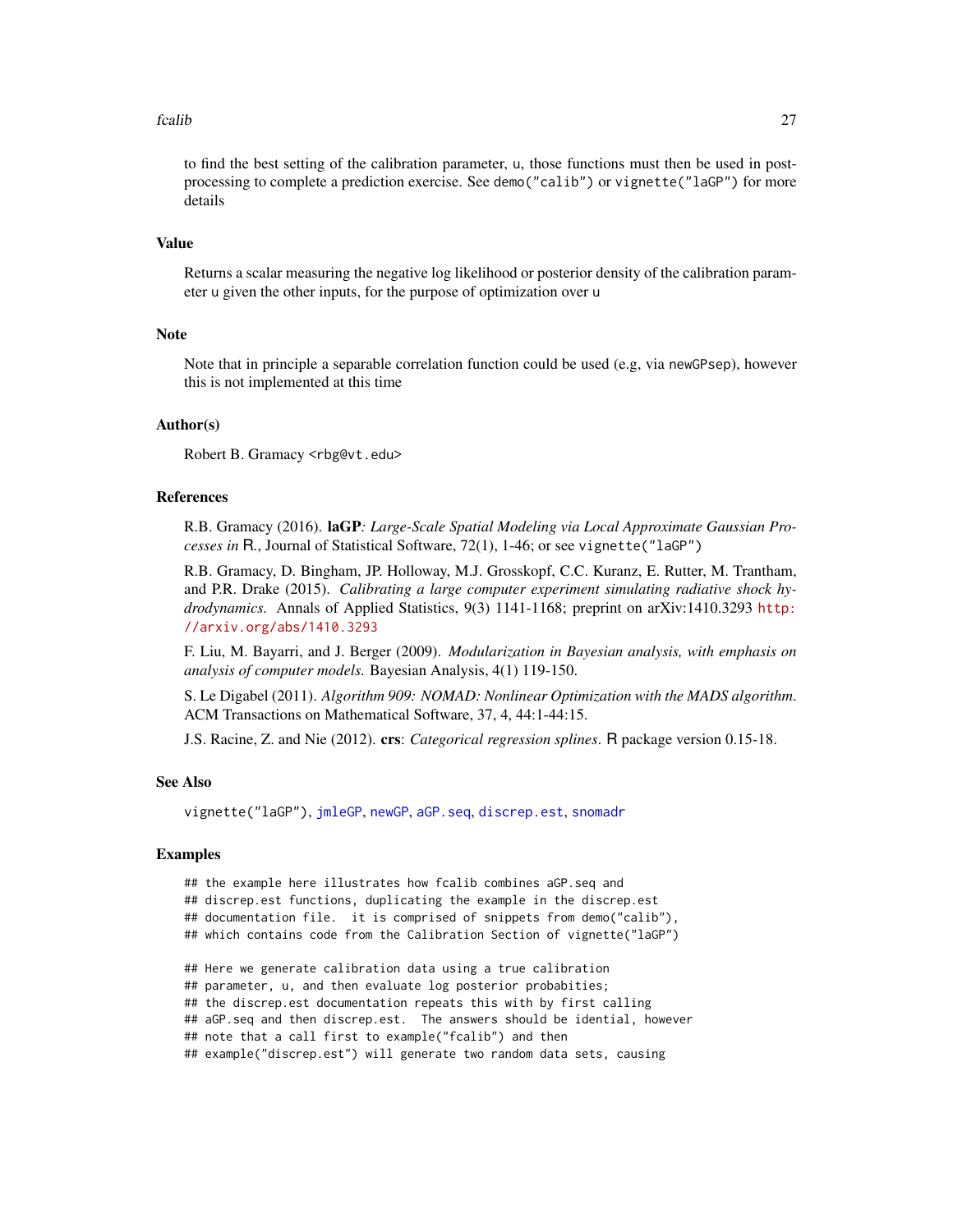```
## the results not to match
## begin data-generation code identical to aGP.seq, discrep.est, fcalib
## example sections and demo("calib")
## M: computer model test functon used in Goh et al, 2013 (Technometrics)
## an elaboration of one from Bastos and O'Hagan, 2009 (Technometrics)
M \leftarrow function(x, u){
   x \leftarrow as.matrix(x)u <- as.matrix(u)
   out <- (1-exp(-1/(2*x[,2])))
    out <- out * (1000*u[,1]*x[,1]^3+1900*x[,1]^2+2092*x[,1]+60)
    out <- out / (100*u[,2]*x[,1]^3+500*x[,1]^2+4*x[,1]+20)
   return(out)
  }
## bias: discrepancy function from Goh et al, 2013
bias \leftarrow function(x){
   x<-as.matrix(x)
   out<- 2*(10*x[,1]^2+4*x[,2]^2) / (50*x[,1]*x[,2]+10)
   return(out)
  }
## beta.prior: marginal beta prior for u,
## defaults to a mode at 1/2 in hypercube
beta.prior <- function(u, a=2, b=2, log=TRUE)
{
  if(length(a) == 1) a < - rep(a, length(u))else if(length(a) != length(u)) stop("length(a) must be 1 or length(u)")
  if(length(b) == 1) b \leftarrow rep(b, length(u))else if(length(b) != length(u)) stop("length(b) must be 1 or length(u)")
  if(log) return(sum(dbeta(u, a, b, log=TRUE)))
  else return(prod(dbeta(u, a, b, log=FALSE)))
}
## tgp for LHS sampling
library(tgp)
rect \leq matrix(rep(0:1, 4), ncol=2, byrow=2)
## training inputs
ny < -50;
X \leftarrow lhs(ny, rect[1:2,]) ## computer model train
## true (but unknown) setting of the calibration parameter
## for the computer model
u \leq -c(0.2, 0.1)Zu <- M(X, matrix(u, nrow=1))
## field data response, biased and replicated
sd < -0.5## Y <- computer output + bias + noise
```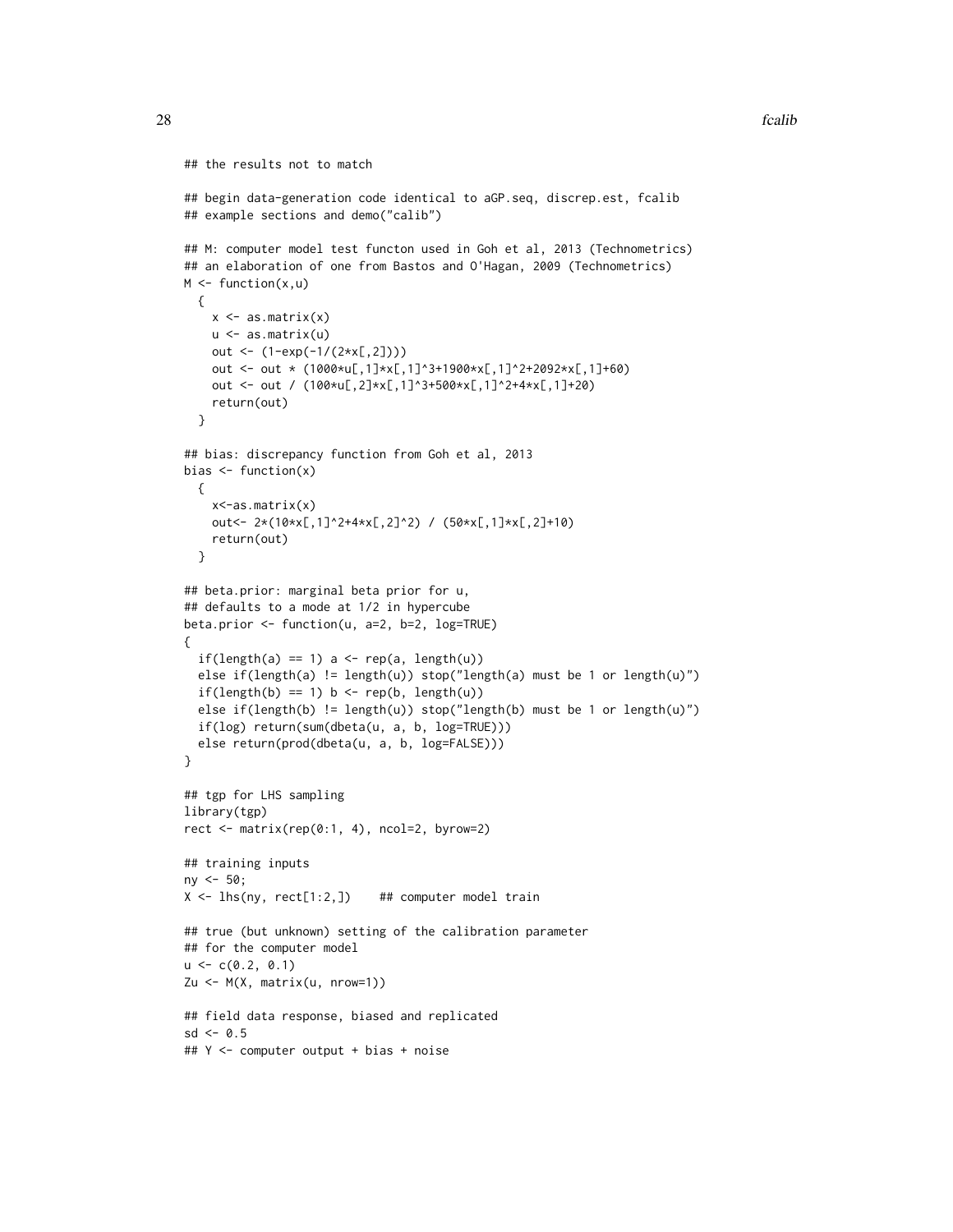```
reps <- 2 ## example from paper uses reps <- 10
Y <- rep(Zu,reps) + rep(bias(X),reps) + rnorm(reps*length(Zu), sd=sd)
## variations: remove the bias or change 2 to 1 to remove replicates
## computer model design
nz <- 10000
XU <- lhs(nz, rect)
nth <- 1 ## number of threads to use in emulation, demo uses 8
## augment with physical model design points
## with various u settings
XU2 <- matrix(NA, nrow=10*ny, ncol=4)
for(i in 1:10) {
  I \leftarrow ((i-1)*ny+1):(ny * i)XU2[I,1:2] <- X
}
XU2[,3:4] <- lhs(10*ny, rect[3:4,])
XU <- rbind(XU, XU2)
## evaluate the computer model
Z <- M(XU[,1:2], XU[,3:4])
## flag indicating if estimating bias/discrepency or not
bias.est <- TRUE
## two passes of ALC with MLE calculations for aGP.seq
methods <- rep("alcray", 2) ## demo uses rep("alc", 2)
## set up priors
da <- d <- darg(NULL, XU)
g <- garg(list(mle=TRUE), Y)
## end identical data generation code
## now calculate log posterior for true calibration parameter
## value (u). You could repeat this for an estimate value
## from demo("calib"), for example u.hat <- c(0.8236673, 0.1406989)
fcalib(u, XU, Z, X, Y, da, d, g, beta.prior, methods, M, bias.est, nth)
```
<span id="page-28-1"></span>laGP *Localized Approximate GP Prediction At a Single Input Location*

#### <span id="page-28-2"></span>Description

Build a sub-design of X of size end, and infer parameters, for approximate Gaussian process prediction at reference location(s) Xref. Return the moments of those predictive equations, and indices into the local design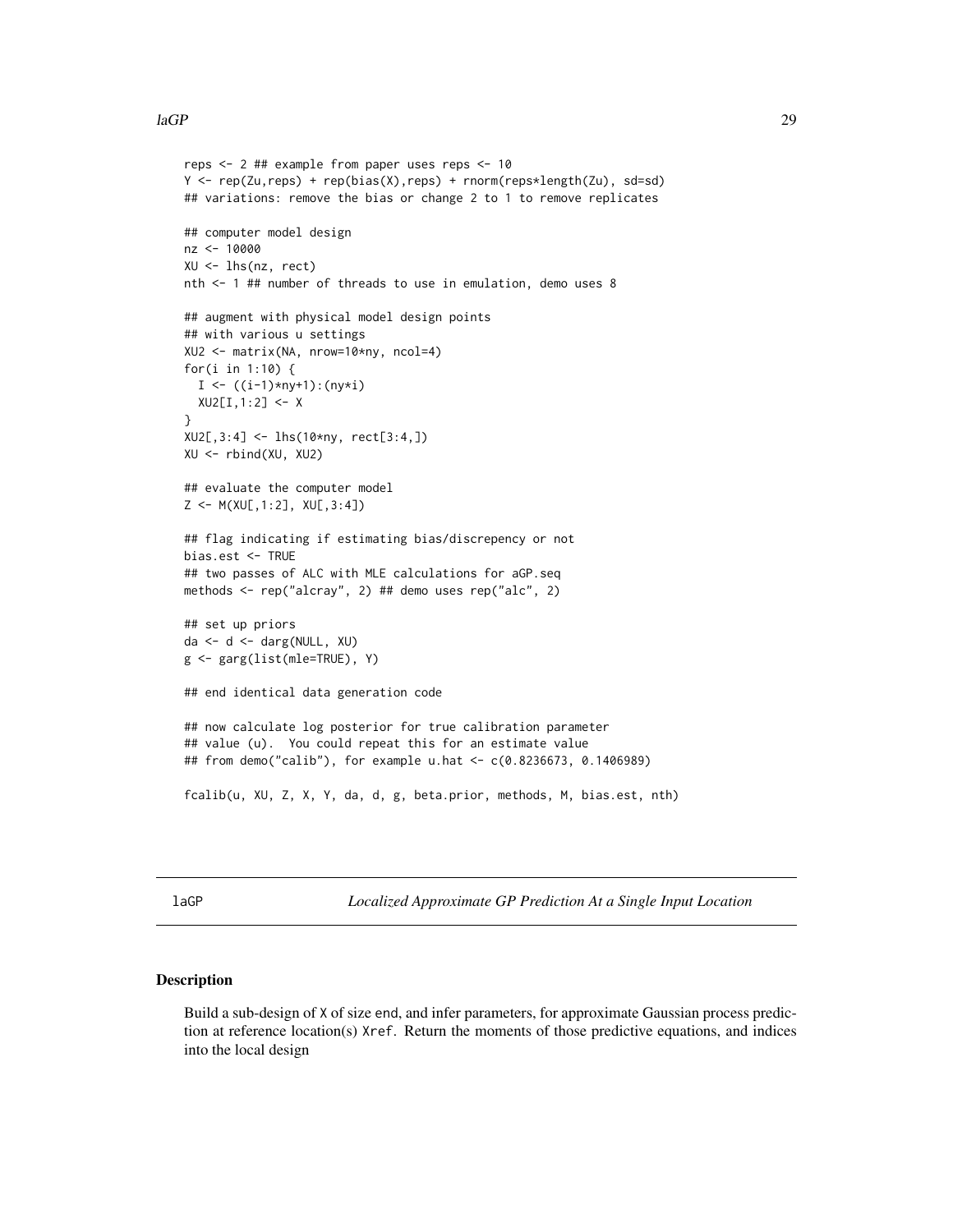#### <span id="page-29-0"></span>Usage

```
lagP(Xref, start, end, X, Z, d = NULL, g = 1/10000,method = c("alc", "alcopt", "alcray", "mspe", "nn", "fish"), Xi.ret = TRUE,
    close = min(1000*if(method %in% c("alcray", "alcopt")) 10 else 1, nrow(X)),
     alc.gpu = FALSE, numstart = if(method == "alcray") ncol(X) else 1,
     rect = NULL, lite = TRUE, verb = \theta)
laGP.R(Xref, start, end, X, Z, d = NULL, g = 1/10000,
     method = c("alc", "alcopt", "alcray", "mspe", "nn", "fish"),
     Xi.ret = TRUE, pall = FALSE,
    close = min(1000*if(method %in% c("alcray", "alcopt")) 10 else 1, nrow(X)),
     parallel = c("none", "omp", "gpu"),
     numstart = if(method == "alcray") ncol(X) else 1,rect = NULL, lite = TRUE, verb = 0)
lagPsep(Xref, start, end, X, Z, d = NULL, g = 1/10000,method = c("alc", "alcopt", "alcray", "nn"), Xi.ret = TRUE,
    close = min(1000*if(method %in% c("alcray", "alcopt")) 10 else 1, nrow(X)),
     alc.gpu = FALSE, numstart = if(method == "alcray") ncol(X) else 1,
     rect = NULL, lite = TRUE, verb=0)
lagPsep.R(Xref, start, end, X, Z, d = NULL, g = 1/10000,method = c("alc", "alcopt", "alcray", "nn"),
     Xi.ret = TRUE, pal1 = FALSE,close = min(1000*if(method %in% c("alcray", "alcopt")) 10 else 1, nrow(X)),
     parallel = c("none", "omp", "gpu"),numstart = if(method == "alcray") ncol(X) else 1,
     rect = NULL, lite = TRUE, verb = \theta)
```
# Arguments

| Xref  | a vector of length $ncol(X)$ containing a single reference location; or a matrix<br>with $ncol(Xref) = ncol(X)$ containing multiple reference locations (unless<br>$method = "alcray")$ for simultaneous sub-design and prediction                                                                                                                                                                                                                                                                                                                                                                                                                                                     |
|-------|----------------------------------------------------------------------------------------------------------------------------------------------------------------------------------------------------------------------------------------------------------------------------------------------------------------------------------------------------------------------------------------------------------------------------------------------------------------------------------------------------------------------------------------------------------------------------------------------------------------------------------------------------------------------------------------|
| start | the number of Nearest Neighbor (NN) locations for initialization; must specify<br>start $>= 6$                                                                                                                                                                                                                                                                                                                                                                                                                                                                                                                                                                                         |
| end   | the total size of the local designs; must have start $\leq$ end                                                                                                                                                                                                                                                                                                                                                                                                                                                                                                                                                                                                                        |
| X     | a matrix or data. frame containing the full (large) design matrix of input loca-<br>tions                                                                                                                                                                                                                                                                                                                                                                                                                                                                                                                                                                                              |
| Z     | a vector of responses/dependent values with $length(Z) = new(X)$                                                                                                                                                                                                                                                                                                                                                                                                                                                                                                                                                                                                                       |
| d     | a prior or initial setting for the lengthscale parameter for a Gaussian correlation<br>function; a (default) NULL value causes a sensible regularization (prior) and ini-<br>tial setting to be generated via darg; a scalar specifies an initial value, causing<br>darg to only generate the prior; otherwise, a list or partial list matching the out-<br>put of darg can be used to specify a custom prior. In the case of a partial list,<br>the only the missing entries will be generated. Note that a default/generated list<br>specifies MLE/MAP inference for this parameter. With laGPsep, the starting<br>values can be a $ncol(X)$ -by-nrow(XX) matrix or $ncol(X)$ vector |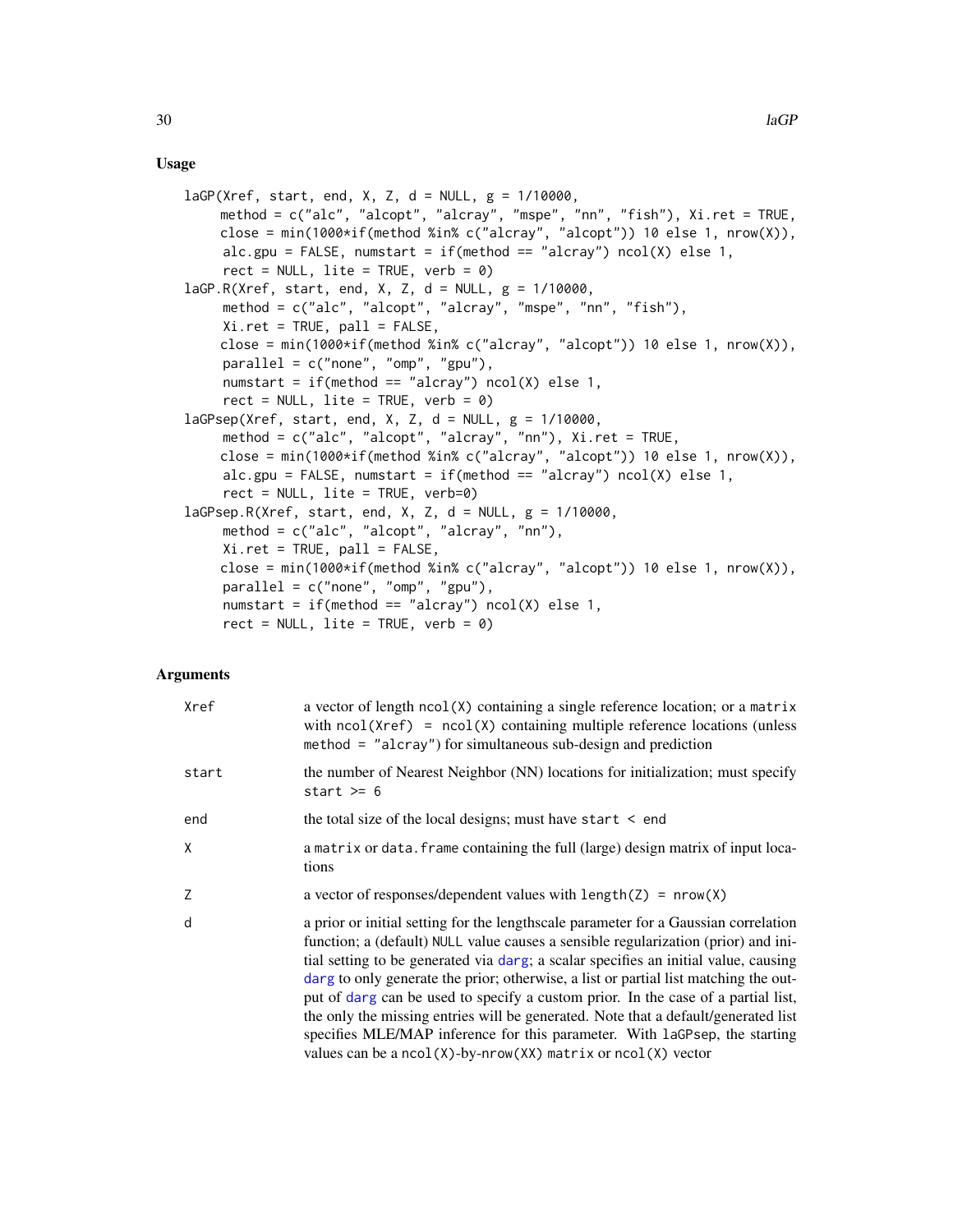<span id="page-30-0"></span>

| g        | a prior or initial setting for the nugget parameter; a NULL value causes a sensible<br>regularization (prior) and initial setting to be generated via garg; a scalar (de-<br>fault $g = 1/10000$ ) specifies an initial value, causing garg to only generate the<br>prior; otherwise, a list or partial list matching the output of garg can be used<br>to specify a custom prior. In the case of a partial list, only the missing entries<br>will be generated. Note that a default/generated list specifies no inference for<br>this parameter; i.e., it is fixed at its starting or default value, which may be ap-<br>propriate for emulating deterministic computer code output. In such situations<br>a value much smaller than the default may work even better (i.e., yield better<br>out-of-sample predictive performance). The default was chosen conservatively |
|----------|----------------------------------------------------------------------------------------------------------------------------------------------------------------------------------------------------------------------------------------------------------------------------------------------------------------------------------------------------------------------------------------------------------------------------------------------------------------------------------------------------------------------------------------------------------------------------------------------------------------------------------------------------------------------------------------------------------------------------------------------------------------------------------------------------------------------------------------------------------------------------|
| method   | Specifies the method by which end-start candidates from X are chosen in or-<br>der to predict at Xref. In brief, ALC ("alc", default) minimizes predictive<br>variance; ALCRAY ("alcray")) executes a thrifty ALC-based search focused<br>on rays emanating from the reference location [must have $nrow(Xref) = 1$ ];<br>ALCOPT ("alcopt") optimizes a continuous ALC analog via derivatives to and<br>snaps the solution back to the candidate grid; MSPE ("mspe") augments ALC<br>with extra derivative information to minimize mean-squared prediction error (re-<br>quires extra computation); NN ("nn") uses nearest neighbor; and EFI ("fish")<br>uses the expected Fisher information - essentially 1/G from Gramacy & Apley<br>(2015) - which is global heuristic, i.e., not localized to Xref.                                                                   |
| Xi.ret   | A scalar logical indicating whether or not a vector of indices into X, specifying<br>the chosen sub-design, should be returned on output                                                                                                                                                                                                                                                                                                                                                                                                                                                                                                                                                                                                                                                                                                                                   |
| pall     | a scalar logical (for 1aGP.R only) offering the ability to obtain predictions after<br>every update (for progress indication and debugging), rather than after just the<br>last update                                                                                                                                                                                                                                                                                                                                                                                                                                                                                                                                                                                                                                                                                     |
| close    | a non-negative integer specifying the number of NNs (to Xref) in X to con-<br>sider when searching for elements of the sub-design; close = $\theta$ specifies all.<br>For method="alcray" and method="alcopt", this argument specifies the scope<br>used to snap solutions obtained via analog continuous searches back to elements<br>of X, otherwise there are no restrictions on those searches. Since these approxi-<br>mate searches are cheaper, they can afford a larger "snapping scope" hence the<br>larger default                                                                                                                                                                                                                                                                                                                                               |
| alc.gpu  | a scalar logical indicating if a GPU should be used to parallelize the evaluation<br>of the ALC criteria (method = "alc"). Requires the package be compiled with<br>CUDA flags; see README/INSTALL in the package source for more details;<br>currently only available for $nrow(Xref) == 1 via$ laGP, not laGPsep or the .R<br>variants, and only supports off-loading ALC calculation to the GPU                                                                                                                                                                                                                                                                                                                                                                                                                                                                         |
| parallel | a switch indicating if any parallel calculation of the criteria is desired. Cur-<br>rently parallelization at this level is only provided for method = "alc"). For<br>parallel = "omp", the package must be compiled with OMP flags; for parallel = "gpu",<br>the package must be compiled with CUDA flags see README/INSTALL in the<br>package source for more details; currently only available via laGP.R                                                                                                                                                                                                                                                                                                                                                                                                                                                               |
| numstart | a scalar integer indicating the number of rays for each greedy search when<br>method="alcray" or the number of restarts when method="alcopt". More<br>rays or restarts leads to a more thorough, but more computational intensive<br>search. This argument is not involved in other methods                                                                                                                                                                                                                                                                                                                                                                                                                                                                                                                                                                                |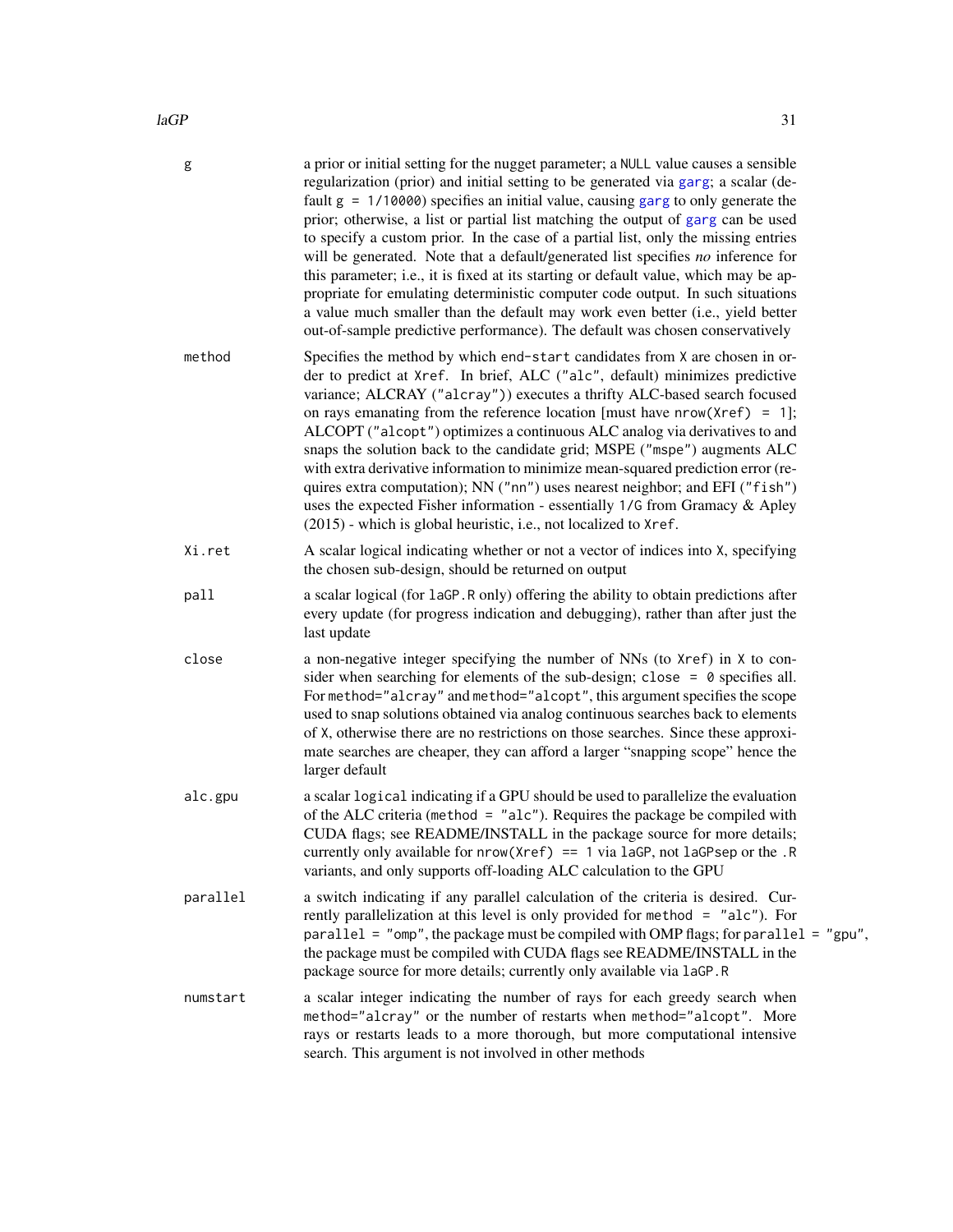<span id="page-31-0"></span>

| rect | an optional 2-by-ncol( $X$ ) matrix describing a bounding rectangle for $X$ that is<br>used by the "alcray" method. If not specified, the rectangle is calculated from<br>the range applied to the columns of X                                                                                                         |
|------|-------------------------------------------------------------------------------------------------------------------------------------------------------------------------------------------------------------------------------------------------------------------------------------------------------------------------|
| lite | Similar to the predGP option of the same name, this argument specifies whether<br>(TRUE, the default) or not (FALSE) to return a full covariance structure, as op-<br>posed the diagonal. A full covariance structure requires more computation and<br>more storage. This option is only relevant when $nrow(Xref) > 1$ |
| verb | a non-negative integer specifying the verbosity level; verb = $\theta$ is quiet, and<br>larger values cause more progress information to be printed to the screen                                                                                                                                                       |

# Details

A sub-design of X of size end is built-up according to the criteria prescribed by the method and then used to predict at Xref. The first start locations are NNs in order to initialize the first GP, via [newGP](#page-40-1) or [newGPsep](#page-40-2), and thereby initialize the search. Each subsequent addition is found via the chosen criterion (method), and the GP fit is updated via [updateGP](#page-40-2) or [updateGPsep](#page-40-2)

The runtime is cubic in end, although the multiplicative "constant" out front depends on the method chosen, the size of the design X, and close. The "alcray" method has a smaller constant since it does not search over all candidates exhaustively.

After building the sub-design, local MLE/MAP lengthscale (and/or nugget) parameters are estimated, depending on the d and g arguments supplied. This is facilitated by calls to [mleGP](#page-36-2) or [jmleGP](#page-36-1).

Finally [predGP](#page-48-1) is called on the resulting local GP model, and the parameters of the resulting Student-t distribution(s) are returned. Unless  $Xi$  ret = FALSE, the indices of the local design are also returned.

The functions laGP.R and laGPsep.R are a prototype R-only version for debugging and transparency purposes. They are slower than laGP and laGPsep, which are primarily in C, and may not provide identical output in all cases due to differing library implementations used as subroutines; see note below for an example. laGP.R and other .R functions in the package may be useful for developing new programs that involve similar subroutines. The current version of laGP.R allows OpenMP and/or GPU parallelization of the criteria (method) if the package is compiled with the appropriate flags. See README/INSTALL in the package source for more information. For algorithmic details, see Gramacy, Niemi, & Weiss (2014)

#### Value

The output is a list with the following components.

| mean   | a vector of predictive means of length nrow (Xref)                                                                                                                            |
|--------|-------------------------------------------------------------------------------------------------------------------------------------------------------------------------------|
| s2     | a vector of Student-t scale parameters of length nrow (Xref)                                                                                                                  |
| df     | a Student-t degrees of freedom scalar (applies to all Xref)                                                                                                                   |
| llik   | a scalar indicating the maximized log likelihood or log posterior probability of<br>the data/parameter(s) under the chosen sub-design; provided up to an additive<br>constant |
| time   | a scalar giving the passage of wall-clock time elapsed for (substantive parts of)<br>the calculation                                                                          |
| method | a copy of the method argument                                                                                                                                                 |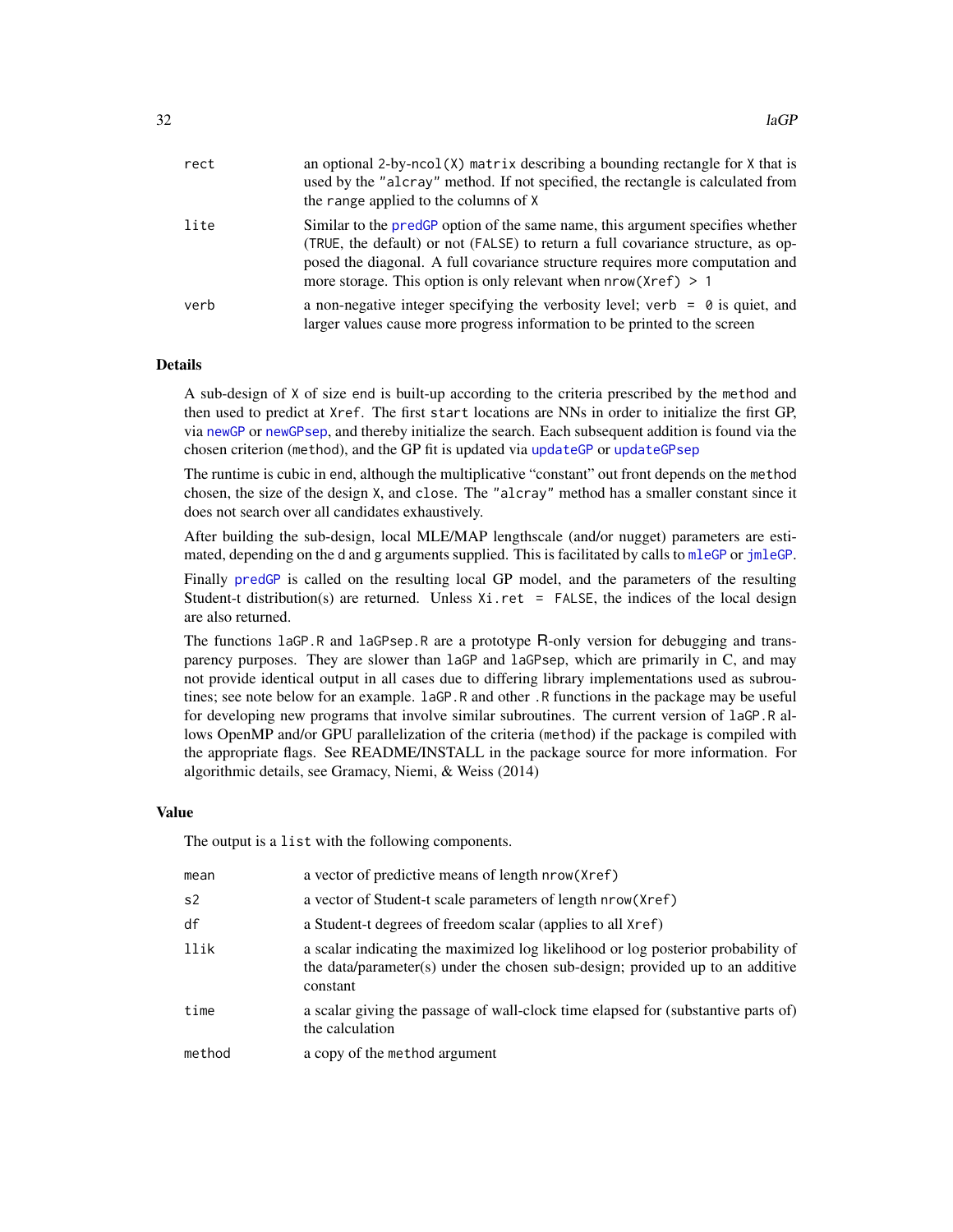<span id="page-32-0"></span>

| d     | a full-list version of the d argument, possibly completed by darg                                                                                      |
|-------|--------------------------------------------------------------------------------------------------------------------------------------------------------|
| g     | a full-list version of the g argument, possibly completed by garg                                                                                      |
| mle   | if d\$mle and/or g\$mle are TRUE, then mle is a data. frame containing the values<br>found for these parameters, and the number of required iterations |
| Xi    | when $Xi$ ret = TRUE, this field contains a vector of indices of length end into<br>X indicating the sub-design chosen                                 |
| close | a copy of the input argument                                                                                                                           |

#### Note

laGPsep provides the same functionality as laGP but deploys a separable covariance function. However criteria (methods) EFI and MSPE are not supported. This is considered "beta" functionality at this time.

Note that using method="NN" gives the same result as specifying start=end, however at some extra computational expense.

Handling multiple reference locations (nrow(Xref) > 1) is "beta" functionality. In this case the initial start locations are chosen by applying NN to the average distances to all Xref locations. Using method="alcopt" causes exhaustive search to be approximated by a continuous analog via closed form derivatives. See [alcoptGP](#page-8-2) for more details. Although the approximation provided has a spirit similar to method="alcray", in that both methods are intended to offer a thrifty alternative, method="alcray" is not applicable when  $nrow(Xref) > 1$ .

Differences between the C qsort function and R's [order](#page-0-0) function may cause chosen designs returned from laGP and laGP.R (code and laGPsep and laGPsep.R) to differ when multiple X values are equidistant to Xref.

Unfortunately, the separable GP versions do not support method  $=$  "mspe" or method  $=$  "fish" at this time

# Author(s)

Robert B. Gramacy <rbg@vt.edu> and Furong Sun <furongs@vt.edu>

#### References

F. Sun, R.B. Gramacy, B. Haaland, E. Lawrence, and A. Walker (2017) *Emulating satellite drag from large simulation experiments*; preprint on arXiv coming soon.

R.B. Gramacy (2016). laGP*: Large-Scale Spatial Modeling via Local Approximate Gaussian Processes in* R*.*, Journal of Statistical Software, 72(1), 1-46; or see vignette("laGP")

R.B. Gramacy and B. Haaland (2016). *Speeding up neighborhood search in local Gaussian process prediction.* Technometrics, 58(3), pp. 294-303; preprint on arXiv:1409.0074 [http://arxiv.org/](http://arxiv.org/abs/1409.0074) [abs/1409.0074](http://arxiv.org/abs/1409.0074)

R.B. Gramacy and D.W. Apley (2015). *Local Gaussian process approximation for large computer experiments.* Journal of Computational and Graphical Statistics, 24(2), pp. 561-678; preprint on arXiv:1303.0383; <http://arxiv.org/abs/1303.0383>

R.B. Gramacy, J. Niemi, R.M. Weiss (2014). *Massively parallel approximate Gaussian process regression.* SIAM/ASA Journal on Uncertainty Quantification, 2(1), pp. 568-584; preprint on arXiv:1310.5182; <http://arxiv.org/abs/1310.5182>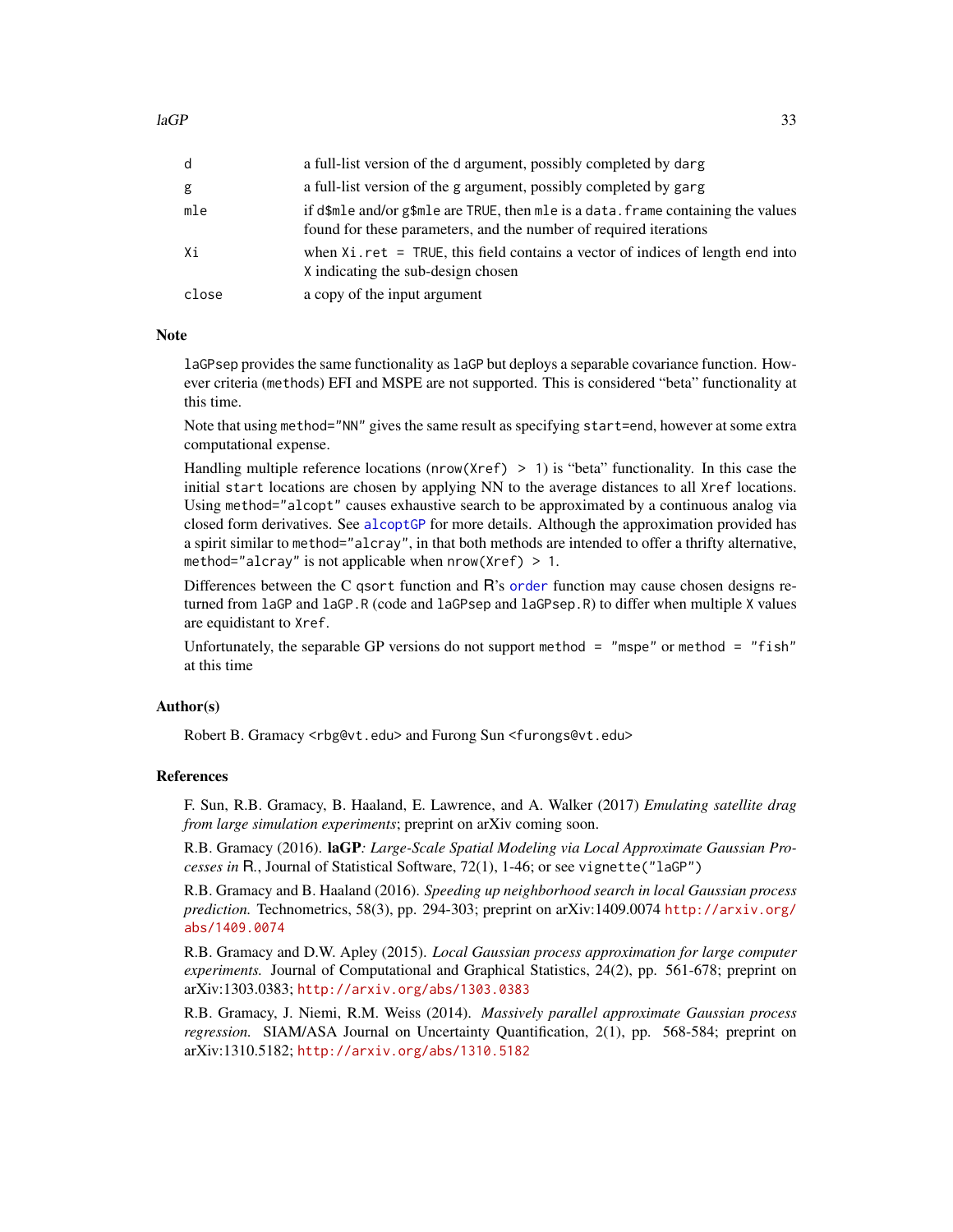#### <span id="page-33-0"></span>See Also

vignette("laGP"), [aGP](#page-1-1), [newGP](#page-40-1), [updateGP](#page-40-2), [predGP](#page-48-1), [mleGP](#page-36-2), [jmleGP](#page-36-1), [alcGP](#page-8-1), [mspeGP](#page-8-2), [alcrayGP](#page-8-2)

# Examples

```
## examining a particular laGP call from the larger analysis provided
## in the aGP documentation
## A simple 2-d test function used in Gramacy & Apley (2014);
## thanks to Lee, Gramacy, Taddy, and others who have used it before
f2d <- function(x, y=NULL)
 {
    if(is.null(y)) {
      if(!is.mathrix(x)) x <- matrix(x, ncol=2)
     y \le x[0, 2]; x \le x[0, 1]}
   g \leftarrow function(z)return(exp(-(z-1)^2) + exp(-0.8*(z+1)^2) - 0.05*sin(8*(z+0.1)))z \leftarrow -g(x)*g(y)}
## build up a design with N=~40K locations
x \le - seq(-2, 2, by=0.02)
X <- as.matrix(expand.grid(x, x))
Z \leftarrow f2d(X)## optional first pass of nearest neighbor
Xref <- matrix(c(-1.725, 1.725), nrow=TRUE)
out <- laGP(Xref, 6, 50, X, Z, method="nn")
## second pass via ALC, ALCOPT, MSPE, and ALC-ray respectively,
## conditioned on MLE d-values found above
out2 <- laGP(Xref, 6, 50, X, Z, d=out$mle$d)
out2.alcopt <- laGP(Xref, 6, 50, X, Z, d=out2$mle$d, method="alcopt")
out2.mspe <- laGP(Xref, 6, 50, X, Z, d=out2$mle$d, method="mspe")
out2.alcray <- laGP(Xref, 6, 50, X, Z, d=out2$mle$d, method="alcray")
## look at the different designs
plot(rbind(X[out2$Xi,], X[out2.mspe$Xi,]), type="n",
     xlab="x1", ylab="x2", main="comparing local designs")
points(Xref[1], Xref[2], col=2, cex=0.5)
text(X[out2$Xi,], labels=1:50, cex=0.6)
text(X[out2.alcopt$Xi,], labels=1:50, cex=0.6, col="forestgreen")
text(X[out2.mspe$Xi,], labels=1:50, cex=0.6, col="blue")
text(X[out2.alcray$Xi,], labels=1:50, cex=0.6, col="red")
legend("right", c("ALC", "ALCOPT", "MSPE", "ALCRAY"),
       text.col=c("black", "forestgreen", "blue", "red"), bty="n")
## compare times
c(nn=out$time, alc=out2$time, alcopt=out2.alcopt$time,
  mspe=out2.mspe$time, alcray=out2.alcray$time)
```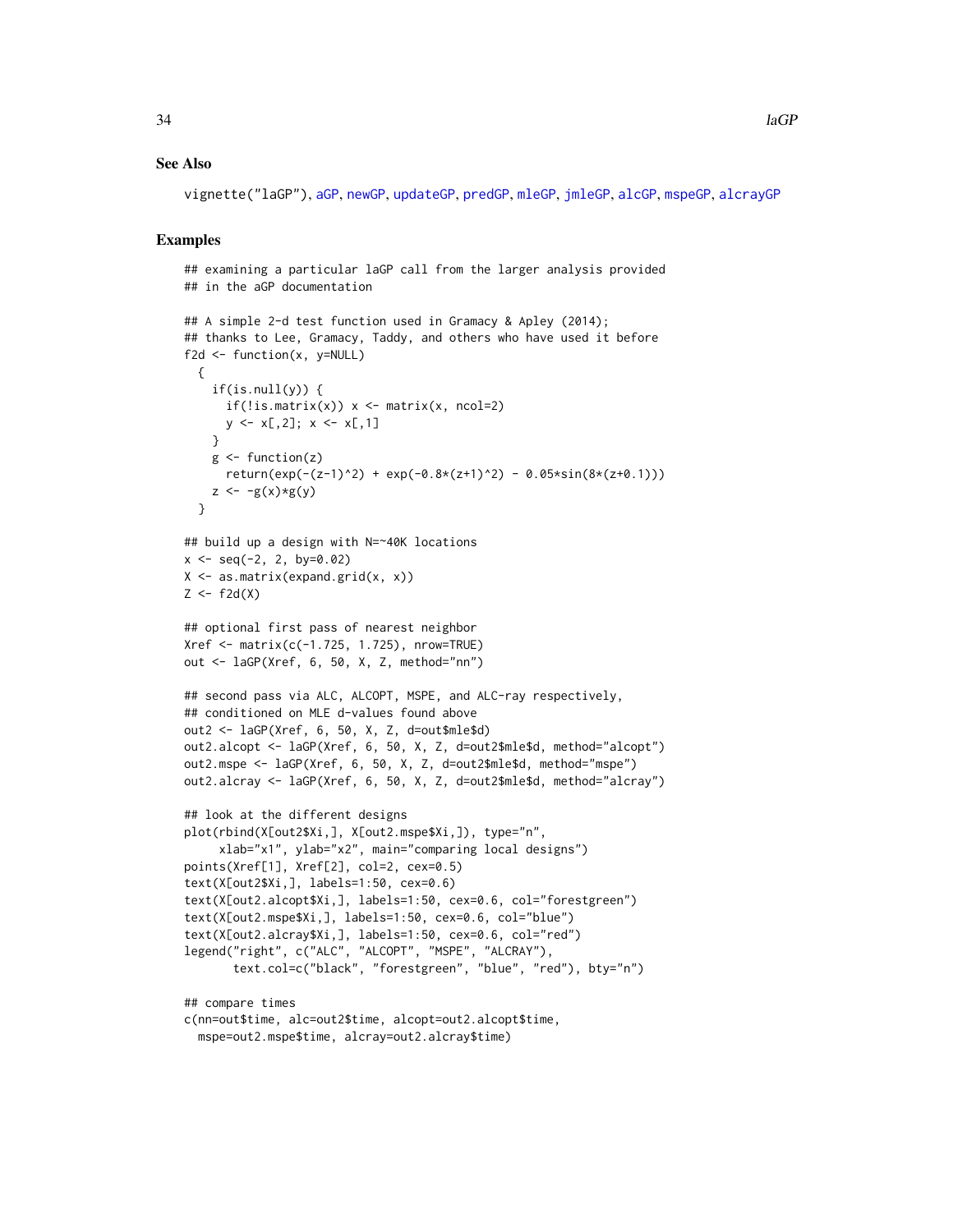```
## Not run:
 ## A comparison between ALC-ex, ALC-opt and NN
 ## defining a predictive path
 wx <- seq(-0.85, 0.45, length=100)
 W <- cbind(wx-0.75, wx^3+0.51)
 ## three comparators from Sun, et al. (2017)
 ## larger-than-default "close" argument to capture locations nearby path
 p.alc <- laGPsep(W, 6, 100, X, Z, method="alc", close=10000, lite=FALSE)
 p.alcopt <- laGPsep(W, 6, 100, X, Z, method="alcopt", lite=FALSE)
 ## note that close = 10*1000 would be the default for method = "alcopt"
 p.nn <- laGPsep(W, 6, 100, X, Z, method="nn", close=10000, lite=FALSE)
 ## Mahalanobis distance to combine RMSE and covariance estimates
 mahdist <- function(Y, mu, Sigma) {
     Ymmu < - Y - muSigmai <- solve(Sigma)
     return(sqrt(t(Ymmu)
 }
 ## comparison by Mahalanobis distance
 WY \leftarrow f2d(W)c(alc=mahdist(WY, p.alc$mean, p.alc$Sigma),
    alcopt=mahdist(WY, p.alcopt$mean, p.alcopt$Sigma),
    nn=mahdist(WY, p.nn$mean, p.nn$Sigma))
  ## comparison via time
 c(alc=p.alc$time, alcopt=p.alcopt$time, nn=p.nn$time)
 ## visualization
 ## first ALC-ex
 plot(W, type="l", bty="n", lwd=2, xlab="x1", ylab="x2",
    xlim=c(-2.25,0), ylim=c(-0.75,1.25), main="")
 points(W[length(wx)/2,1], W[length(wx)/2,2], col=2, pch=19)
 points(X[p.alc$Xi,], col="blue", cex=0.6)
 legend("bottomright", c("x0", "ALC-opt", "ALC-ex", "NN"),
   pch=c(19, 23, 21, 22), bty="n", cex=1.25,
    col=c("red", "purple", "blue", "forestgreen"))
  legend("topleft", "W(x0)", lty=1, col=1, lwd=2, bty="n",
    cex=1.25)
 ## then shifted NN
 lines(W[,1]+0.25, W[,2]-0.25)
 points(W[length(wx)/2,1]+0.25, W[length(wx)/2,2]-0.25, col=2, pch=19)
 points(X[p.nn$Xi,1]+0.25, X[p.nn$Xi,2]-0.25, pch=22,
   col="forestgreen", cex=0.6)
 ## finally shifted (in the other direction) ALC-opt
 lines(W[,1]-0.25, W[,2]+0.25)
 points(W[length(wx)/2,1]-0.25, W[length(wx)/2,2]+0.25, col=2, pch=19)
 points(X[p.alcopt$Xi,1]-0.25, X[p.alcopt$Xi,2]+0.25, pch=23,
    col="purple", cex=0.6)
```
## End(Not run)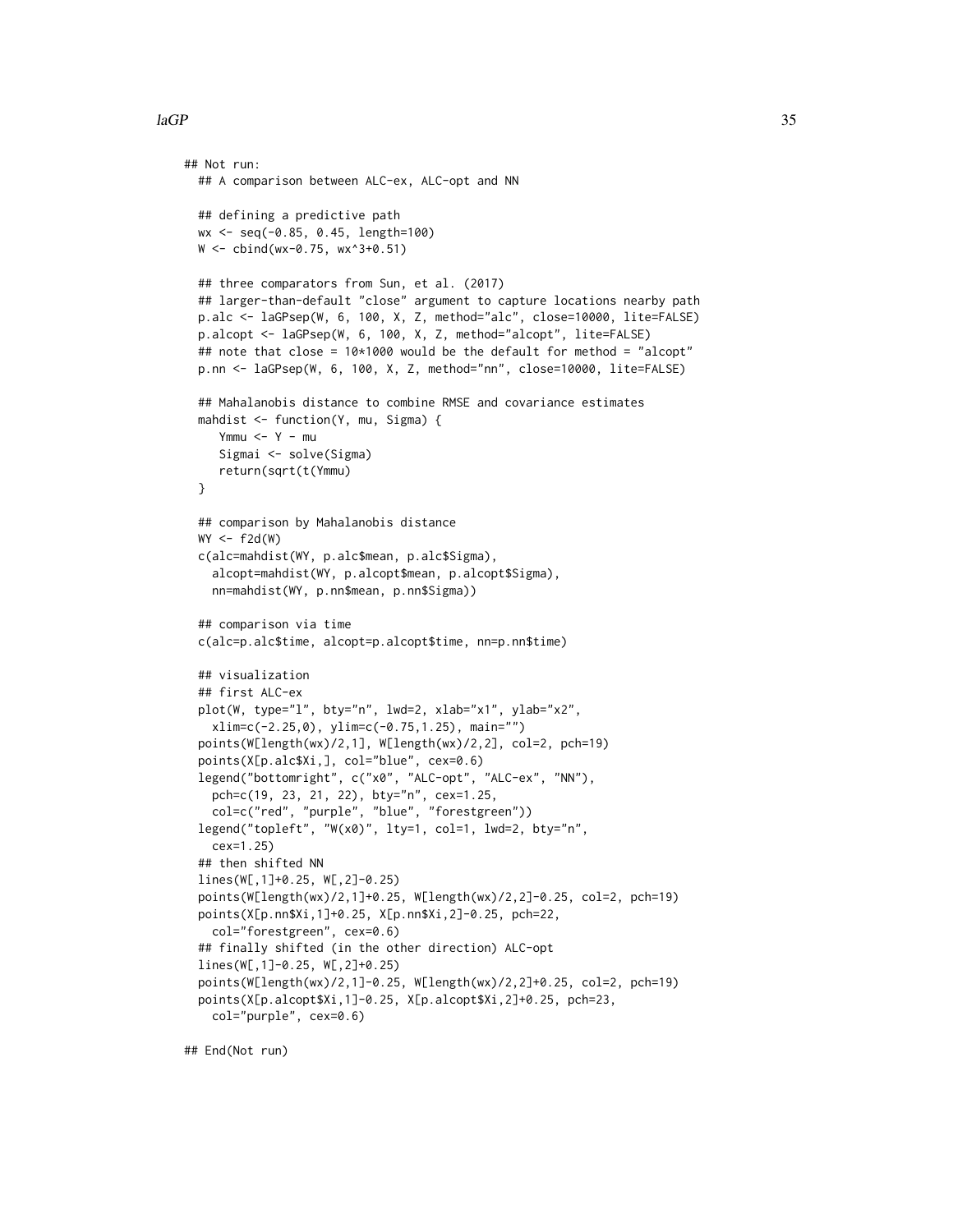#### <span id="page-35-1"></span><span id="page-35-0"></span>Description

Calculate a Gaussian process (GP) log likelihood or posterior probability with reference to a C-side GP object

#### Usage

 $llikGP(gpi, dab = c(0, 0), gab = c(0, 0))$ llikGPsep(gpsepi, dab =  $c(\emptyset, \emptyset)$ , gab =  $c(\emptyset, \emptyset)$ )

#### Arguments

| gpi    | a C-side GP object identifier (positive integer); e.g., as returned by newGP |
|--------|------------------------------------------------------------------------------|
| gpsepi | similar to gpi but indicating a separable GP object                          |
| dab    | ab for the lengthscale parameter, see Details                                |
| gab    | ab for the nugget parameter, see Details                                     |

#### Details

An "ab" parameter is a non-negative 2-vector describing shape and rate parameters to a Gamma prior; a zero-setting for either value results in no-prior being used in which case a likelihood is returned. If both ab parameters are specified, then the value returned can be interpreted as a posterior probability. See [darg](#page-15-1) for more information about ab

# Value

A real-valued scalar is returned.

#### Author(s)

Robert B. Gramacy <rbg@vt.edu>

#### See Also

[mleGP](#page-36-2), [darg](#page-15-1)

# Examples

## partly following the example in mleGP library(MASS)

```
## motorcycle data and predictive locations
X <- matrix(mcycle[,1], ncol=1)
Z \leftarrow mcycle[, 2]
```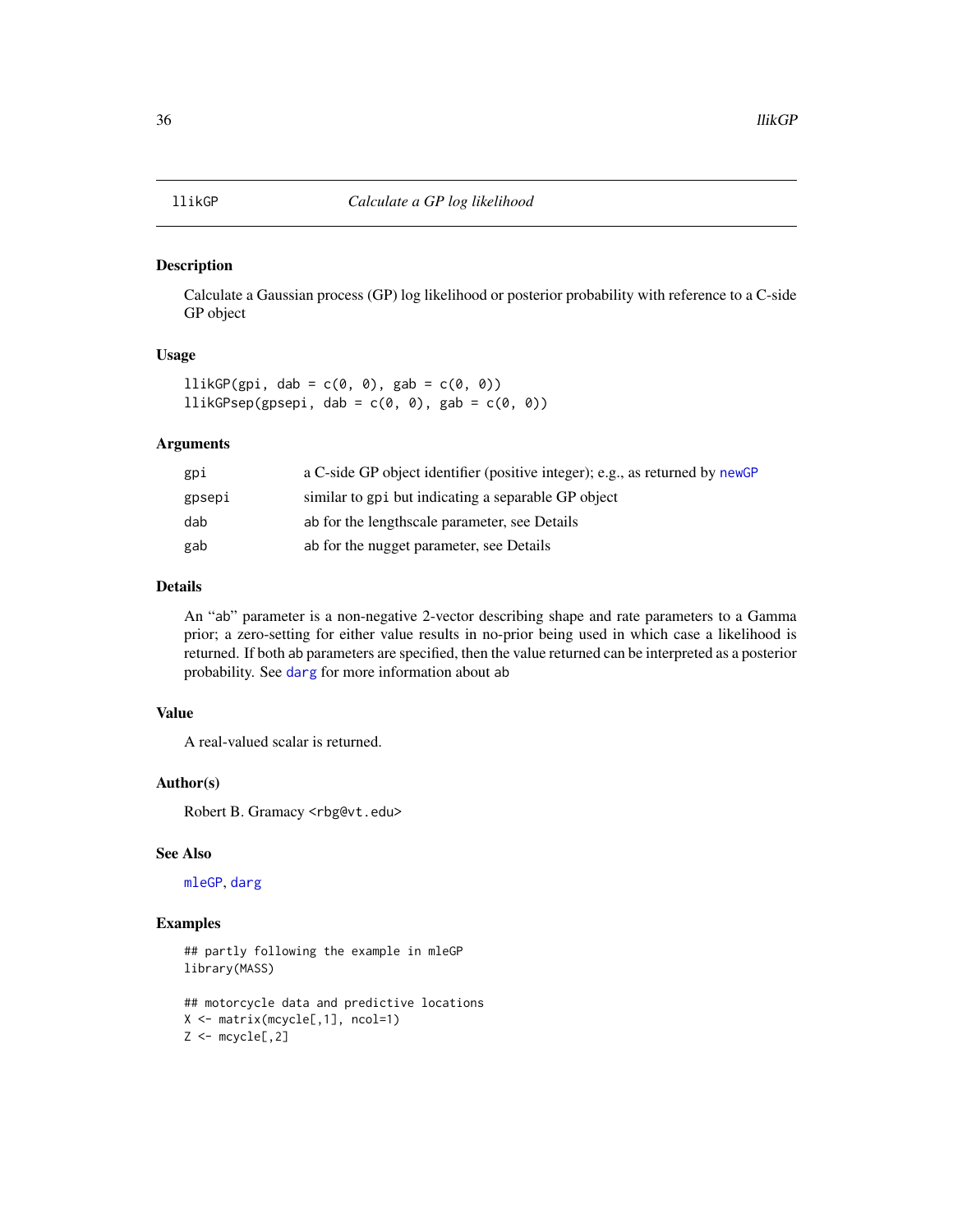#### <span id="page-36-0"></span> $mleGP$  37

```
## get sensible ranges
d <- darg(NULL, X)
g <- garg(list(mle=TRUE), Z)
## initialize the model
gpi <- newGP(X, Z, d=d$start, g=g$start)
## calculate log likelihood
llikGP(gpi)
## calculate posterior probability
llikGP(gpi, d$ab, g$ab)
## clean up
deleteGP(gpi)
```
<span id="page-36-2"></span>mleGP *Inference for GP correlation parameters*

#### <span id="page-36-1"></span>Description

Maximum likelihood/a posteriori inference for (isotropic and separable) Gaussian lengthscale and nugget parameters, marginally or jointly, for Gaussian process regression

# Usage

```
mleGP(gpi, param = c("d", "g"), tmin=sqrt(.Machine$double.eps),
  tmax = -1, ab = c(0, 0), verb = 0)
mleGPsep(gpsepi, param=c("d", "g", "both"), tmin=rep(sqrt(.Machine$double.eps), 2),
  tmax=c(-1,1), ab=rep(0,4), maxit=100, verb=0)
mleGPsep.R(gpsepi, param=c("d", "g"), tmin=sqrt(.Machine$double.eps),
  tmax=-1, ab=c(0,0), maxit=100, verb=0)
jmleGP(gpi, drange=c(sqrt(.Machine$double.eps),10),
  grange=c(sqrt(.Machine$double.eps), 1), dab=c(0,0), gab=c(0,0), verb=0)
jmleGP.R(gpi, N=100, drange=c(sqrt(.Machine$double.eps),10),
  grange=c(sqrt(.Machine$double.eps), 1), dab=c(0,0), gab=c(0,0), verb=0)
jmleGPsep(gpsepi, drange=c(sqrt(.Machine$double.eps),10),
 grange=c(sqrt(.Machine$double.eps), 1), dab=c(0,0), gab=c(0,0),
 maxit=100, verb=0)
jmleGPsep.R(gpsepi, N=100, drange=c(sqrt(.Machine$double.eps),10),
  grange=c(sqrt(.Machine$double.eps), 1), dab=c(0,0), gab=c(0,0),
 maxit=100, mleGPsep=mleGPsep.R, verb=0)
```
#### Arguments

| gpi    | a C-side GP object identifier (positive integer); e.g., as returned by newGP |
|--------|------------------------------------------------------------------------------|
| gpsepi | similar to gpi but indicating a separable GP object, as returned by newGPsep |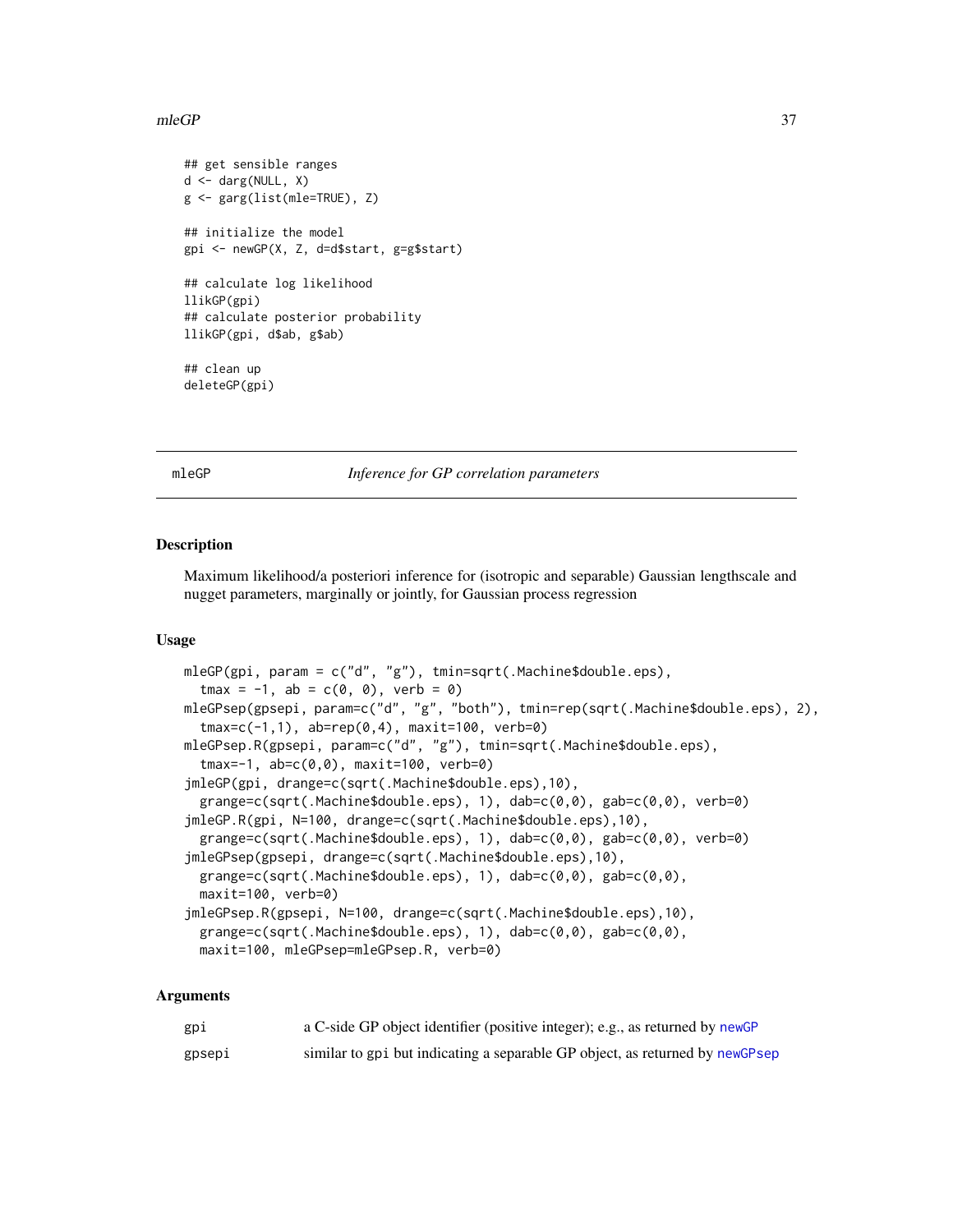<span id="page-37-0"></span>

| N        | for jmleGP.R, the maximum number of times the pair of margins should be iter-<br>ated over before determining failed convergence; note that (at this time) jmleGP<br>uses a hard-coded N=100 in its C implementation                                             |
|----------|------------------------------------------------------------------------------------------------------------------------------------------------------------------------------------------------------------------------------------------------------------------|
| param    | for mleGP, indicating whether to work on the lengthscale (d) or nugget (g) mar-<br>gin                                                                                                                                                                           |
| tmin     | for mleGP, smallest value considered for the parameter (param)                                                                                                                                                                                                   |
| tmax     | for mleGP, largest value considered for the parameter (param)                                                                                                                                                                                                    |
| drange   | for jmleGP, these are c(tmin, tmax) values for the lengthscale parameter; the<br>default values are reasonable for 1-d inputs in the unit interval                                                                                                               |
| grange   | for jmleGP, these are c(tmin, tmax) values for the nugget parameter; the de-<br>fault values are reasonable for responses with a range of one                                                                                                                    |
| ab       | for mleGP, a non-negative 2-vector describing shape and rate parameters to a<br>Gamma prior for the parameter (param); a zero-setting for either value results in<br>no-prior being used (MLE inference); otherwise MAP inference is performed                   |
| maxit    | for mleGPsep this is passed as control=list(trace=maxit) to optim's L-<br>BFGS-B method for optimizing the likelihood/posterior of a separable GP rep-<br>resentation; this argument is not used for isotropic GP versions, and nor for<br>optimizing the nugget |
| dab      | for jmleGP, this is ab for the lengthscale parameter                                                                                                                                                                                                             |
| gab      | for jmleGP, this is ab for the nugget parameter                                                                                                                                                                                                                  |
| mleGPsep | function for internal MLE calculation of the separable lengthscale parameter;<br>one of either mleGPsep. R based on method="L-BFGS-B" using optim; or mleGPsep<br>using the C entry point 1bfgsb. Both options use a C backend for the nugget                    |
| verb     | a verbosity argument indicating how much information about the optimization<br>steps should be printed to the screen; verb $\leq \theta$ is quiet; for jmleGP, a verb - 1<br>value is passed to the mleGP or mleGPsep subroutine(s)                              |

# Details

mleGP and mleGPsep perform marginal (or profile) inference for the specified param, either the lengthscale or the nugget. mleGPsep can perform simultaneous lengthscale and nugget inference via a common gradient with param = "both". More details are provided below.

For the lengthscale, mleGP uses a Newton-like scheme with analytic first and second derivatives (more below) to find the scalar parameter for the isotropic Gaussian correlation function, with hardcoded 100-max iterations threshold and a sqrt(.Machine\$double.eps) tolerance for determining convergence; mleGPsep.R uses L-BFGS-B via [optim](#page-0-0) for the vectorized parameter of the separable Gaussian correlation, with a user-supplied maximum number of iterations (maxit) passed to [optim](#page-0-0). When maxit is reached the output conv  $= 1$  is returned, whereby subsequent identical calls to mleGPsep.R can be used to continue with further iterations. mleGPsep is similar, but uses the C entry point lbfgsb.

For the nugget, both mleGP and mleGPsep utilize a (nearly identical) Newton-like scheme leveraging first and second derivatives.

jmleGP and jmleGPsep provide joint inference by iterating over the marginals of lengthscale and nugget. The jmleGP.R function is an R-only wrapper around mleGP (which is primarily in C),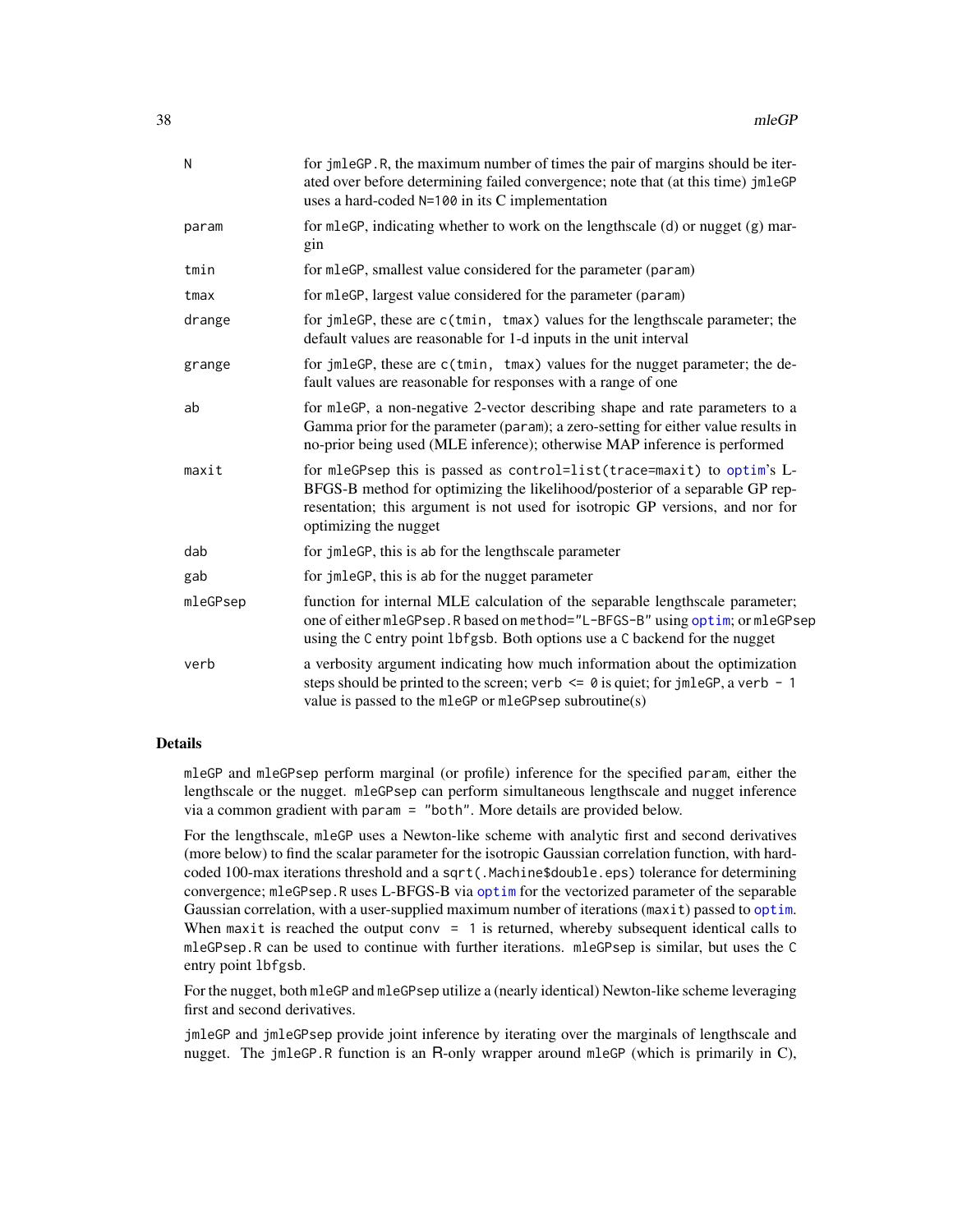#### <span id="page-38-0"></span>mleGP 39

whereas jmleGP is primarily in C but should give answers but with reduced output and with hardcoded N=100. The same is true for jmleGPsep.

mleGPsep provides a param = "both" alternative to jmleGPsep leveraging a common gradient. It can be helful to supply a larger maxit argument compared to jmleGPsep as the latter may do up to 100 outer iterations, cycling over lengthscale and nugget. mleGPsep usually requries many fewer total iterations, unless one of the lengthscale or nugget is already converged. In anticipation of param = "both" the mleGPsep function has longer default values for its bounds and prior arguments. These longer arguments are ignored when param != "both". At this time mleGP does not have a param = "both" option.

All methods are initialized at the value of the parameter(s) currently stored by the C-side object referenced by gpi or gpsepi. It is *highly recommended* that sensible range values (tmin, tmax or drange, grange) be provided. The defauls provided are too loose for most applications. As illustrated in the examples below, the [darg](#page-15-1) and [garg](#page-15-2) functions can be used to set appropriate ranges from the distributions of inputs and output data respectively.

The Newton-like method implemented for the isotropic lengthscale and for the nugget offers very fast convergence to local maxima, but sometimes it fails to converge (for any of the usual reasons). The implementation detects this, and in such cases it invokes a Brent\_fmin call instead - this is the method behind the [optimize](#page-0-0) function.

Note that the gpi or gpsepi object(s) must have been allocated with  $dK = TRUE$ ; alternatively, one can call buildKGP or buildKGPsep - however, this is not in the NAMESPACE at this time

#### Value

A self-explanatory [data.frame](#page-0-0) is returned containing the values inferred and the number of iterations used. The jmleGP.R and jmleGPsep.R functions will also show progress details (the values obtained after each iteration over the marginals).

However, the most important "output" is the modified GP object which retains the setting of the parameters reported on output as a side effect.

mleGPsep and jmleGPsep provide an output field/column called conv indicating convergence (when 0), or alternately a value agreeing with a non-convergence code provided on output by [optim](#page-0-0)

# Author(s)

Robert B. Gramacy <rbg@vt.edu>

#### **References**

For standard GP inference, refer to any graduate text, e.g., Rasmussen & Williams *Gaussian Processes for Machine Learning*;

## See Also

vignette("laGP"), [newGP](#page-40-1), [laGP](#page-28-1), [llikGP](#page-35-1), [optimize](#page-0-0)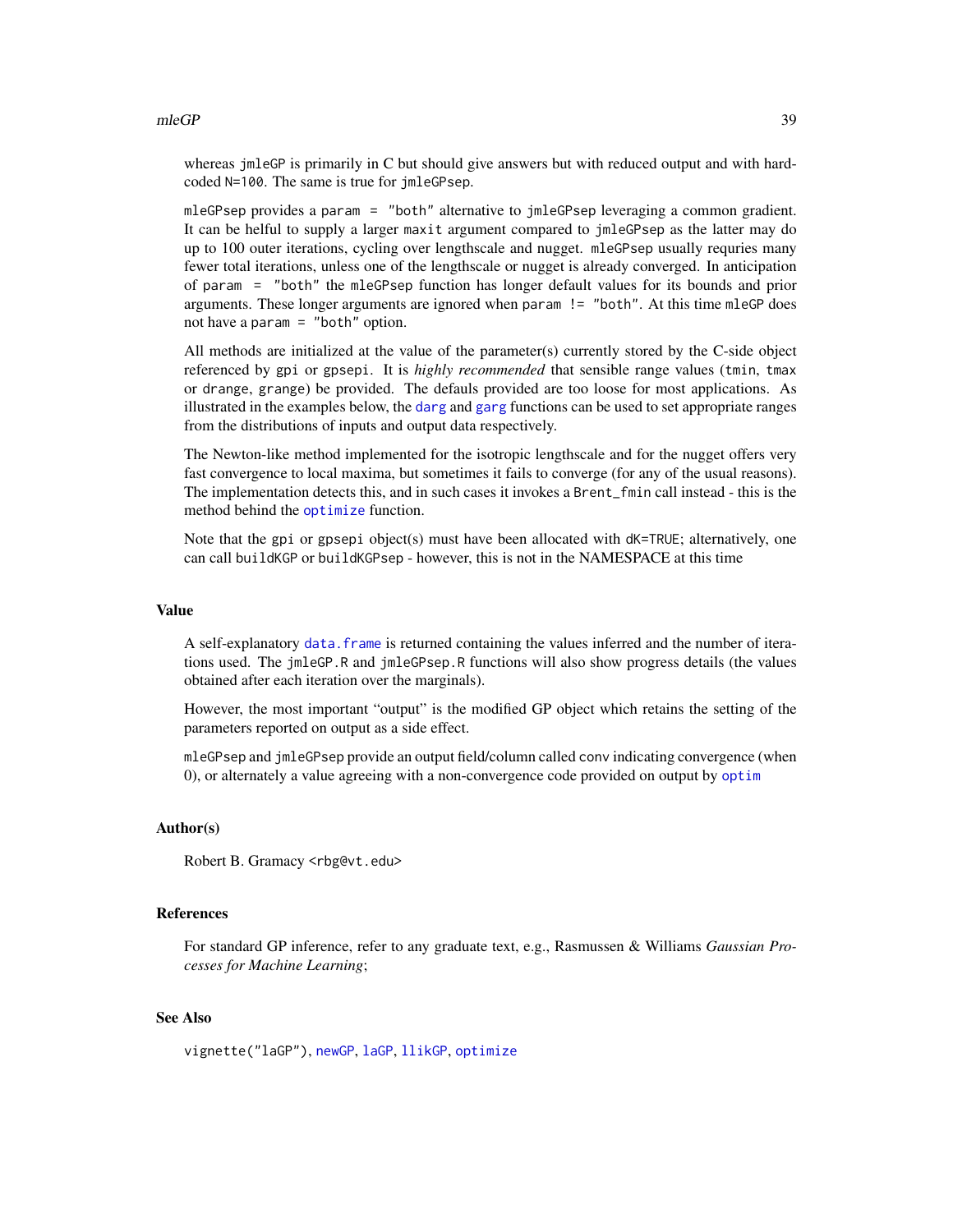#### Examples

```
## a simple example with estimated nugget
library(MASS)
## motorcycle data and predictive locations
X <- matrix(mcycle[,1], ncol=1)
Z \leftarrow mcycle[, 2]## get sensible ranges
d <- darg(NULL, X)
g <- garg(list(mle=TRUE), Z)
## initialize the model
gpi <- newGP(X, Z, d=d$start, g=g$start, dK=TRUE)
## separate marginal inference (not necessary - for illustration only)
print(mleGP(gpi, "d", d$min, d$max))
print(mleGP(gpi, "g", g$min, g$max))
## joint inference (could skip straight to here)
print(jmleGP(gpi, drange=c(d$min, d$max), grange=c(g$min, g$max)))
## plot the resulting predictive surface
N < - 100XX <- matrix(seq(min(X), max(X), length=N), ncol=1)
p <- predGP(gpi, XX, lite=TRUE)
plot(X, Z, main="stationary GP fit to motorcycle data")
lines(XX, p$mean, lwd=2)
lines(XX, p$mean+1.96*sqrt(p$s2*p$df/(p$df-2)), col=2, lty=2)
lines(XX, p$mean-1.96*sqrt(p$s2*p$df/(p$df-2)), col=2, lty=2)
## clean up
deleteGP(gpi)
##
## with a separable correlation function
##
## 2D Example: GoldPrice Function, mimicking GP_fit package
f \leftarrow function(x){
 x1 \leq -4 \times x[,1] - 2
 x2 \leftarrow 4*x[, 2] - 2;t1 <- 1 + (x1 + x2 + 1)^2*(19 - 14*x1 + 3*x1^2 - 14*x2 + 6*x1*x2 + 3*x2^2);
  t2 <- 30 + (2*x1 - 3*x2)^2*(18 - 32*x1 + 12*x1^2 + 48*x2 - 36*x1*x2 + 27*x2^2);y \le -t1*t2;return(y)
}
## build design
library(tgp)
n <- 50 ## change to 100 or 1000 for more interesting demo
```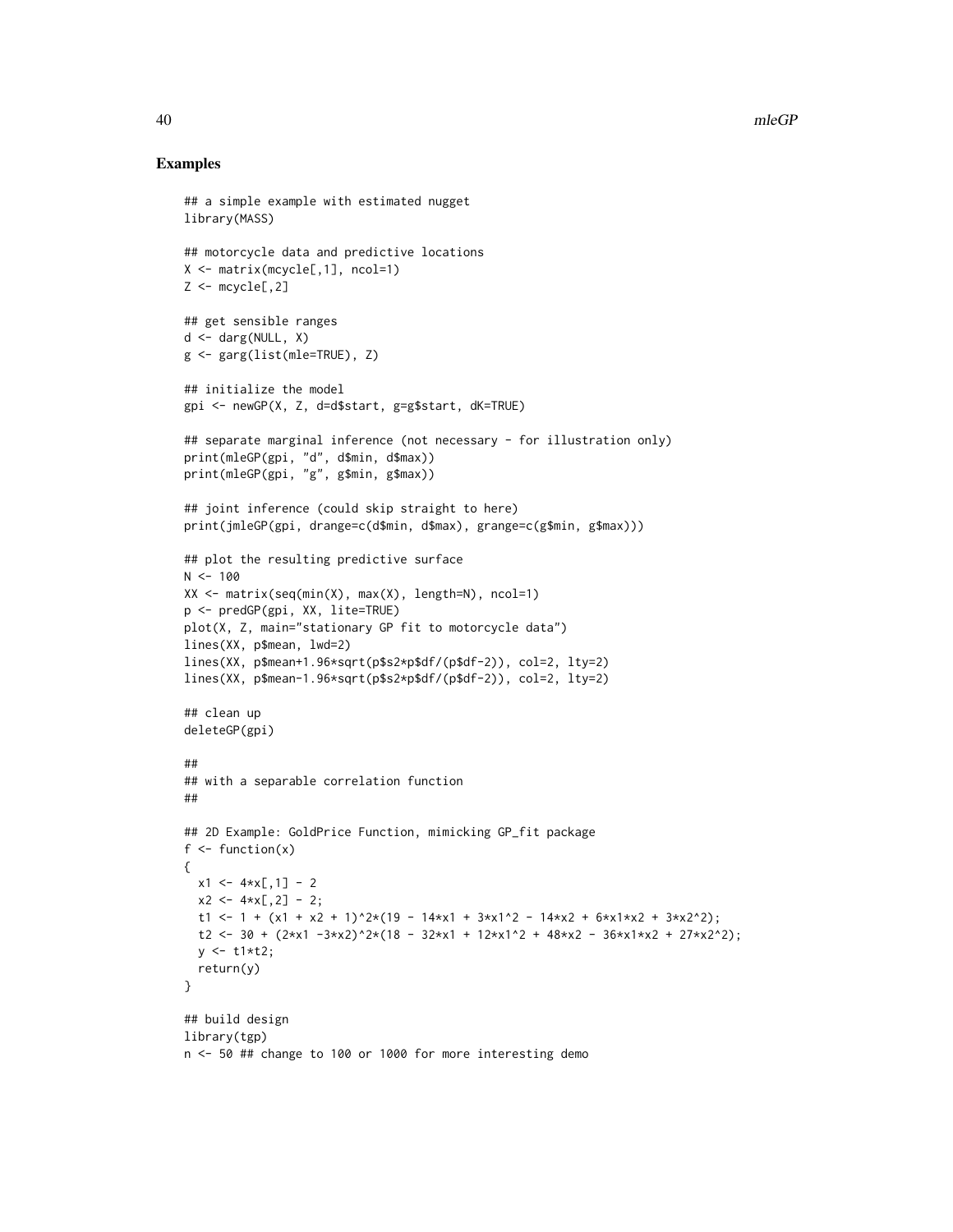#### <span id="page-40-0"></span> $newGP$  41

```
B \le - \text{rbind}(c(0,1), c(0,1))X <- dopt.gp(n, Xcand=lhs(10*n, B))$XX
## this differs from GP_fit in that we use the log response
Y \leftarrow \log(f(X))## get sensible ranges
d <- darg(NULL, X)
g <- garg(list(mle=TRUE), Y)
## build GP and jointly optimize via profile mehtods
gpisep <- newGPsep(X, Y, d=rep(d$start, 2), g=g$start, dK=TRUE)
jmleGPsep(gpisep, drange=c(d$min, d$max), grange=c(g$min, g$max))
## clean up
deleteGPsep(gpisep)
## alternatively, we can optimize via a combined gradient
gpisep <- newGPsep(X, Y, d=rep(d$start, 2), g=g$start, dK=TRUE)
mleGPsep(gpisep, param="both", tmin=c(d$min, g$min), tmax=c(d$max, d$max))
deleteGPsep(gpisep)
```
<span id="page-40-1"></span>newGP *Create A New GP Object*

#### <span id="page-40-2"></span>Description

Build a Gaussian process C-side object based on the X-Z data and parameters provided, and augment those objects with new data

# Usage

 $newGP(X, Z, d, g, dK = FALSE)$ newGPsep(X, Z, d, g, dK = FALSE) updateGP(gpi,  $X$ ,  $Z$ , verb = 0) updateGPsep(gpsepi, X, Z, verb = 0)

#### Arguments

| X  | a matrix or data. frame containing the full (large) design matrix of input loca-<br>tions                                                                                                                                              |
|----|----------------------------------------------------------------------------------------------------------------------------------------------------------------------------------------------------------------------------------------|
| 7  | a vector of responses/dependent values with $length(Z) = ncol(X)$                                                                                                                                                                      |
| d  | a positive scalar lengthscale parameter for an isotropic Gaussian correlation<br>function (newGP); or a vector for a separable version (newGPsep)                                                                                      |
| g  | a positive scalar nugget parameter                                                                                                                                                                                                     |
| dK | a scalar logical indicating whether or not derivative information (for the length-<br>scale) should be maintained by the GP object; this is required for calculating<br>MLEs/MAPs of the lengthscale parameter(s) via mleGP and jmleGP |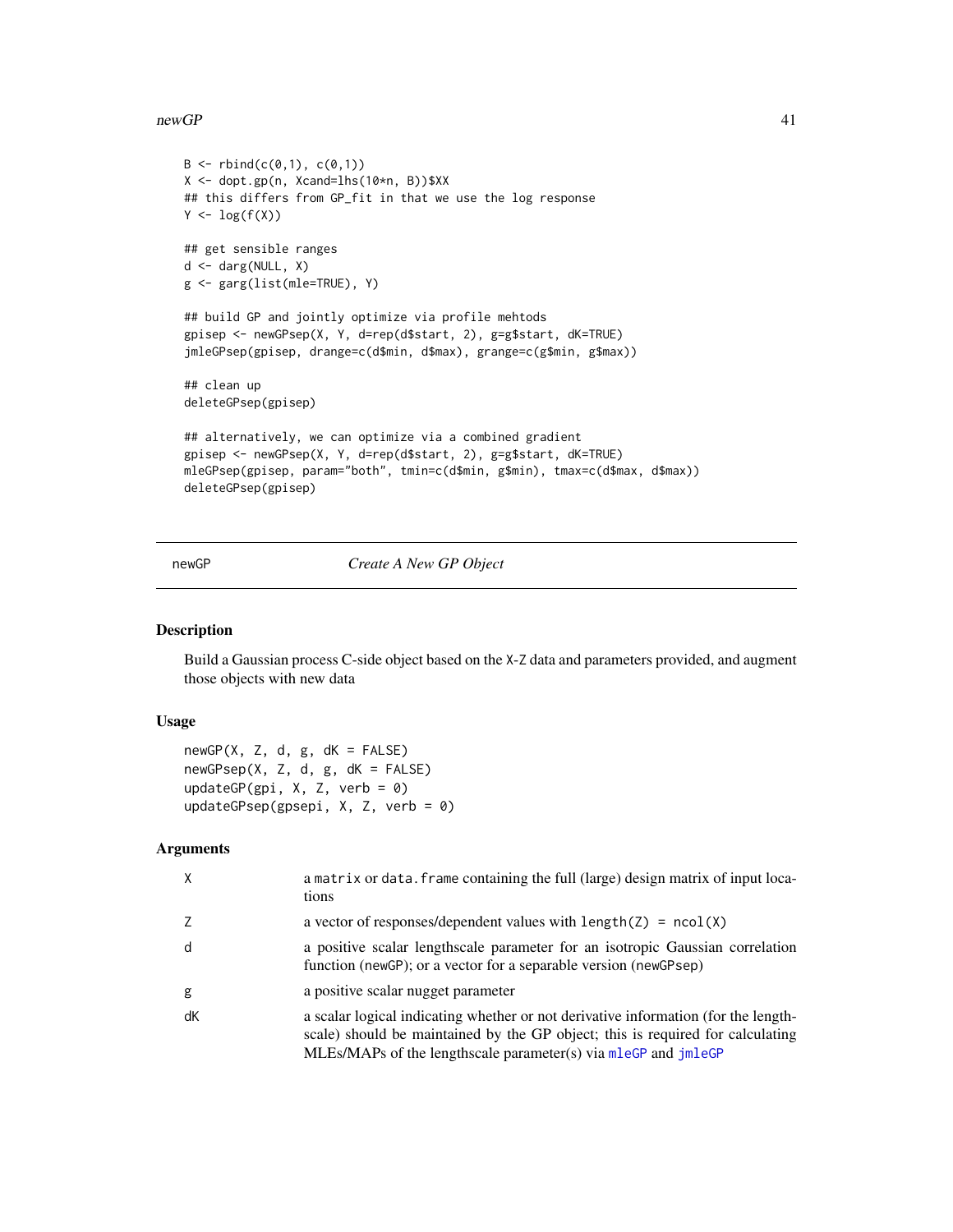<span id="page-41-0"></span>42 newGP newSP newSP newSP newSP newSP newSP newSP newSP newSP newSP newSP newSP newSP newSP newSP newSP newSP newSP newSP newSP newSP newSP newSP newSP newSP newSP newSP newSP newSP newSP newSP newSP newSP newSP newSP new

| gpi    | a C-side GP object identifier (positive integer); e.g., as returned by newGP        |
|--------|-------------------------------------------------------------------------------------|
| gpsepi | similar to gpi but indicating a separable GP object, as returned by newGPsep        |
| verb   | a non-negative integer indicating the verbosity level. A positive value causes      |
|        | progress statements to be printed to the screen for each update of $i$ in 1:nrow(X) |

# **Details**

newGP allocates a new GP object on the C-side and returns its unique integer identifier (gpi), taking time which is cubic on  $nrow(X)$ ; allocated GP objects must (eventually) be destroyed with [deleteGP](#page-17-1) or [deleteGPs](#page-17-2) or memory will leak. The same applies for newGPsep, except deploying a separable correlation with limited feature set; see [deleteGPsep](#page-17-2) and [deleteGPseps](#page-17-2)

updateGP takes gpi identifier as input and augments that GP with new data. A sequence of updates is performed, for each i in  $1:$ nrow $(X)$ , each taking time which is quadratic in the number of data points. updateGP also updates any statistics needed in order to quickly search for new local design candidates via [laGP](#page-28-1). The same applies to updateGPsep on gpsepi objects

#### Value

newGP and newGPsep create a unique GP indicator (gpi or gpsepi) referencing a C-side object; updateGP and updateGPsep do not return anything, but yields a modified C-side object as a side effect

#### Author(s)

Robert B. Gramacy <rbg@vt.edu>

# References

For standard GP inference, refer to any graduate text, e.g., Rasmussen & Williams *Gaussian Processes for Machine Learning*.

For efficient updates of GPs, see:

R.B. Gramacy and D.W. Apley (2015). *Local Gaussian process approximation for large computer experiments.* Journal of Computational and Graphical Statistics, 24(2), pp. 561-678; preprint on arXiv:1303.0383; <http://arxiv.org/abs/1303.0383>

#### See Also

vignette("laGP"), [deleteGP](#page-17-1), [mleGP](#page-36-2), [predGP](#page-48-1), [laGP](#page-28-1)

#### Examples

## for more examples, see predGP and mleGP docs

```
## simple sine data
X <- matrix(seq(0,2*pi,length=7), ncol=1)
Z \leftarrow \sin(X)
```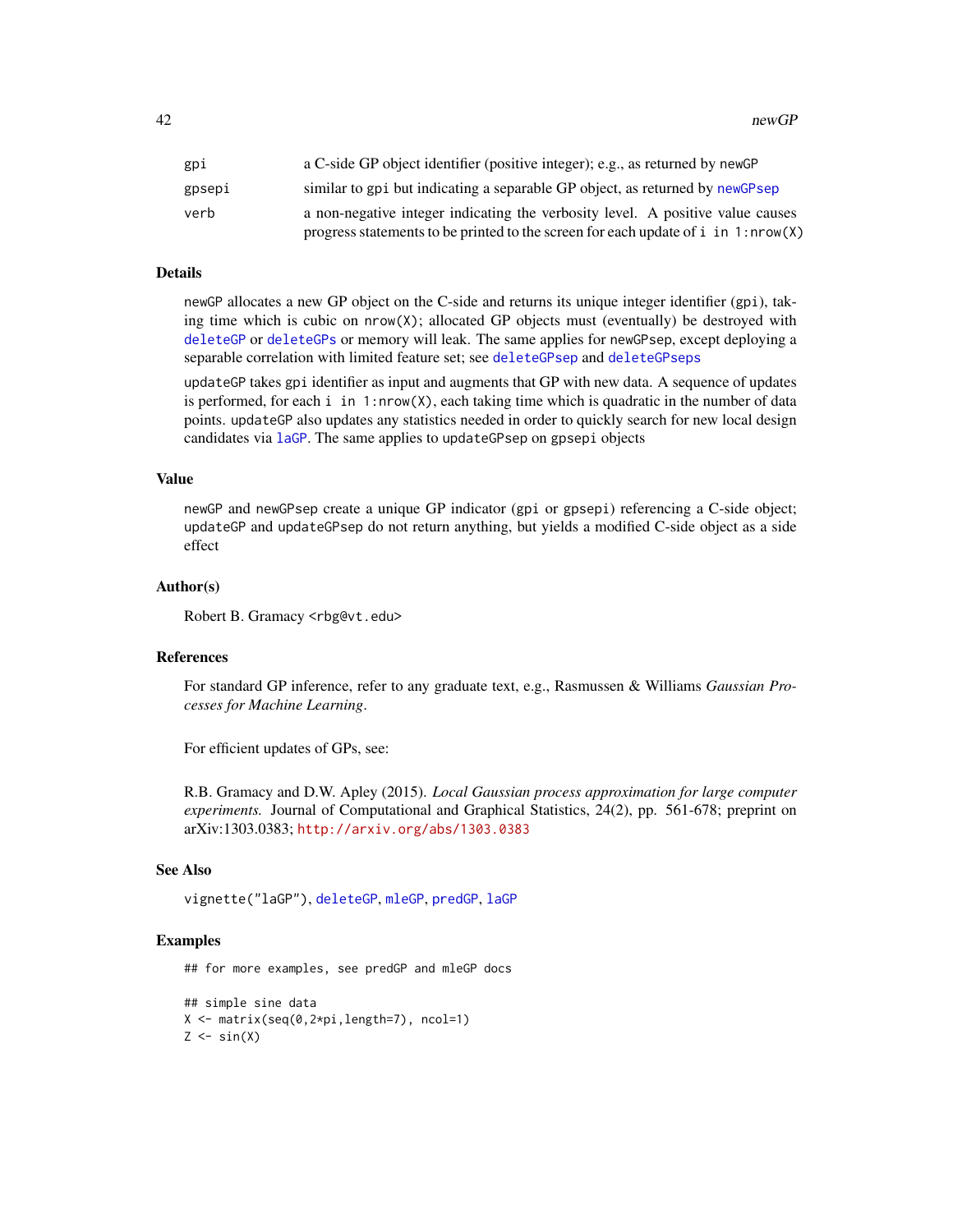#### <span id="page-42-0"></span>optim.auglag 43

```
## new GP fit
gpi <- newGP(X, Z, 2, 0.000001)
## make predictions
XX \le matrix(seq(-1,2*pi+1, length=499), ncol=ncol(X))
p <- predGP(gpi, XX)
## sample from the predictive distribution
library(mvtnorm)
N < - 100ZZ <- rmvt(N, p$Sigma, p$df)
ZZ <- ZZ + t(matrix(rep(p$mean, N), ncol=N))
matplot(XX, t(ZZ), col="gray", lwd=0.5, lty=1, type="l",
       xlab="x", ylab="f-hat(x)", bty="n")
points(X, Z, pch=19, cex=2)
## update with four more points
X2 <- matrix(c(pi/2, 3*pi/2, -0.5, 2*pi+0.5), ncol=1)
Z2 \leftarrow \sin(X2)updateGP(gpi, X2, Z2)
## make a new set of predictions
p2 <- predGP(gpi, XX)
ZZ <- rmvt(N, p2$Sigma, p2$df)
ZZ <- ZZ + t(matrix(rep(p2$mean, N), ncol=N))
matplot(XX, t(ZZ), col="gray", lwd=0.5, lty=1, type="l",
       xlab="x", ylab="f-hat(x)", bty="n")
points(X, Z, pch=19, cex=2)
points(X2, Z2, pch=19, cex=2, col=2)
## clean up
deleteGP(gpi)
```
optim.auglag *Optimize an objective function under multiple blackbox constraints*

#### **Description**

Uses a surrogate modeled augmented Lagrangian (AL) system to optimize an objective function (blackbox or known and linear) under unknown multiple (blackbox) constraints via expected improvement (EI) and variations; a comparator based on EI with constraints is also provided

#### Usage

```
optim.auglag(fn, B, fhat = FALSE, equal = FALSE, ethresh = 1e-2,
  slack = FALSE, cknown = NULL, start = 10, end = 100,
 Xstart = NULL, sep = TRUE, ab = c(3/2, 8), lambda = 1, rho = NULL,
 urate = 10, ncandf = function(t) { t }, dg.start = c(0.1, 1e-06),
  dlim = sqrt(ncol(B)) * c(1/100, 10), Bscale = 1, ey.tol = 1e-2,
 N = 1000, plotprog = FALSE, verb = 2, ...)
```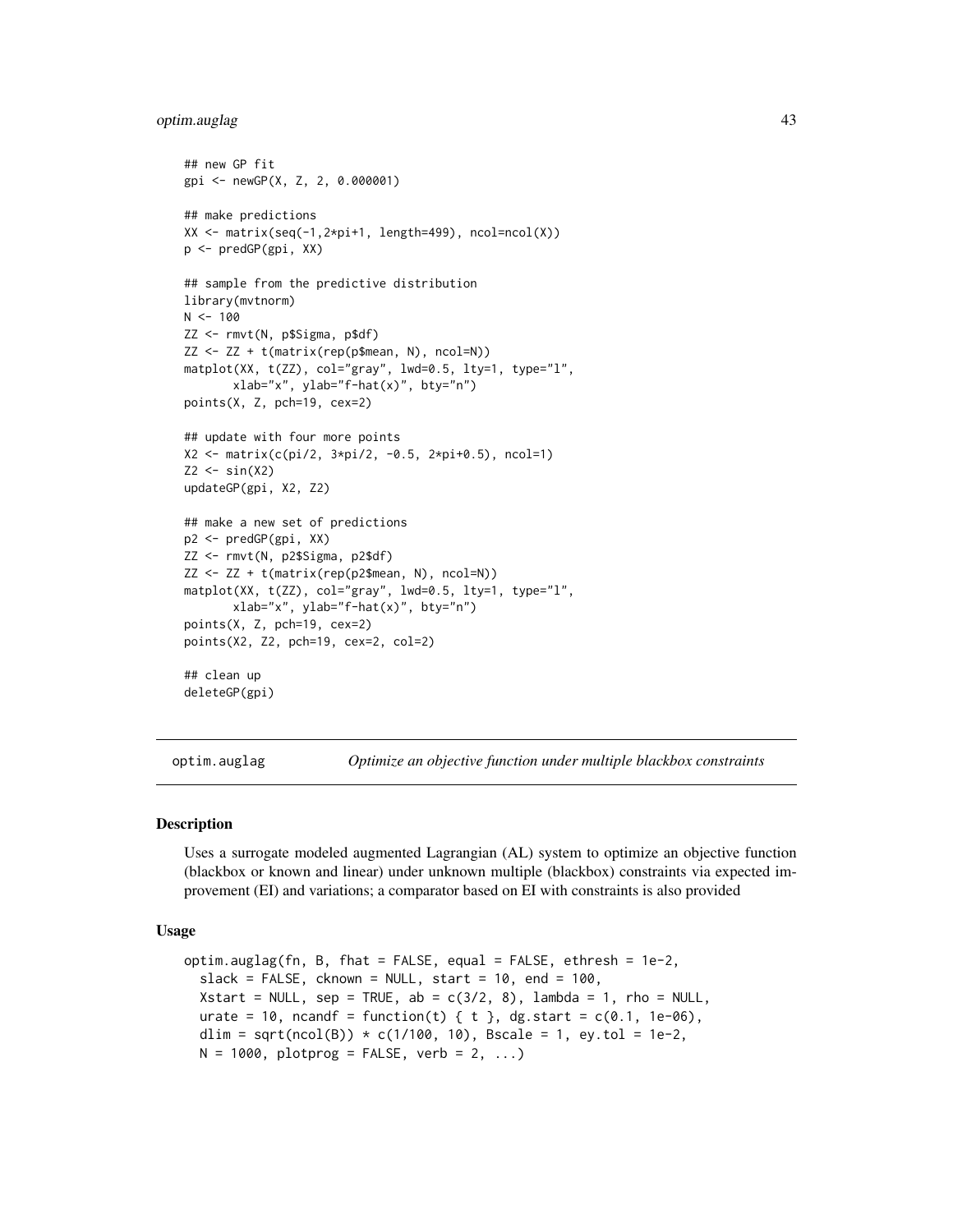```
optim.efi(fn, B, fhat = FALSE, cknown = NULL, start = 10, end = 100,
 Xstart = NULL, sep = TRUE, ab = c(3/2,8), urate = 10,
 ncandf = function(t) { t }, dg.start = c(0.1, 1e-6),
 dlim = sqrt(ncol(B)) *c(1/100,10), Bscale = 1, plotprog = FALSE,
 verb = 2, ...)
```
# Arguments

| fn      | function of an input (x), facilitating vectorization on a matrix X thereof, return-<br>ing a list with elements "obj" containing the (scalar) objective value and "c"<br>containing a vector of evaluations of the (multiple) constraint function at x. The<br>fn function must take a known. only argument which is explained in the note<br>below; it need not act on that argument                        |
|---------|--------------------------------------------------------------------------------------------------------------------------------------------------------------------------------------------------------------------------------------------------------------------------------------------------------------------------------------------------------------------------------------------------------------|
| B       | 2-column matrix describing the bounding box. The number of rows of the<br>matrix determines the input dimension (length(x) in $fn(x)$ ); the first column<br>gives lower bounds and the second gives upper bounds                                                                                                                                                                                            |
| fhat    | a scalar logical indicating if the objective function should be modeled with a<br>GP surrogate. The default of FALSE assumes a known linear objective scaled by<br>Bscale. Using TRUE is an "alpha" feature at this time                                                                                                                                                                                     |
| equal   | an optional vector containing zeros and ones, whose length equals the number<br>of constraints, specifying which should be treated as equality constraints (0) and<br>which as inequality (1)                                                                                                                                                                                                                |
| ethresh | a threshold used for equality constraints to determine validity for progress mea-<br>sures; ignored if there are no equality constraints                                                                                                                                                                                                                                                                     |
| slack   | A scalar logical indicating if slack variables, and thus exact EI calculations<br>should be used. The default of slack = FALSE results in Monte Carlo EI<br>approximation. One can optionally specify slack = $2$ to get the slack = TRUE<br>behavior, with a second-stage L-BFGS-B optimization of the EI acquisition ap-<br>plied at the end, starting from the best value found on the random search grid |
| cknown  | A optional positive integer vector specifying which of the constraint values re-<br>turned by fn should be treated as "known", i.e., not modeled with Gaussian<br>processes                                                                                                                                                                                                                                  |
| start   | positive integer giving the number of random starting locations before sequential<br>design (for optimization) is performed; start $\ge$ 6 is recommended unless<br>Xstart is non-NULL; in the current version the starting locations come from a<br>space-filling design via dopt.gp                                                                                                                        |
| end     | positive integer giving the total number of evaluations/trials in the optimization;<br>must have end > start                                                                                                                                                                                                                                                                                                 |
| Xstart  | optional matrix of starting design locations in lieu of, or in addition to, start<br>random ones; we recommend $nrow(Xstart) + start \ge 6$ ; also must have<br>$ncol(Xstart) = nrow(B)$                                                                                                                                                                                                                     |
| sep     | The default sep = TRUE uses separable GPs (i.e., via newGPsep, etc.) to model<br>the constraints and objective; otherwise the isotropic GPs are used                                                                                                                                                                                                                                                         |
| ab      | prior parameters; see darg describing the prior used on the lengthscale parame-<br>ter during emulation(s) for the constraints                                                                                                                                                                                                                                                                               |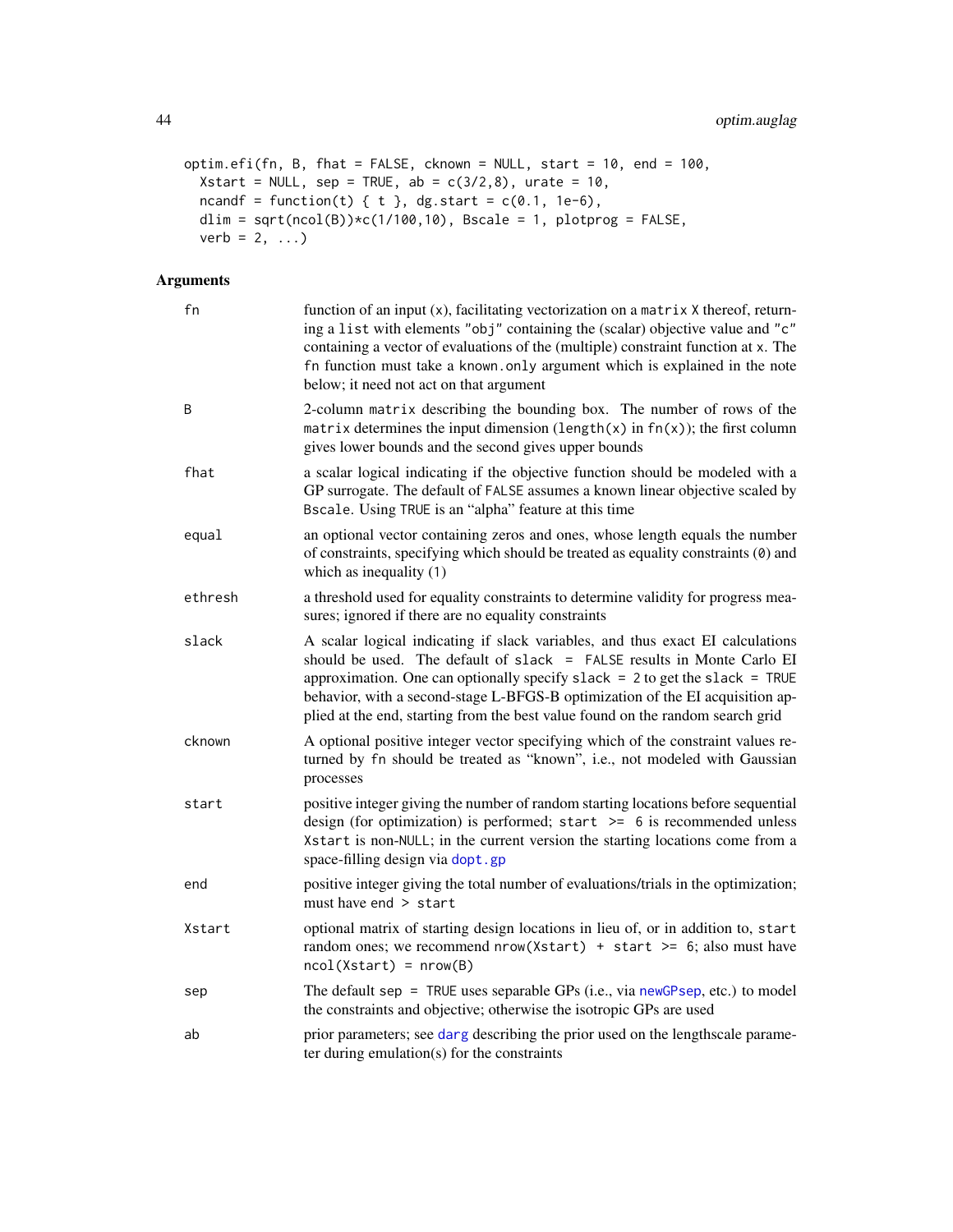<span id="page-44-0"></span>

| lambda        | m-dimensional initial Lagrange multiplier parameter for m-constraints                                                                                                                                                                                                                                                                                                                                                                                                                                                                                                                                                                                                                            |
|---------------|--------------------------------------------------------------------------------------------------------------------------------------------------------------------------------------------------------------------------------------------------------------------------------------------------------------------------------------------------------------------------------------------------------------------------------------------------------------------------------------------------------------------------------------------------------------------------------------------------------------------------------------------------------------------------------------------------|
| rho           | positive scalar initial quadratic penalty parameter in the augmented Lagrangian;<br>the default setting of rho = NULL causes an automatic starting value to be<br>chosen; see rejoinder to Gramacy, et al. (2016) or supplementary material to<br>Picheny, et al. (2016)                                                                                                                                                                                                                                                                                                                                                                                                                         |
| urate         | positive integer indicating how many optimization trials should pass before each<br>MLE/MAP update is performed for GP correlation lengthscale parameter(s)                                                                                                                                                                                                                                                                                                                                                                                                                                                                                                                                      |
| ncandf        | function taking a single integer indicating the optimization trial number t, where<br>start $\lt t \lt$ = end, and returning the number of search candidates (e.g., for<br>expected improvement calculations) at round t; the default setting allows the<br>number of candidates to grow linearly with t                                                                                                                                                                                                                                                                                                                                                                                         |
| dg.start      | 2-vector giving starting values for the lengthscale and nugget parameters of the<br>GP surrogate model(s) for constraints                                                                                                                                                                                                                                                                                                                                                                                                                                                                                                                                                                        |
| dlim          | 2-vector giving bounds for the lengthscale parameter(s) under MLE/MAP infer-<br>ence, thereby augmenting the prior specification in ab                                                                                                                                                                                                                                                                                                                                                                                                                                                                                                                                                           |
| <b>Bscale</b> | scalar indicating the relationship between the sum of the inputs, $sum(x)$ , to fn<br>and the output $fn(x)$ sobjs; note that at this time only linear objectives are fully<br>supported by the code - more details below                                                                                                                                                                                                                                                                                                                                                                                                                                                                        |
| ey.tol        | a scalar proportion indicating how many of the EIs at ncandf(t) candidate lo-<br>cations must be non-zero to "trust" that metric to guide search, reducing to an<br>EY-based search instead [choosing that proportion to be one forces EY-based<br>search]                                                                                                                                                                                                                                                                                                                                                                                                                                       |
| Ν             | positive scalar integer indicating the number of Monte Carlo samples to be used<br>for calculating EI and EY                                                                                                                                                                                                                                                                                                                                                                                                                                                                                                                                                                                     |
| plotprog      | logical indicating if progress plots should be made after each inner iteration;<br>the plots show three panels tracking the best valid objective, the EI or EY sur-<br>face over the first two input variables (requires interp, and the parameters<br>of the lengthscale(s) of the GP(s) respectively. When plotprog = TRUE the<br>interp. loess function is used to aid in creating surface plots, however this<br>does not work well with fewer than fifteen points. You may also provide a func-<br>tion as an argument, having similar arguments/formals as interp. loess. For<br>example, we use interp below, which would have been the default if not for<br>licensing incompatibilities |
| verb          | a non-negative integer indicating the verbosity level; the larger the value the<br>more that is printed to the screen                                                                                                                                                                                                                                                                                                                                                                                                                                                                                                                                                                            |
|               | additional arguments passed to fn                                                                                                                                                                                                                                                                                                                                                                                                                                                                                                                                                                                                                                                                |

# Details

In its current form, this is a "beta" code illustrating the suite of methods used to optimize two challenging constrained optimization problems from Gramacy, et al. (2016); and from Picheny, et al., (2016) see references below.

That scheme hybridizes Gaussian process based surrogate modeling and expected improvement (EI; Jones, et., al, 2008) with the additive penalty method (APM) implemented by the augmented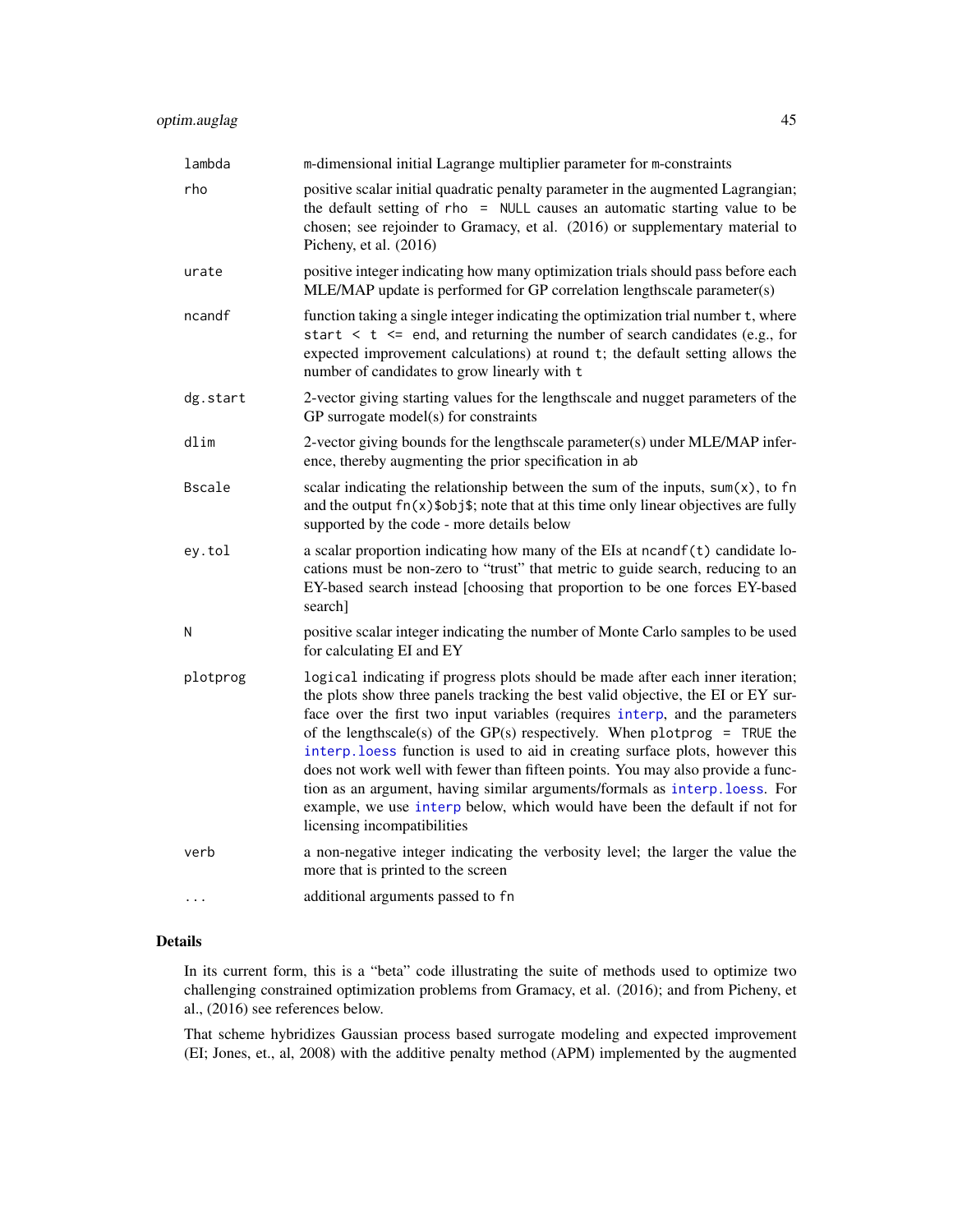Lagrangian (AL, e.g., Nocedal & Wright, 2006). The goal is to minimize a known linear objective function  $f(x)$  under multiple, unknown (blackbox) constraint functions satisfying  $c(x) \leq 0$ , which is vector-valued. The solution here emulates the components of c with Gaussian process surrogates, and guides optimization by searching the posterior mean surface, or the EI of, the following composite objective

$$
Y(x) = f(x) + \lambda^{\top} Y_c(x) + \frac{1}{2\rho} \sum_{i=1}^{m} \max(0, Y_{c_i}(x))^2,
$$

where  $\lambda$  and  $\rho$  follow updating equations that guarantee convergence to a valid solution minimizing the objective. For more details, see Gramacy, et al. (2016).

A slack variable implementation that allows for exact EI calculations and can accommodate equality constraints, and mixed (equality and inequality) constraints, is also provided. For further details, see Picheny, et al. (2016). Details will be added to the documentation here at a later time.

The example below illustrates a variation on the toy problem considered in both papers, which bases sampling on EI. For examples making used of equality constraints, following the Picheny, et al (2016) papers; see the demos listed in the "See Also" section below, about which we now offer the following via an explanation of further, somewhat tangential, functionality provided by the library:

Although it is off by default, this function allows an unknown objective function to be modeled (fhat = TRUE), rather than assuming a known linear one. This is "beta" functionality at this time. For examples see demo("ALfhat") and demo("GSBP") which illustrate the AL and comparators in inequality and mixed constraints setups, respectively.

The optim.efi function is provided as a comparator. This method uses the same underlying GP models to with the hybrid EI and probability of satisfying the constraints heuristic from Schonlau, et al., (1998). See demo("GSBP") and demo("LAH") for optim.efi examples and comparisons between the original AL, the slack variable enhancement(s) on mixed constraint problems with known and blackbox objectives, respectively

# Value

The output is a list summarizing the progress of the evaluations of the blackbox under optimization

| prog         | vector giving the best valid $(c(x) < 0)$ value of the objective over the trials                                                   |
|--------------|------------------------------------------------------------------------------------------------------------------------------------|
| obj          | vector giving the value of the objective for the input under consideration at each<br>trial                                        |
| X            | matrix giving the input values at which the blackbox function was evaluated                                                        |
| $\mathsf{C}$ | matrix giving the value of the constraint function for the input under consider-<br>ation at each trial (corresponding to X above) |
| d            | matrix of lengthscale values obtained at the final update of the GP emulator for<br>each constraint                                |
| df           | if fhat = TRUE then this is a matrix of lengthscale values for the objective<br>obtained at the final update of the GP emulator    |
| lambda       | a matrix containing lambda vectors used in each outer loop iteration                                                               |
| rho          | a vector of rho values used in each outer loop iteration                                                                           |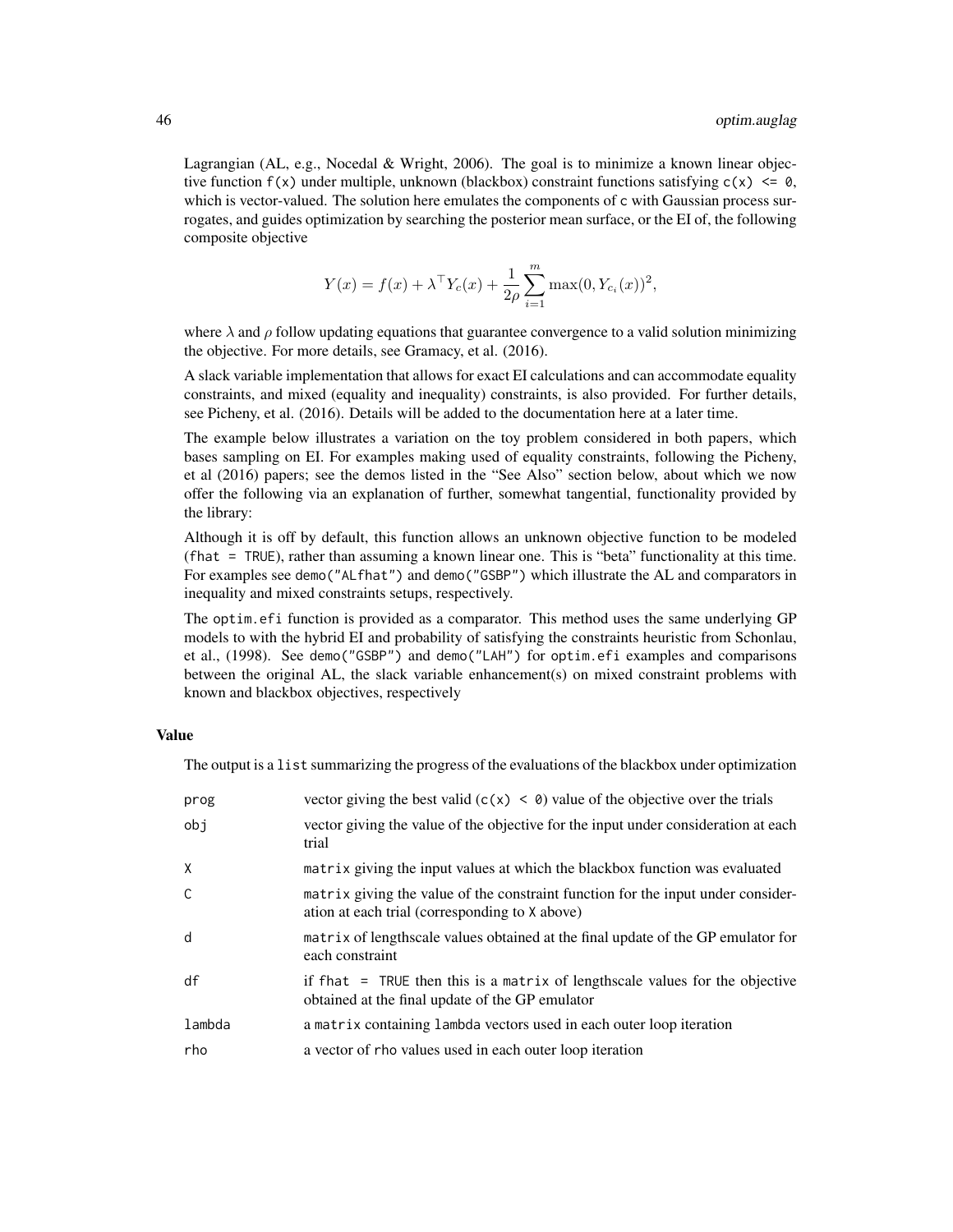#### <span id="page-46-0"></span>optim.auglag 47

#### **Note**

This function is under active development, especially the newest features including separable GP surrogate modeling, surrogate modeling of a blackbox objective, and the use of slack variables for exact EI calculations and the support if equality constraints. Also note that, compared with earlier versions, it is now required to augment your blackbox function (fn) with an argument named known.only. This allows the user to specify if a potentially different object (with a subset of the outputs, those that are "known") gets returned in certain circumstances. For example, the objective is treated as known in our examples. When a non-null cknown object is used, the known. only flag can be used to return only the outputs which are known.

Older versions of this function provided an argument called nomax. The NoMax feature is no longer supported

#### Author(s)

Robert B. Gramacy <rbg@vt.edu>

# References

Picheny, V., Gramacy, R.B., Wild, S.M., Le Digabel, S. (2016). "Bayesian optimization under mixed constraints with a slack-variable augmented Lagrangian". Preprint available on arXiv:1605.09466; <http://arxiv.org/abs/1605.09466>

Gramacy, R.B, Gray, G.A, Lee, H.K.H, Le Digabel, S., Ranjan P., Wells, G., Wild, S.M. (2016) "Modeling an Augmented Lagrangian for Improved Blackbox Constrained Optimization", *Technometrics* (with discussion), 58(1), 1-11. Preprint available on arXiv:1403.4890; [http://arxiv.](http://arxiv.org/abs/1403.4890) [org/abs/1403.4890](http://arxiv.org/abs/1403.4890)

Jones, D., Schonlau, M., and Welch, W. J. (1998). "Efficient Global Optimization of Expensive Black Box Functions." *Journal of Global Optimization*, 13, 455-492.

Schonlau, M., Jones, D.R., and Welch, W. J. (1998). "Global Versus Local Search in Constrained Optimization of Computer Models." In *New Developments and Applications in Experimental Design*, vol. 34, 11-25. Institute of Mathematical Statistics.

Nocedal, J. and Wright, S.J. (2006). *Numerical Optimization.* 2nd ed. Springer.

#### See Also

vignette("laGP"), demo("ALfhat") for blackbox objective, demo("GSBP") for a mixed constraints problem with blackbox objective, demo("LAH") for mix constraints with known objective, [optim.step.tgp](#page-0-0) for unconstrained optimization;

optim with method="L-BFGS-B" for box constraints, or optim with method="SANN" for simulated annealing

#### Examples

## this example assumes a known linear objective; further examples ## are in the optim.auglag demo ## a test function returning linear objective evaluations and ## non-linear constraints

aimprob <- function(X, known.only = FALSE)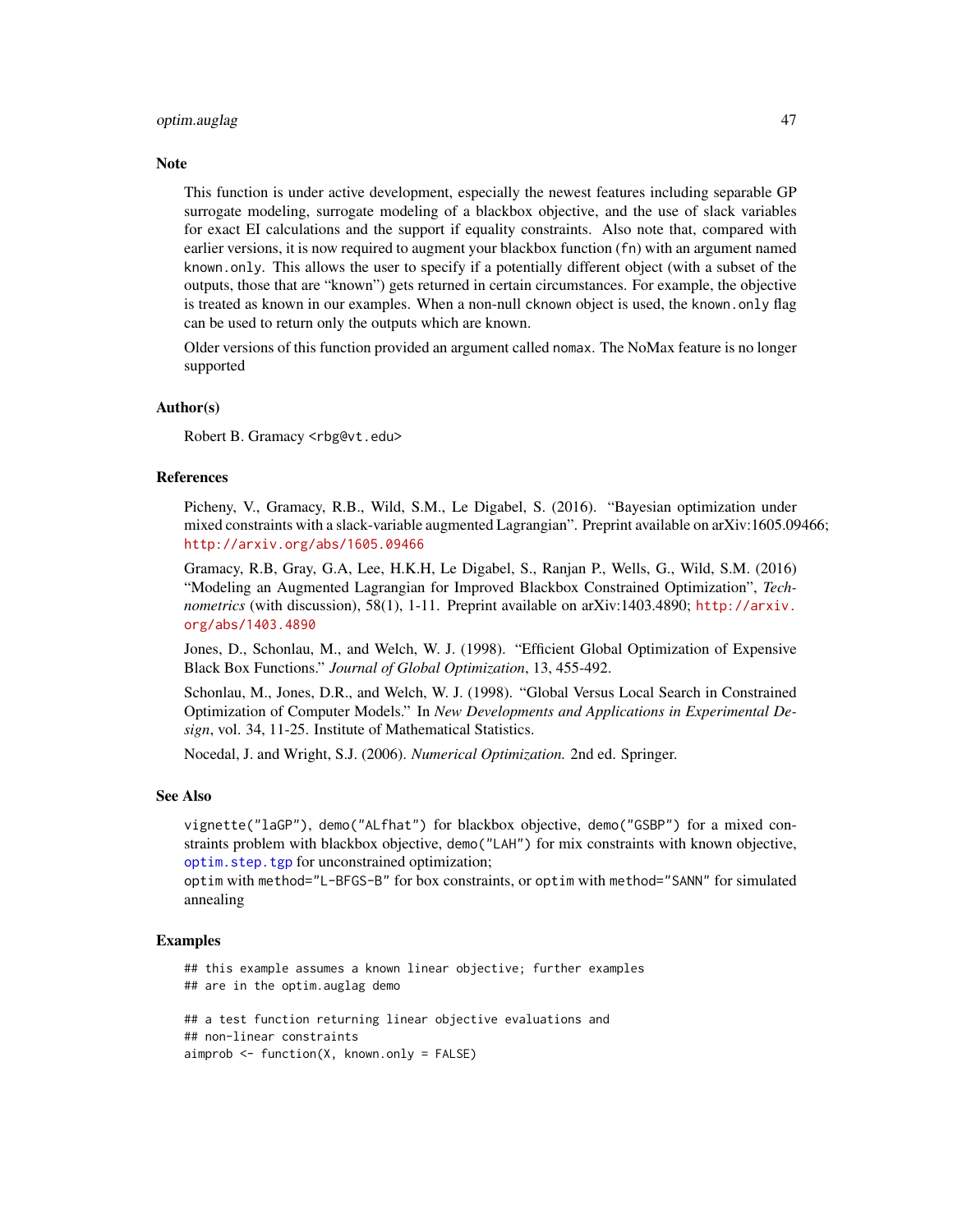```
{
 if(is.null(nrow(X))) X \leftarrow matrix(X, nrow=1)f \leftarrow rowSums(X)if(known.only) return(list(obj=f))
 c1 <- 1.5-X[,1]-2*X[,2]-0.5*sin(2*pi*(X[,1]^2-2*X[,2]))
 c2 <- rowsums(X^2)-1.5return(list(obj=f, c=cbind(c1,c2)))
}
## set bounding rectangle for adaptive sampling
B \le - matrix(c(rep(0,2),rep(1,2)),ncol=2)
## optimization (primarily) by EI, change 25 to 100 for
## 99% chance of finding the global optimum with value 0.6
library(akima) ## for plotprog=interp
out <- optim.auglag(aimprob, B, end=25, plotprog=interp)
## using the slack variable implementation which is a little slower
## but more precise; slack=2 augments random search with L-BFGS-B
out2 <- optim.auglag(aimprob, B, end=25, slack=TRUE)
## Not run:
out3 <- optim.auglag(aimprob, B, end=25, slack=2)
## End(Not run)
## for more slack examples and comparison to optim.efi on problems
## involving equality and mixed (equality and inequality) constraints,
## see demo("ALfhat"), demo("GSBP") and demo("LAH")
## for comparison, here is a version that uses simulated annealing
## with the Additive Penalty Method (APM) for constraints
## Not run:
aimprob.apm <- function(x, B=matrix(c(rep(0,2),rep(1,2)),ncol=2))
{
 ## check bounding box
 for(i in 1:length(x)) {
    if(x[i] < B[i,1] || x[i] > B[i,2]) return(Inf)
 }
 ## evaluate objective and constraints
 f \leq sum(x)c1 <- 1.5-x[1]-2*x[2]-0.5*sin(2*pi*(x[1]^2-2*x[2]))
 c2 <- x[1]<sup>2+x[2]^2-1.5</sup>
 ## return APM composite
 return(f + abs(c1) + abs(c2))}
## use SA; specify control=list(maxit=100), say, to control max
## number of iterations; does not easily facilitate plotting progress
out4 <- optim(runif(2), aimprob.apm, method="SANN")
```

```
## check the final value, which typically does not satisfy both
```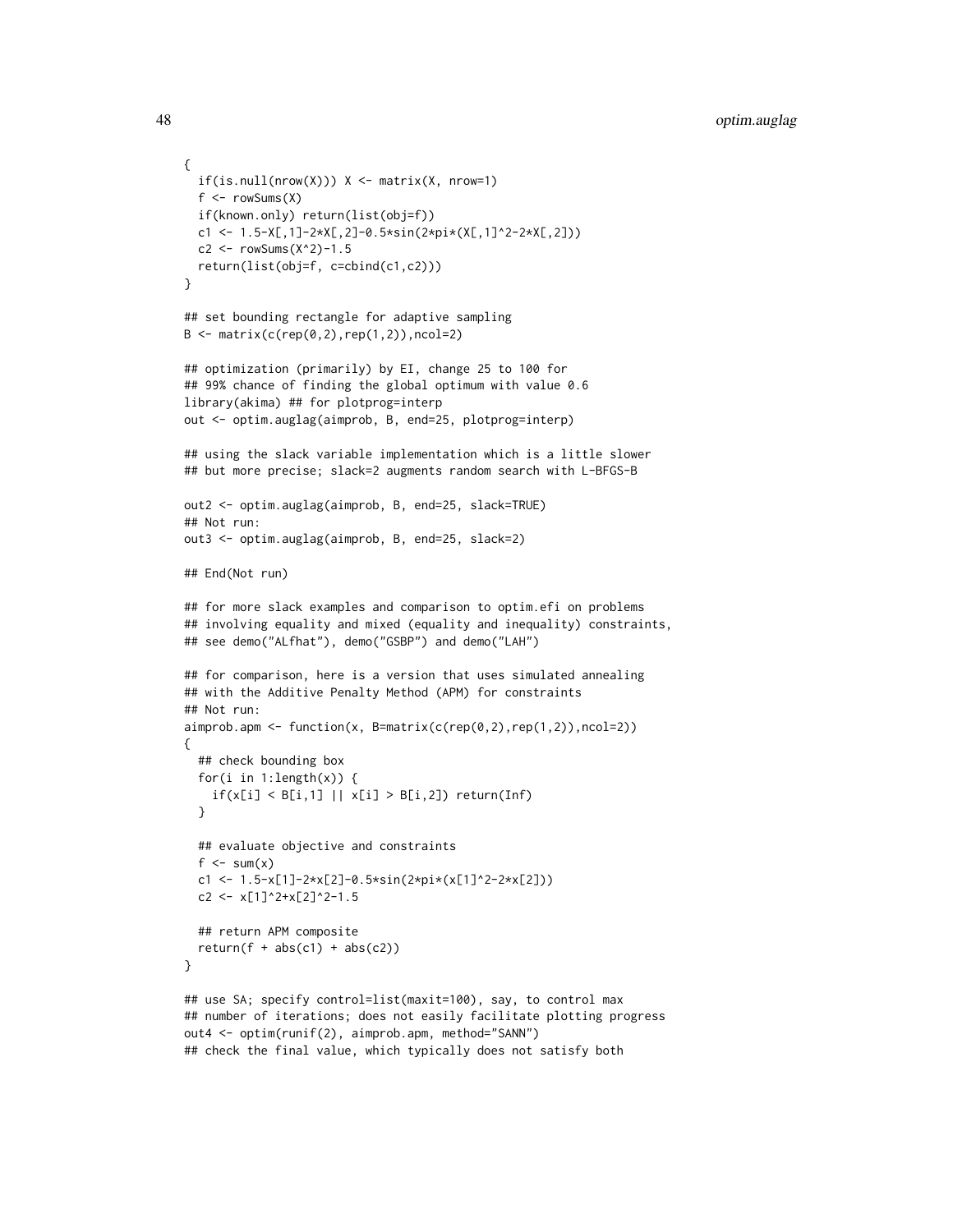#### <span id="page-48-0"></span>predGP and the set of the set of the set of the set of the set of the set of the set of the set of the set of the set of the set of the set of the set of the set of the set of the set of the set of the set of the set of th

## constraints aimprob(out4\$par) ## End(Not run) ## for a version with a modeled objective see demo("ALfhat")

### <span id="page-48-1"></span>predGP *GP Prediction/Kriging*

#### Description

Perform Gaussian processes prediction (under isotropic or separable formulation) at new XX locations using a GP object stored on the C side

#### Usage

predGP(gpi, XX, lite = FALSE) predGPsep(gpsepi, XX, lite = FALSE)

#### Arguments

| gpi    | a C-side GP object identifier (positive integer); e.g., as returned by newGP                                                                                                                                                                                                                      |
|--------|---------------------------------------------------------------------------------------------------------------------------------------------------------------------------------------------------------------------------------------------------------------------------------------------------|
| gpsepi | similar to gpi but indicating a separable GP object, as returned by newGPsep                                                                                                                                                                                                                      |
| XX     | a matrix or data. frame containing a design of predictive locations                                                                                                                                                                                                                               |
| lite   | a scalar logical indicating whether (lite = $FALSE$ , default) or not (lite = $TRUE$ )<br>a full predictive covariance matrix should be returned, as would be required for<br>plotting random sample paths, but substantially increasing computation time if<br>only point-prediction is required |

#### Details

Returns the parameters of Student-t predictive equations. By default, these include a full predictive covariance matrix between all XX locations. However, this can be slow when nrow(XX) is large, so a lite options is provided, which only returns the diagonal of that matrix.

GP prediction is sometimes called "kriging", especially in the spatial statistics literature. So this function could also be described as returning the "kriging equations"

#### Value

The output is a list with the following components.

| mean  | a vector of predictive means of length nrow (Xref)                                                                                                  |
|-------|-----------------------------------------------------------------------------------------------------------------------------------------------------|
| Sigma | covariance matrix of for a multivariate Student-t distribution; alternately if lite = TRUE,<br>then a field s2 contains the diagonal of this matrix |
| df    | a Student-t degrees of freedom scalar (applies to all XX)                                                                                           |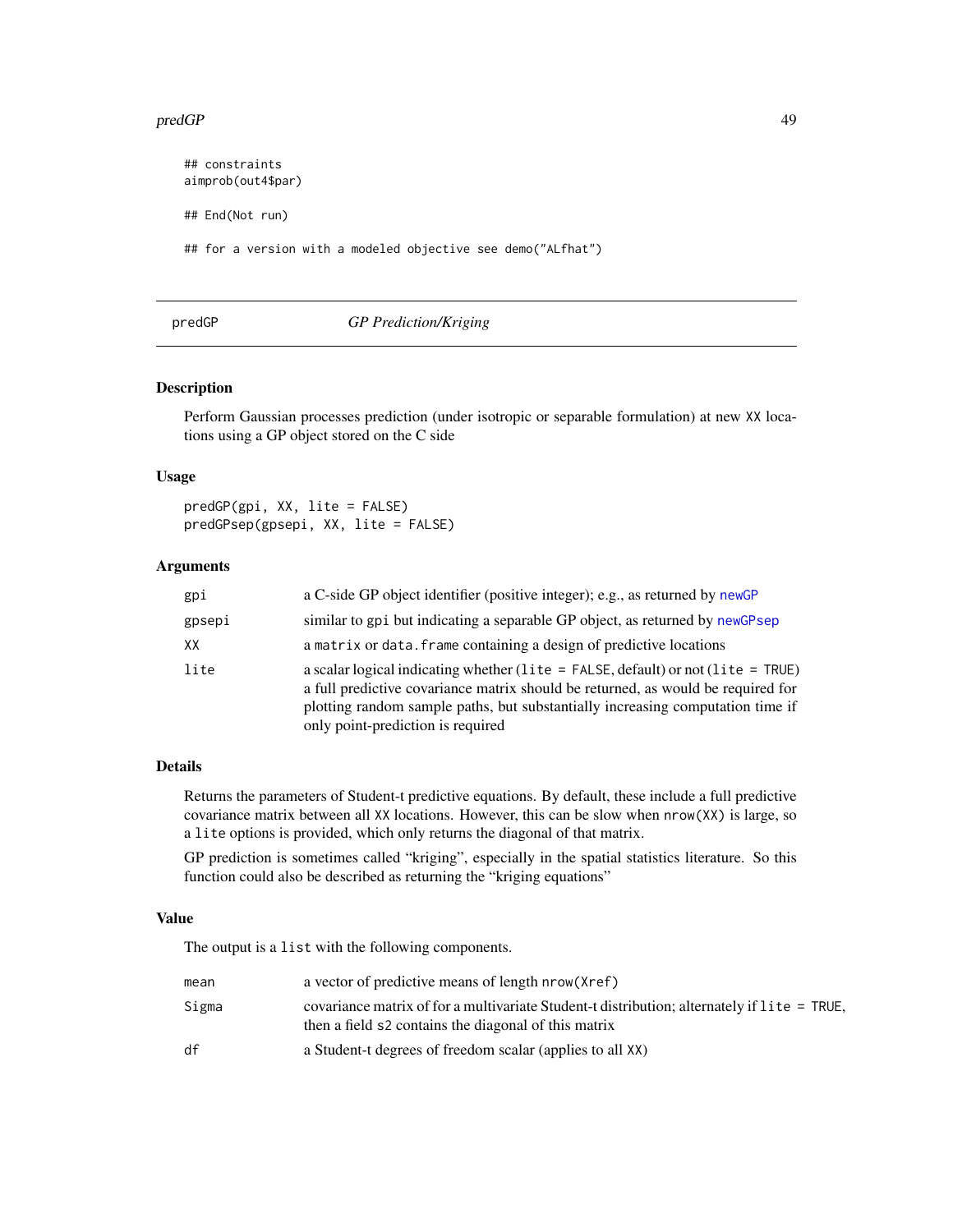#### <span id="page-49-0"></span>Author(s)

Robert B. Gramacy <rbg@vt.edu>

#### References

for standard GP prediction, refer to any graduate text, e.g., Rasmussen & Williams *Gaussian Processes for Machine Learning*

#### See Also

vignette("laGP"), [newGP](#page-40-1), [mleGP](#page-36-2), [jmleGP](#page-36-1),

#### Examples

```
## a "computer experiment" -- a much smaller version than the one shown
## in the aGP docs
## Simple 2-d test function used in Gramacy & Apley (2015);
## thanks to Lee, Gramacy, Taddy, and others who have used it before
f2d <- function(x, y=NULL)
  {
    if(is.null(y)) {
      if(!is.mathrix(x)) x <- matrix(x, ncol=2)
      y \le x[, 2]; x \le x[, 1]}
    g \leftarrow function(z)return(exp(-(z-1)^2) + exp(-0.8*(z+1)^2) - 0.05*sin(8*(z+0.1)))z \leftarrow -g(x)*g(y)}
## design with N=441
x \le - seq(-2, 2, length=11)
X \leftarrow \text{as_matrix}(\text{expand.grid}(x, x))Z \leftarrow f2d(X)## fit a GP
gpi <- newGP(X, Z, d=0.35, g=1/1000)
## predictive grid with NN=400
xx < - seq(-1.9, 1.9, length=20)
XX <- as.matrix(expand.grid(xx, xx))
ZZ < - f2d(XX)## predict
p <- predGP(gpi, XX, lite=TRUE)
## RMSE: compare to similar experiment in aGP docs
sqrt(mean((p$mean - ZZ)^2))
## visualize the result
par(mfrow=c(1,2))
image(xx, xx, matrix(p$mean, nrow=length(xx)), col=heat.colors(128),
      xlab="x1", ylab="x2", main="predictive mean")
```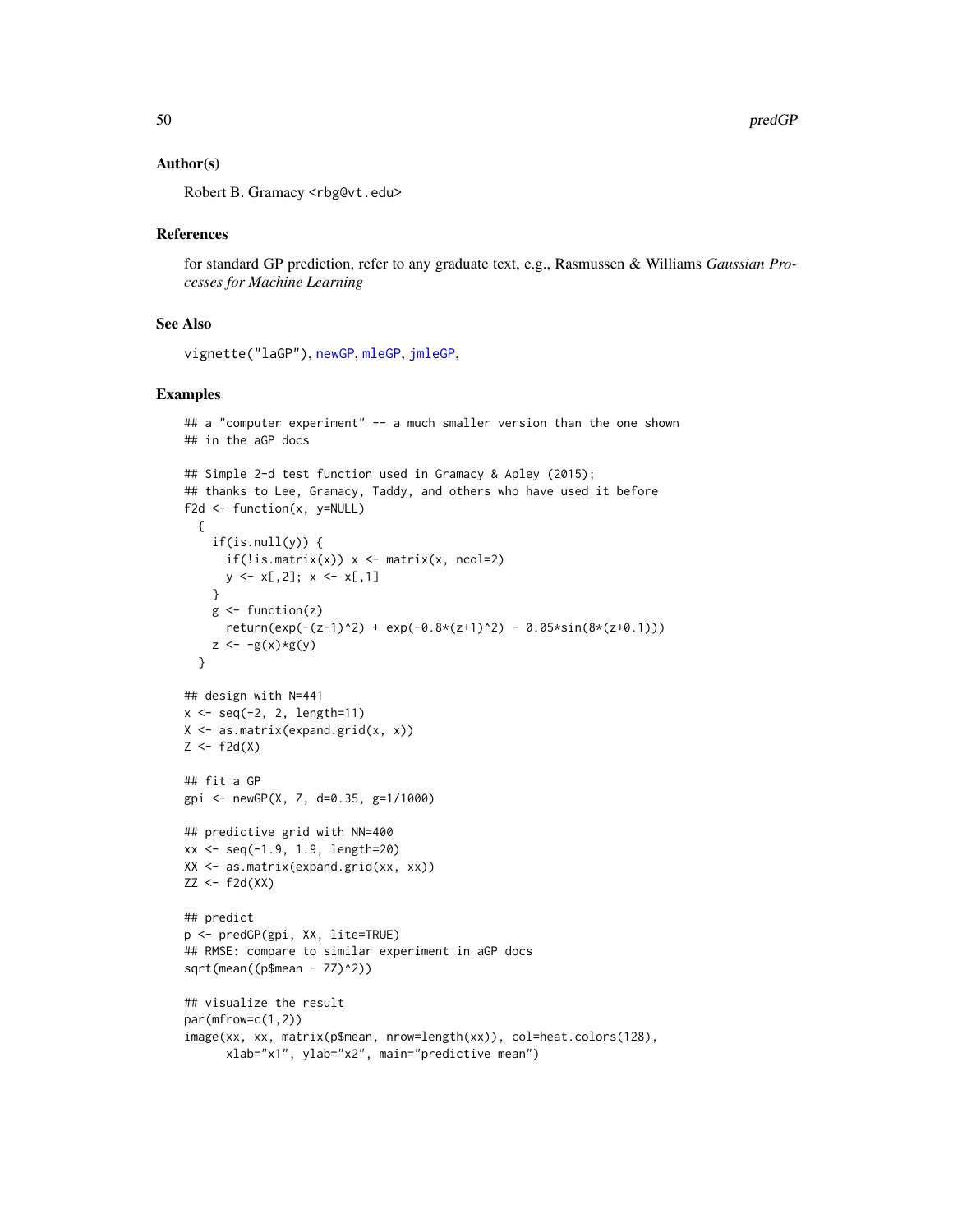#### $predGP$  51

image(xx, xx, matrix(p\$mean-ZZ, nrow=length(xx)), col=heat.colors(128), xlab="x1", ylab="x2", main="bas") ## clean up deleteGP(gpi) ## see the newGP and mleGP docs for examples using lite = FALSE for ## sampling from the joint predictive distribution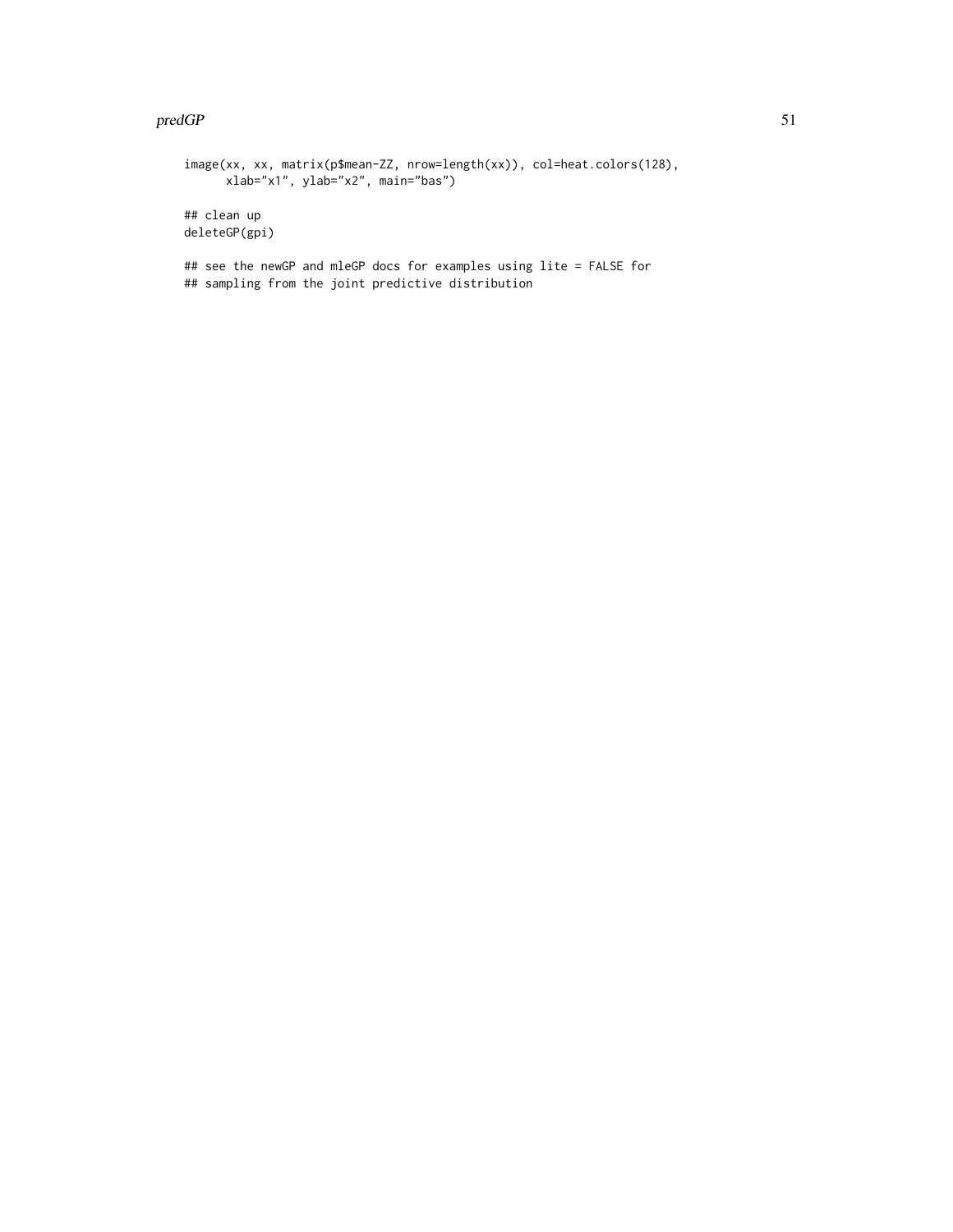# <span id="page-51-0"></span>Index

∗Topic design blhs , [13](#page-12-0) discrep.est, [19](#page-18-0) fcalib , [25](#page-24-0) optim.auglag, [43](#page-42-0) ∗Topic models aGP , [2](#page-1-0) alcGP , [9](#page-8-0) blhs , [13](#page-12-0) darg , [16](#page-15-0) discrep.est , [19](#page-18-0) fcalib , [25](#page-24-0) laGP , [29](#page-28-0) llikGP , [36](#page-35-0) mleGP, [37](#page-36-0) newGP , [41](#page-40-0) predGP , [49](#page-48-0) ∗Topic nonlinear aGP , [2](#page-1-0) alcGP , [9](#page-8-0) darg , [16](#page-15-0) discrep.est, [19](#page-18-0) fcalib , [25](#page-24-0) laGP , [29](#page-28-0) llikGP , [36](#page-35-0) mleGP, [37](#page-36-0) newGP , [41](#page-40-0) predGP , [49](#page-48-0) ∗Topic nonparametric aGP , [2](#page-1-0) alcGP , [9](#page-8-0) blhs , [13](#page-12-0) darg , [16](#page-15-0) discrep.est , [19](#page-18-0) fcalib , [25](#page-24-0) laGP , [29](#page-28-0) llikGP , [36](#page-35-0) mleGP, [37](#page-36-0) newGP , [41](#page-40-0)

predGP , [49](#page-48-0) ∗Topic optimize darg, [16](#page-15-0) discrep.est , [19](#page-18-0) fcalib, [25](#page-24-0) mleGP, [37](#page-36-0) optim.auglag , [43](#page-42-0) ∗Topic regression aGP , [2](#page-1-0) alcGP , [9](#page-8-0) blhs , [13](#page-12-0) darg , [16](#page-15-0) discrep.est , [19](#page-18-0) fcalib , [25](#page-24-0) laGP , [29](#page-28-0) llikGP , [36](#page-35-0) mleGP, [37](#page-36-0) newGP , [41](#page-40-0) predGP , [49](#page-48-0) ∗Topic smooth aGP , [2](#page-1-0) alcGP , [9](#page-8-0) darg , [16](#page-15-0) discrep.est , [19](#page-18-0) fcalib , [25](#page-24-0) laGP , [29](#page-28-0) llikGP , [36](#page-35-0) mleGP, [37](#page-36-0) newGP , [41](#page-40-0) predGP , [49](#page-48-0) ∗Topic spatial aGP , [2](#page-1-0) alcGP , [9](#page-8-0) blhs , [13](#page-12-0) darg, [16](#page-15-0) discrep.est , [19](#page-18-0) fcalib , [25](#page-24-0) laGP , [29](#page-28-0)

llikGP , [36](#page-35-0)